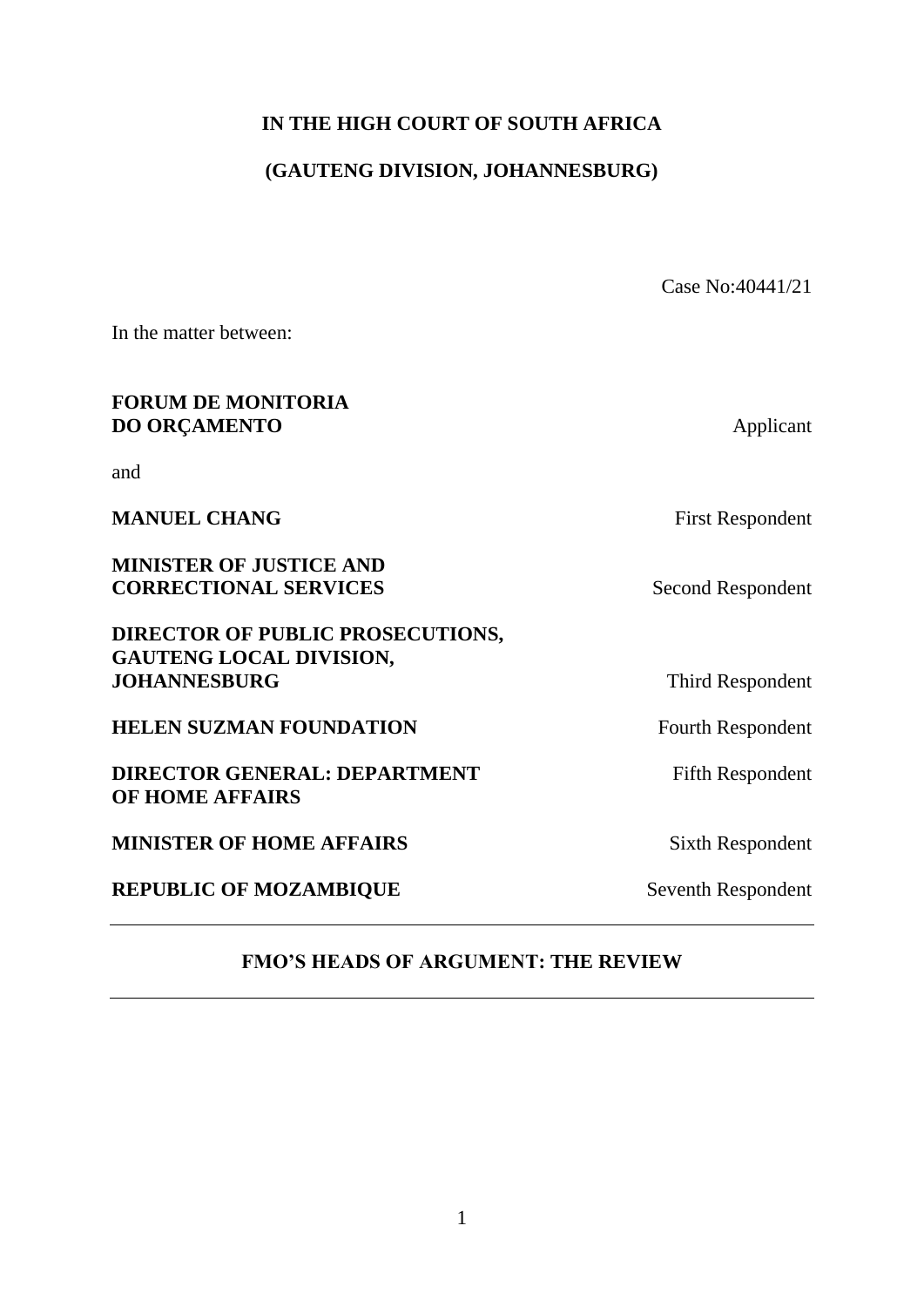# **Contents**

| $\mathbf I$  |      |  |
|--------------|------|--|
| $\mathbf{I}$ |      |  |
|              | (a)  |  |
|              | (b)  |  |
|              | (c)  |  |
| III          |      |  |
|              | (a)  |  |
|              | (b)  |  |
|              | (c)  |  |
|              | (i)  |  |
|              | (ii) |  |
|              | (d)  |  |
|              | (e)  |  |
| IV           |      |  |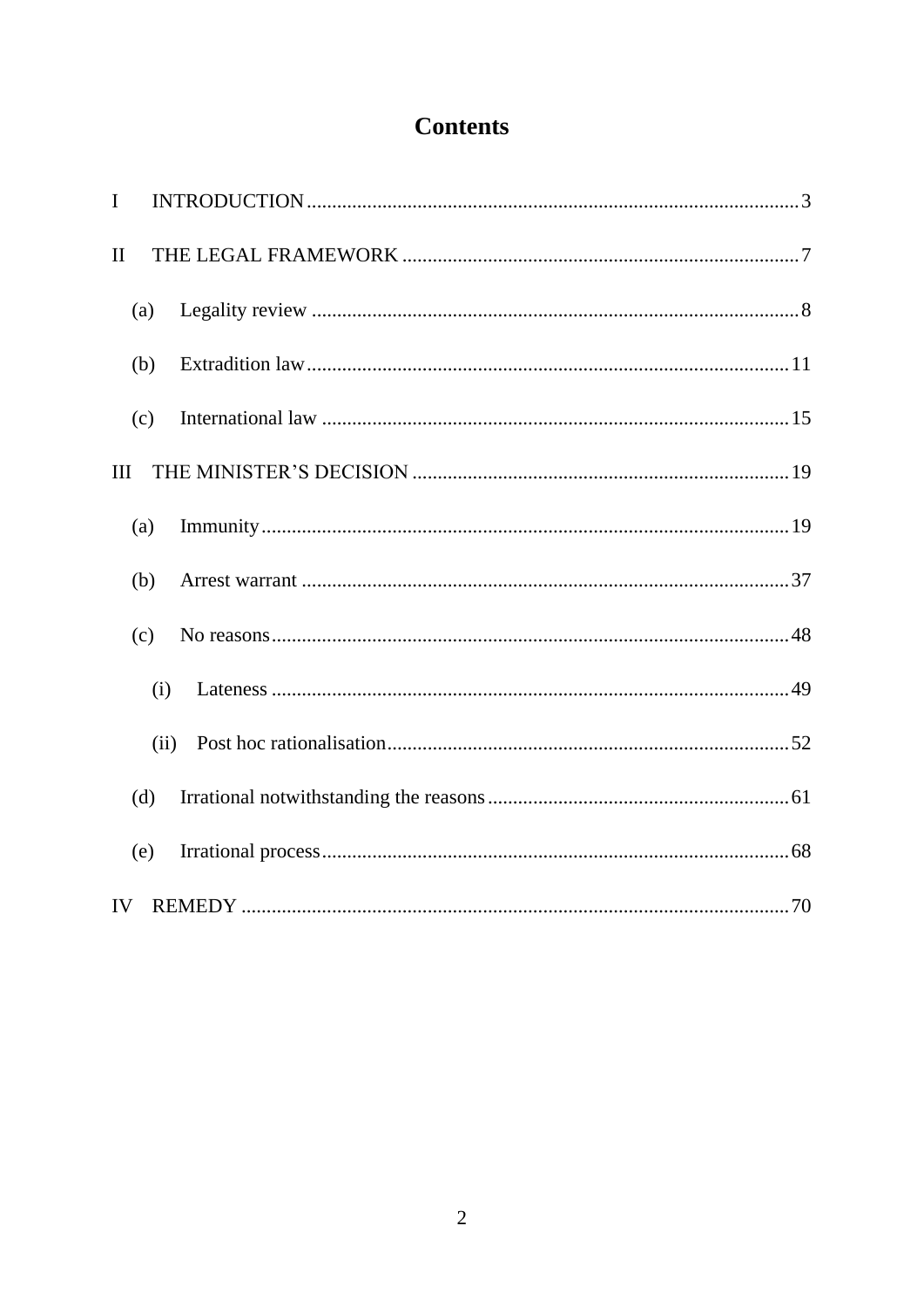#### <span id="page-2-0"></span>**I INTRODUCTION**

- 1. In *Chang I*,<sup>1</sup> this Court was faced with a question: is it constitutional for the Minister of Justice and Correctional Services (**Minister**) to extradite a person to a country in which that person enjoys immunity from prosecution?
- 2. The Court said No. Extraditing a sought person to a country where they are immune from criminal prosecution is unlawful, irrational, and contrary to South Africa's international legal duties. This Court could not have been clearer:

"As a starting point the former Minister did not have the power to extradite Mr Chang to Mozambique because this was prohibited by his immunity. Thus his decision was *ultra vires.* The Minister also did not take into account that Mr Chang had immunity because he did not know of it. It would furthermore be irrational for a person to be extradited so they could be prosecuted for their crimes if they were immune from prosecution for such crimes. In reality, there was no choice to make between the USA and Mozambique. The Minister did not have the option to extradite Mr Chang to Mozambique. He was faced with only one valid request – that of the USA." 2

- 3. This Court set aside the then Minister's decision to extradite Mr Manual Chang to Mozambique, because Mr Chang enjoyed immunity in Mozambique. The Court remitted the decision to the Minister. This was on 1 November 2019.
- 4. Before retaking the decision, the Minister sought counsel. He briefed five independent lawyers to address him on whether Mr Chang enjoys immunity in Mozambique. He

<sup>1</sup> *Chang v Minister of Justice and Correctional Services; Forum de Monitoria do Orcamento v Chang* [2019] ZAGPJHC 396; [2020] 1 All SA 747 (GJ); 2020 (2) SACR 70 (GJ) (*Chang I*).

<sup>2</sup> Id at para 80.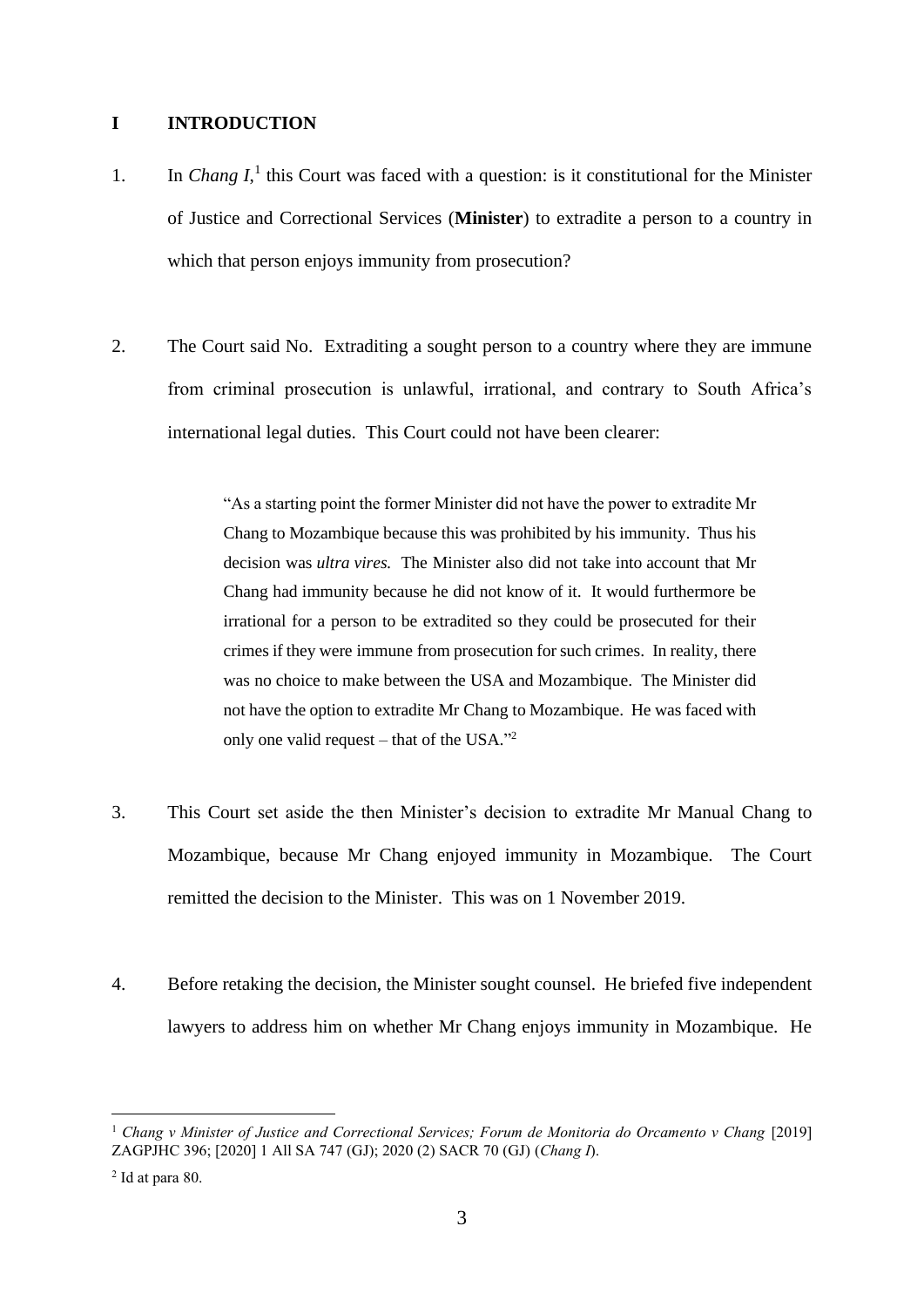was advised, among other things, that Mr Chang still enjoys immunity in Mozambique. Around September 2020, the Minister approved and agreed with this advice.

- 5. Then nothing, for about a year.
- 6. On 17 August 2021, the Minister decided to extradite Mr Chang to Mozambique.
- 7. The Minister took this decision despite this Court's judgment. He took this decision despite the evidence before him. He took this decision despite his own advisors and counsel advising him that Mr Chang is immune. He took this decision despite *agreeing*  with this advice. He took this decision despite his constitutional duties. He took this decision despite South Africa's international obligations.
- 8. So, here we are again. The primary question before this Court is whether the Minister's decision is constitutional. This Court has already given the answer—No. The Minister cannot extradite Mr Chang to Mozambique, where Mr Chang enjoys immunity. The Minister's decision should be declared unconstitutional—again. His decision should be set aside—again.
- 9. But, this time, this Court should not remit the Minister's decision. This Court must do what is just and equitable. Justice and equity demand that this Court substitute the Minister's decision for one extraditing Mr Chang to the US.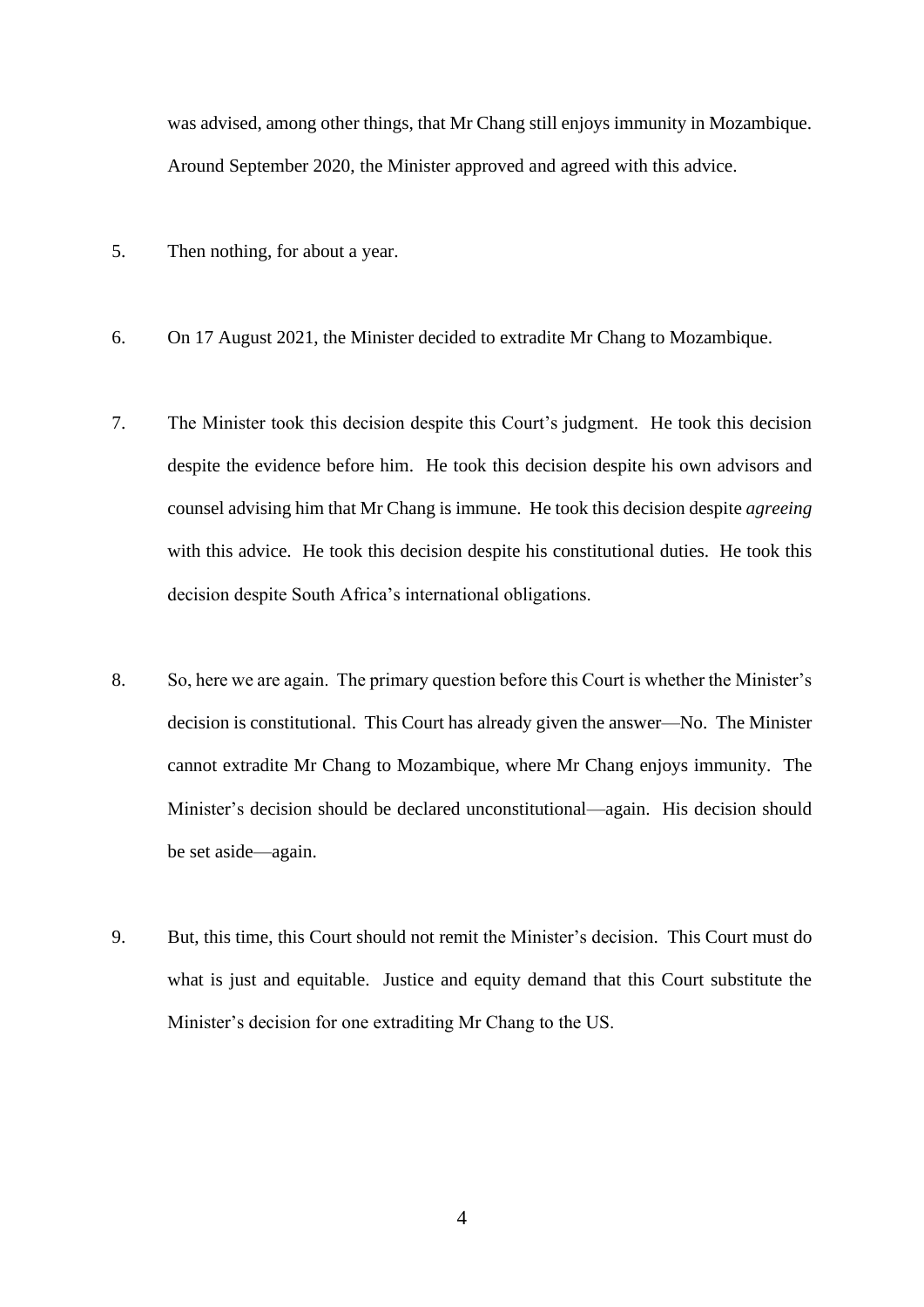- 10. Last time, there was only one problem with the Minister's decision—immunity. That was enough to set aside the Minister's decision, and it is more than enough now. But there are four further problems with the Minister's decision this time:
	- 10.1. The Minister's decision was irrational because it extradited Mr Chang, who is a flight risk, to a country where no valid warrant exists for his arrest.
	- 10.2. The Minister has no reasons for his decision, rendering it completely arbitrary and irrational.
	- 10.3. Alternatively, if the Minister has reasons, those reasons bear no rational connection to the evidence before the Minister and his decision.
	- 10.4. The Minister adopted an irrational process to make his decision.
- 11. The Court does not need to decide these further issues. The fact that Mr Chang has immunity in Mozambique is what Justice Cameron has called "*a killer point*".<sup>3</sup> That immunity argument is so strong that it is not necessary to go further. The point can be put another way, through a well-established rule of review: it has been held by our highest courts that a court is not obliged to pick and choose between the respondents' reasons to try to find sustenance for the decision despite the presence of one or more bad reasons. That is because of a fundamental rule laid down by Tindall J in *Patel v Witbank Town Council* 1931 TPD 284 at 290, where he asked:

"(W)hat is the effect upon the refusal of holding that, while it has not been shown that grounds 1, 2, 4 and 5 are assailable, it has been shown that ground

<sup>3</sup> *Trinity Asset Management (Pty) Limited v Grindstone Investments 132 (Pty) Limited* [2017] ZACC 32; 2017 (12) BCLR 1562 (CC); 2018 (1) SA 94 (CC) at para 91.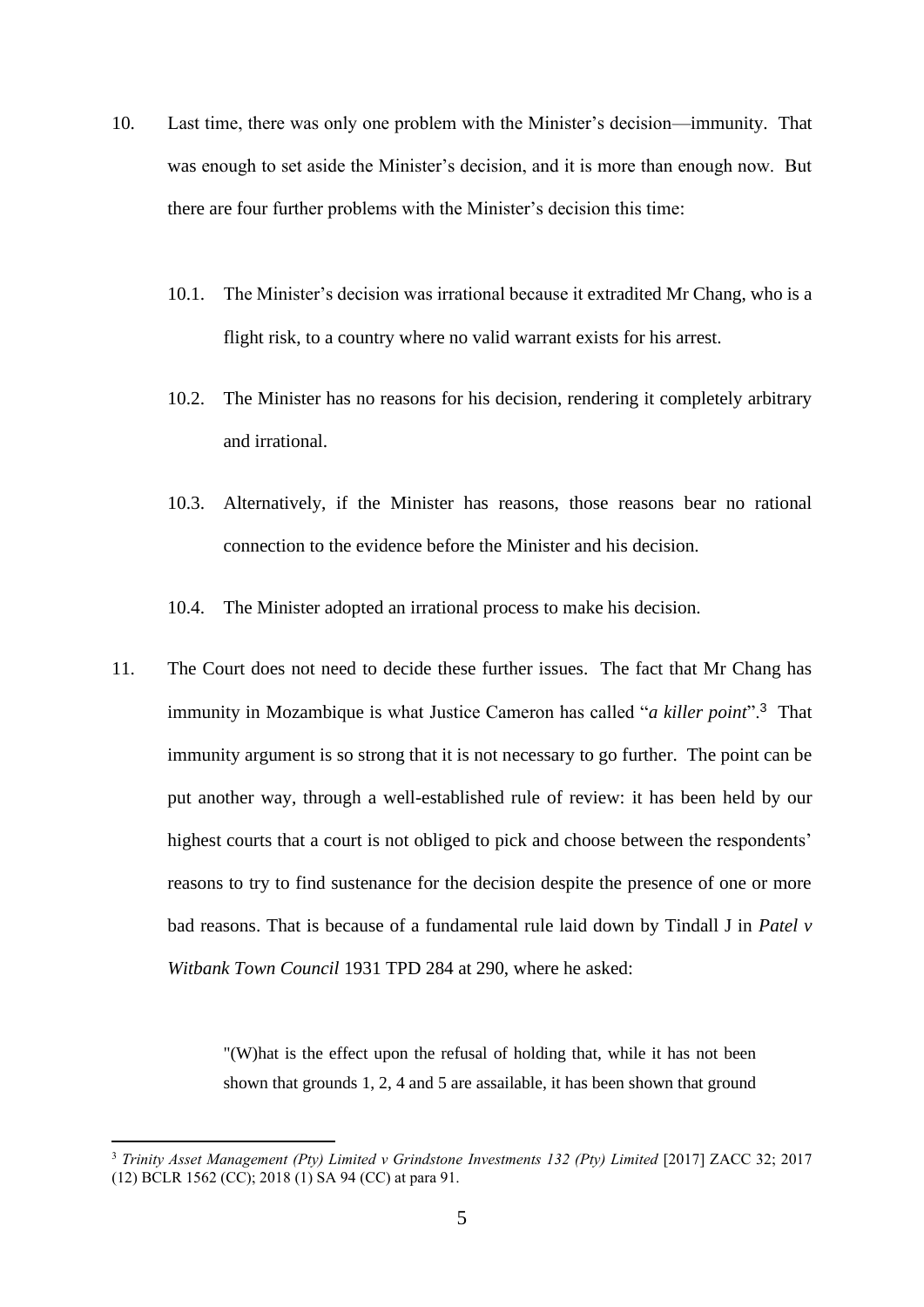3 is a bad ground for a refusal? **Now it seems to me, if I am correct in holding that ground 3 put forward by the council is bad, that the result is that the whole decision goes by the board; for this is not a ground of no importance, it is a ground which substantially influenced the council in its decision**. . . . This ground having substantially influenced the decision of the committee, it follows that the committee allowed its decision to be influenced by a consideration which ought not to have weighed with it." (emphasis added).

12. This principle was reaffirmed by Cameron JA in *Rustenburg Platinum Mines Ltd (Rustenburg Section) v Commission for Conciliation, Mediation and Arbitration* 2007 (1) SA 576 (SCA) at para 8:

> "Given that the commissioner took four bad reasons into account in reinstating the employee, but that other legitimate reasons existed that were capable of sustaining the outcome, can it be said that the employee's reinstatement was 'rationally connected' to the information before the commissioner, or the reasons given for it, as PAJA requires? **In my view, it cannot. It can certainly not be said that the outcome was 'rationally connected' to the commissioner's reasons as a whole, for those reasons were preponderantly bad and bad reasons cannot provide a rational connection to a sustainable outcome. Nor does PAJA oblige us to pick and choose between the commissioner's reasons to try to find sustenance for the decision despite the bad reasons. Once the bad reasons played an appreciable or significant role in the outcome, it is, in my view, impossible to say that the reasons given provide a rational connection to it**. This dimension of rationality in decision-making predates its constitutional formulation. In Patel v Witbank town Council, Tindall J set aside a decision which had been 'substantially influenced' by a bad reason. ... The same applies where it is impossible to distinguish between the reasons that substantially influenced the decision, and those that did not." (emphasis added).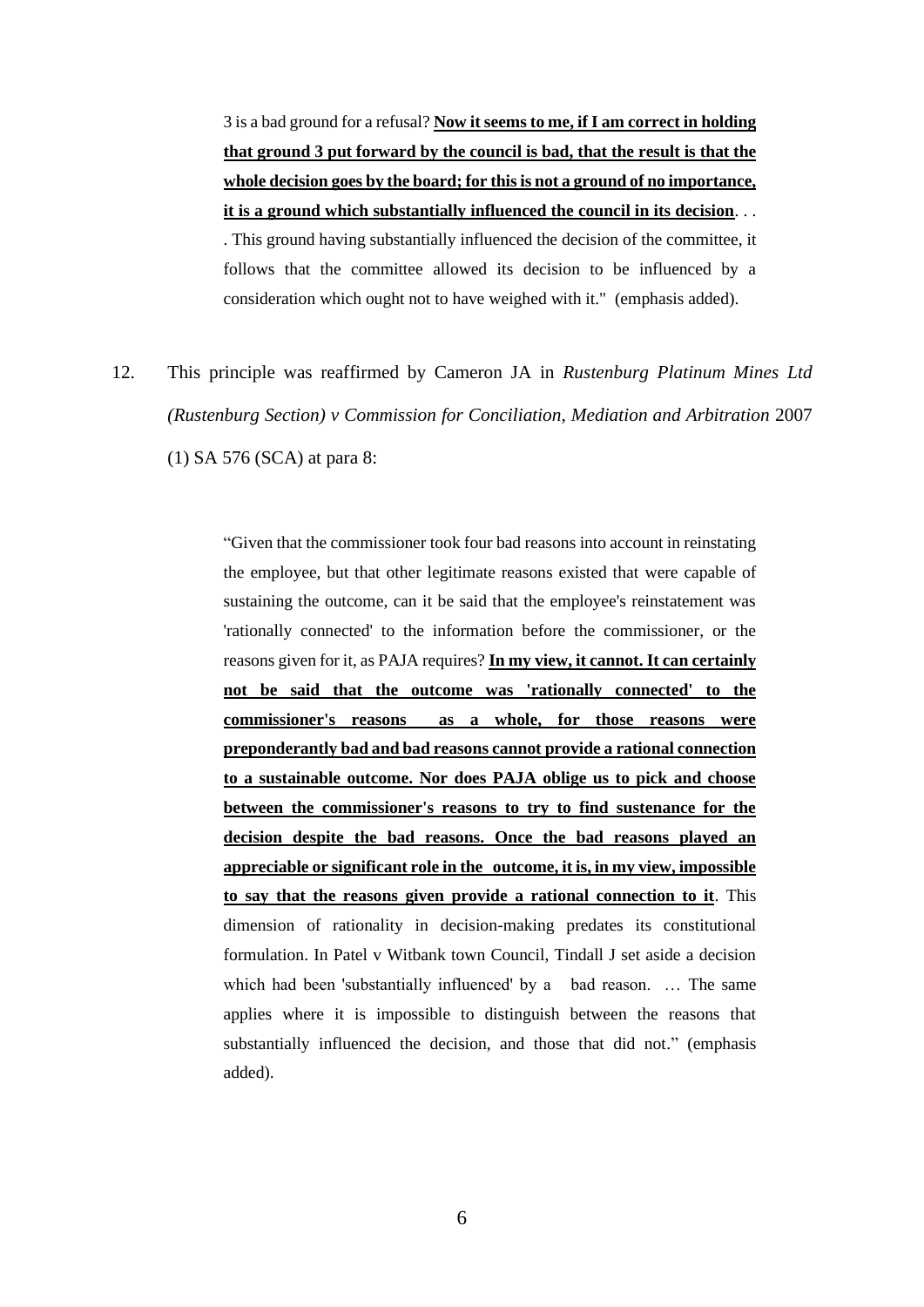- 13. FMO nonetheless raises these further grounds for setting aside the Minister's decision. FMO does so in the alternative. FMO also does so because some of these grounds speak to why it is just and equitable to substitute the Minister's decision.
- 14. These submissions deal with immunity and the four further reviewable features of the Minister's decision. Before addressing those grounds of review, these submissions canvass the relevant legal principles. The background facts of this matter are well known to this Court, so they are recounted only to the extent that they are relevant to the merits of the review.
- 15. These submissions do not deal with the question of costs. In its replying affidavit,<sup>4</sup> FMO seeks personal costs against the Minister on a punitive scale. FMO has taken the position that the question of personal costs perhaps should not be dealt with as urgently as the merits of this matter. FMO also anticipates that the Minister will wish to file further affidavits on why costs should not be awarded against him personally. Accordingly, FMO will deal with personal costs as directed by this Court.

#### <span id="page-6-0"></span>**II THE LEGAL FRAMEWORK**

16. This is an application to review a decision to extradite a sought person in terms of an international treaty. There are three sets of intersecting legal principles that are relevant. The first is the law on legality review. The second is the law on extradition. The third is the relationship between international and municipal (domestic) law under

 $4$  Record at 16-5.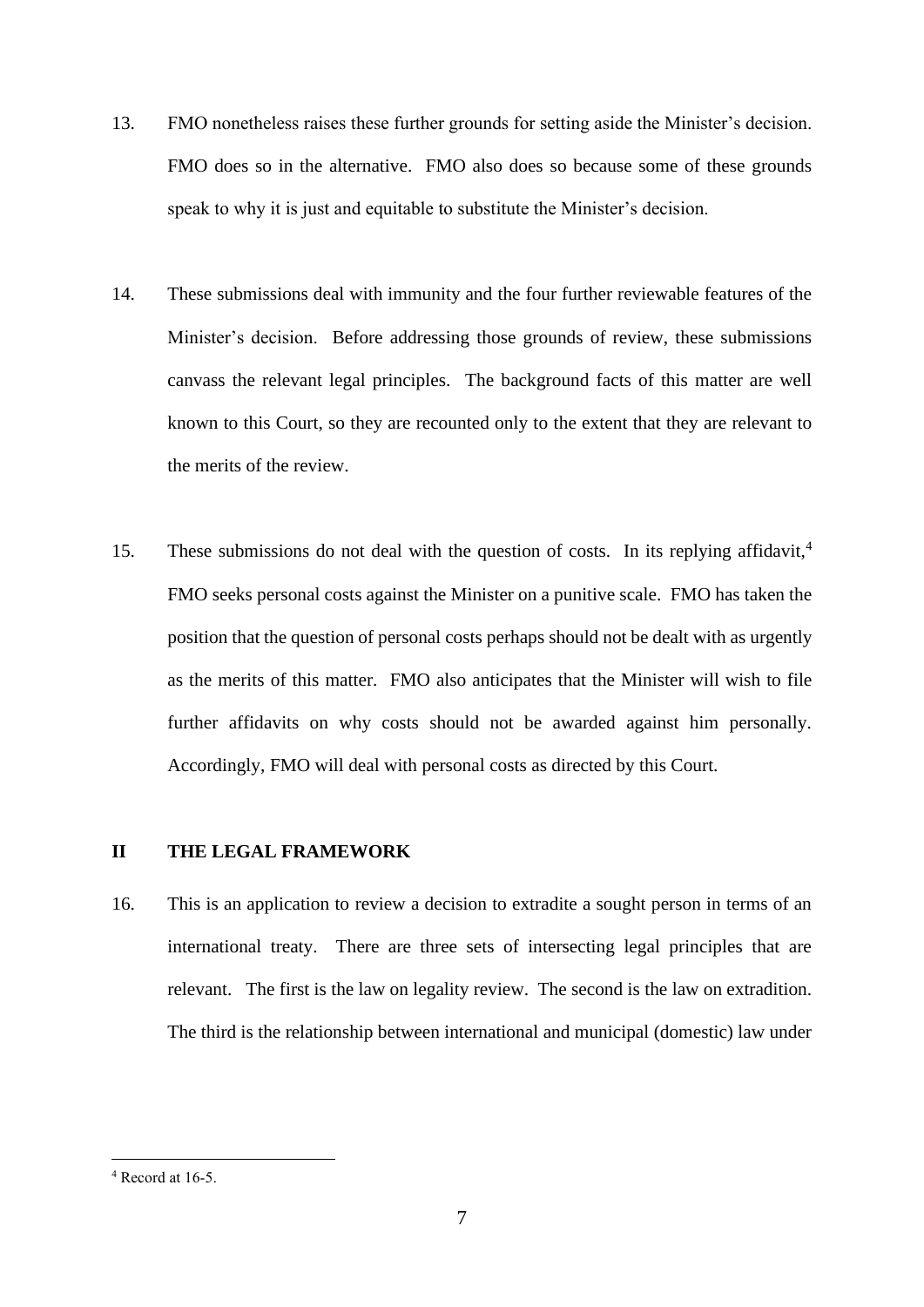the Constitution of the Republic of South Africa, 1996. Each of these sets and its relationship to the others is discussed below.

#### <span id="page-7-0"></span>*(a) Legality review*

- 17. The Constitution is supreme,<sup>5</sup> with all law and conduct inconsistent with the Constitution being invalid.<sup>6</sup>
- 18. In section 1(c), the Constitution provides that South Africa is a Republic founded on the rule of law. In *Fedsure*, the Constitutional Court held that the principle of legality, which is an aspect of the rule of law, requires that all exercises of public power must be lawful. Public power must be exercised within the four corners of authorising legislation. If not, it is subject to review.
- 19. In *SARFU*, the Constitutional Court developed the principle of legality. Legality implies that the holder of public power must act in good faith and not misconstrue his or her powers.<sup>7</sup> In *Pharmaceuticals*, this was taken further—the principle of legality requires all public power to be exercised **rationally**. 8 A decision taken in good faith, but irrationally is unconstitutional and invalid.

 $5$  Section 1(c) of the Constitution.

<sup>6</sup> Section 2 of the Constitution; *Justice Alliance of South Africa v President of the Republic of South Africa* 2011 (5) SA 388 (CC) at para 31; *Economic Freedom Fighters v Speaker of the National Assembly; Democratic Alliance v Speaker of the National Assembly* [2016] ZACC 11 at para 1.

<sup>7</sup> *President of the Republic of South Africa v South African Rugby Football Union* [1999] ZACC 11; 2000 (1) SA 1; 1999 (10) BCLR 1059 (*SARFU*) at para 148.

<sup>8</sup> *Pharmaceutical Manufacturers Association of South Africa: In re Ex Parte President of the Republic of South Africa* [2000] ZACC 1; 2000 (2) SA 674; 2000 (3) BCLR 241 (*Pharmaceuticals*) at para 80.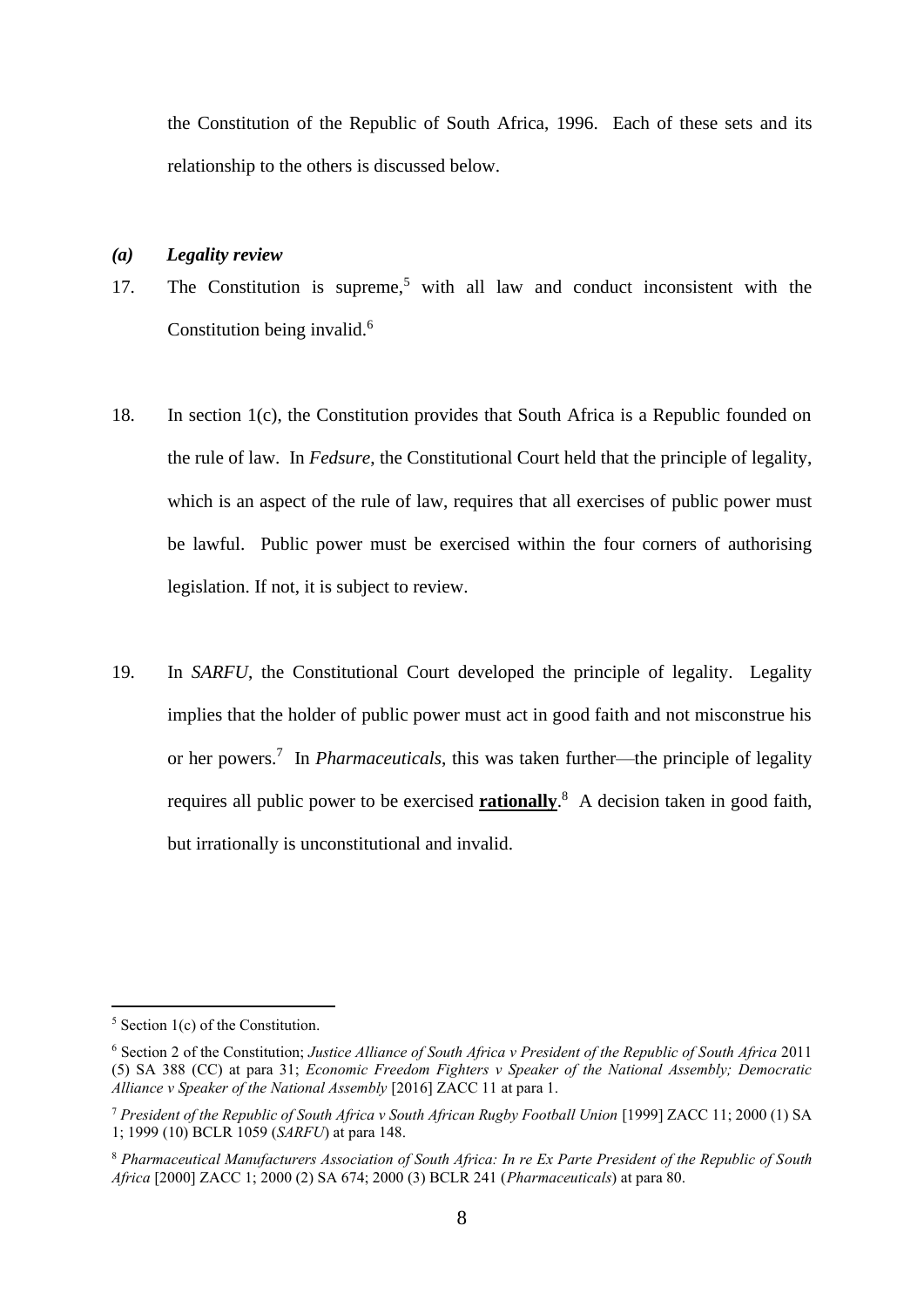- 20. The test for rationality is relatively settled, having been considered by the Constitutional Court over years.
- 21. Rationality requires that the means selected by the functionary rationally relates to the legitimate, legally authorised objective for which the functionary's power was exercised. If not, the decision does not pass constitutional muster. This is distinct from reasonableness, which is a test that considers proportionality and other potential means.
- 22. As Mogoeng CJ, in the context of a case involving an international treaty, put it:

"[Rationality is] about testing whether, or ensuring that, there is a rational connection between the exercise of power in relation to both process and the decision itself and the purpose sought to be achieved through the exercise of that power."<sup>9</sup>

- 23. Mogoeng CJ affirmed the Court's finding in *Albutt,* where the Constitutional Court held that rationality has a procedural element.<sup>10</sup>
- 24. The Constitutional Court clarified in *Democratic Alliance*, that rationality in process demands that the means chosen to achieve a legitimate government purpose includes the process leading up to the decision.<sup>11</sup> Yacoob J held:

"The means for achieving the purpose for which the power was conferred must include everything that is done to achieve the purpose. Not only the decision employed to achieve the purpose, but also everything done *in the process of taking that decision*,

<sup>9</sup> *Law Society of South Africa v President of the Republic of South Africa* [2018] ZACC 51 at para 64.

<sup>&</sup>lt;sup>10</sup> *Albutt v Centre for the Study of Violence and Reconciliation* [2010] ZACC 4; 2010 (3) SA 293 (CC); 2010 (2) SACR 101 (CC); 2010 (5) BCLR 391 (CC) at para 50.

<sup>&</sup>lt;sup>11</sup> Democratic Alliance v President of South Africa [2012] ZACC 24; 2012 (12) BCLR 1297 (CC); 2013 (1) SA 248 (CC) (5 October 2012) at para 37. See most recently *National Energy Regulator of South Africa v PG Group (Pty) Limited* [2019] ZACC 28 (*NERSA*) at para 49.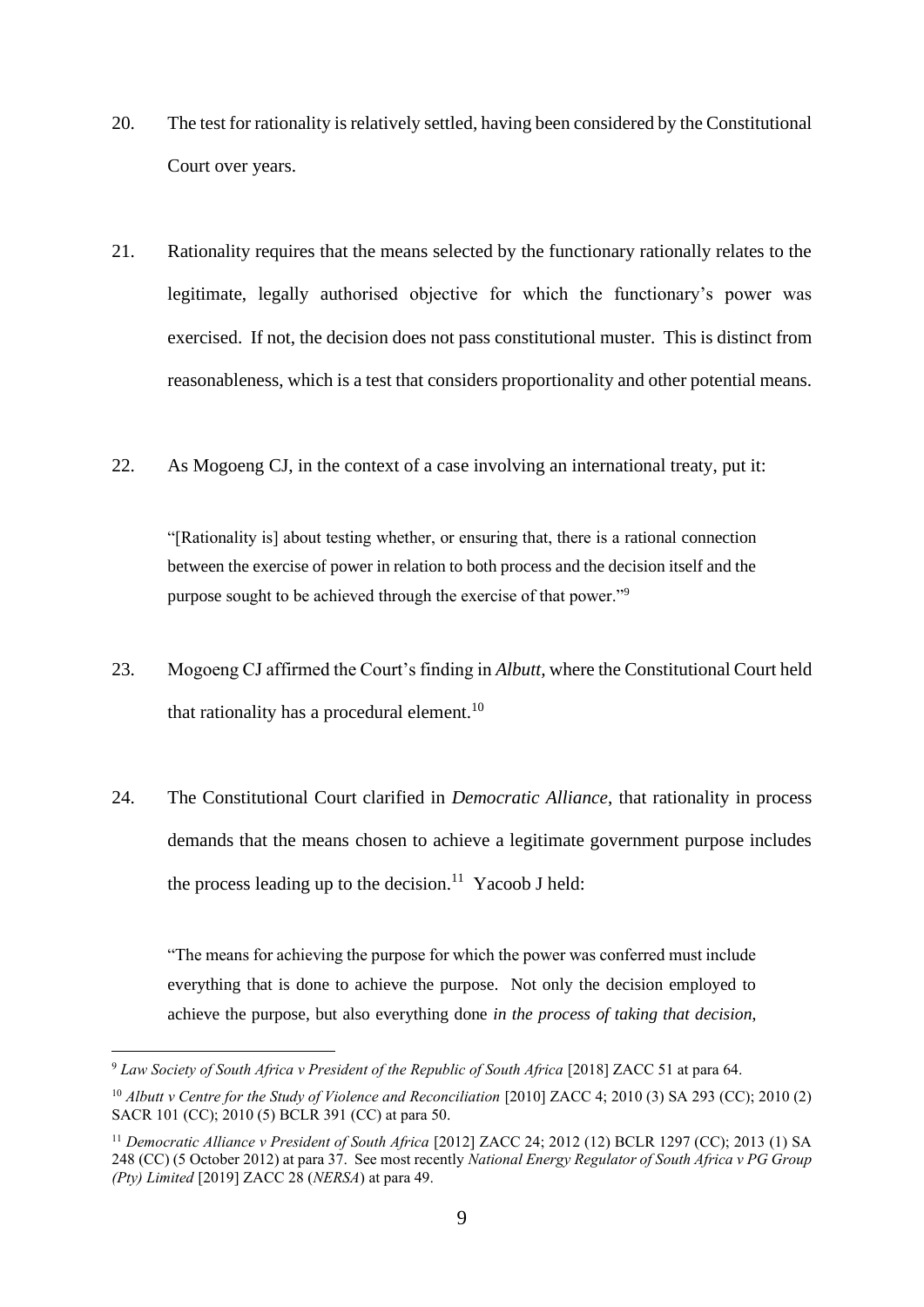constitutes means towards the attainment of the purpose for which the power was conferred."<sup>12</sup>

- 25. The Constitutional Court has consistently held that rationality does not require procedural fairness in the same way that administrative action does.<sup>13</sup>
- 26. Instead, rationality requires "testing whether, or ensuring that, there is a rational connection between the exercise of power in relation to both process and the decision itself and the purpose sought to be achieved through the exercise of that power".<sup>14</sup> For example, the process can render the decision irrational if the process excluded a hearing where one was rationally necessary to achieve the statutory purpose concerned.<sup>15</sup>
- 27. The decision-making process adopted can render the decision irrational, unconstitutional and invalid if it categorically ignores information that is materially relevant to the fulfilment of the legitimate government purpose.<sup>16</sup>
- 28. Importantly, when assessing whether a decision is rational, the decision "must be evaluated on the basis of the facts as they were at the date on which the decision was taken".<sup>17</sup>

<sup>12</sup> *Democratic Alliance* at para 36.

<sup>13</sup> *Law Society* at para 64.

<sup>14</sup> Id.

<sup>&</sup>lt;sup>15</sup> As in *Albutt*. Importantly, this is to be distinguished from an argument for general public participation as contemplated by the Constitutional Court in *Law Society* at para 87.

<sup>16</sup> As in *Democratic Alliance* and more recently in *NERSA*.

<sup>17</sup> *Chang I* at para 35.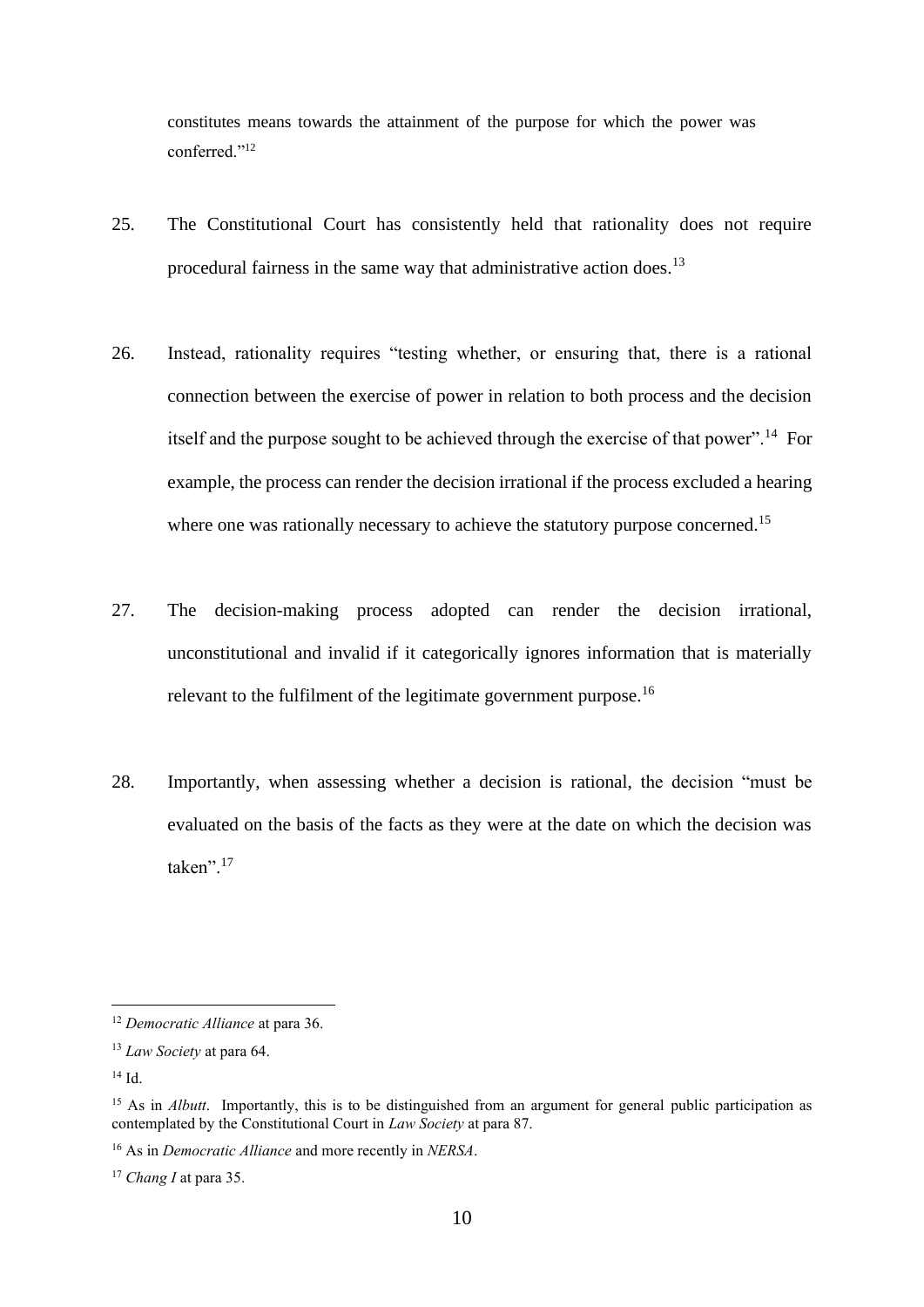#### <span id="page-10-0"></span>*(b) Extradition law*

- 29. In *Kaunda*, <sup>18</sup> *Geuking*, <sup>19</sup> and *Law Society*, <sup>20</sup> the Constitutional Court confirmed that the principle of legality equally constrains the conduct of the executive in the context of foreign and international relations.
- 30. The executive's conduct in foreign affairs constitutes the exercise of public power under South African law and must conform to the principle of legality.
- 31. All decisions taken under the Extradition Act must comply with the principle of legality.
- 32. Prior to the enactment of the Constitution, extradition fell within the executive's prerogative powers. Because the executive branch no longer enjoys a prerogative power in South Africa, a response to any request by a foreign state for the surrender of a person can only occur pursuant to a law, duly enacted by Parliament.<sup>21</sup> This is an implication of the principle of legality, as an aspect of the rule of law, which requires that all exercises of public power must be done in terms of an empowering legal provision.
- 33. In *Harksen* the Constitutional Court stated:

<sup>18</sup> *Kaunda v President of the Republic of South Africa* [2004] ZACC 5; 2005 (4) SA 235 (CC); 2004 (10) BCLR 1009 (CC) at para 80.

<sup>&</sup>lt;sup>19</sup> Geuking v President of the Republic of South Africa [2002] ZACC 29; 2003 (3) SA 34 (CC); 2004 (9) BCLR 895 (CC) at para 27.

<sup>20</sup> *Law Society* at para 61.

<sup>&</sup>lt;sup>21</sup> Mohamed v President of the Republic of South Africa [2001] ZACC 18; 2001 (3) SA 893 (CC); 2001 (7) BCLR 685 (CC) at paras 32-33; *President of the Republic of South Africa v Hugo* 1997 (4) SA 1 (CC) at para 8.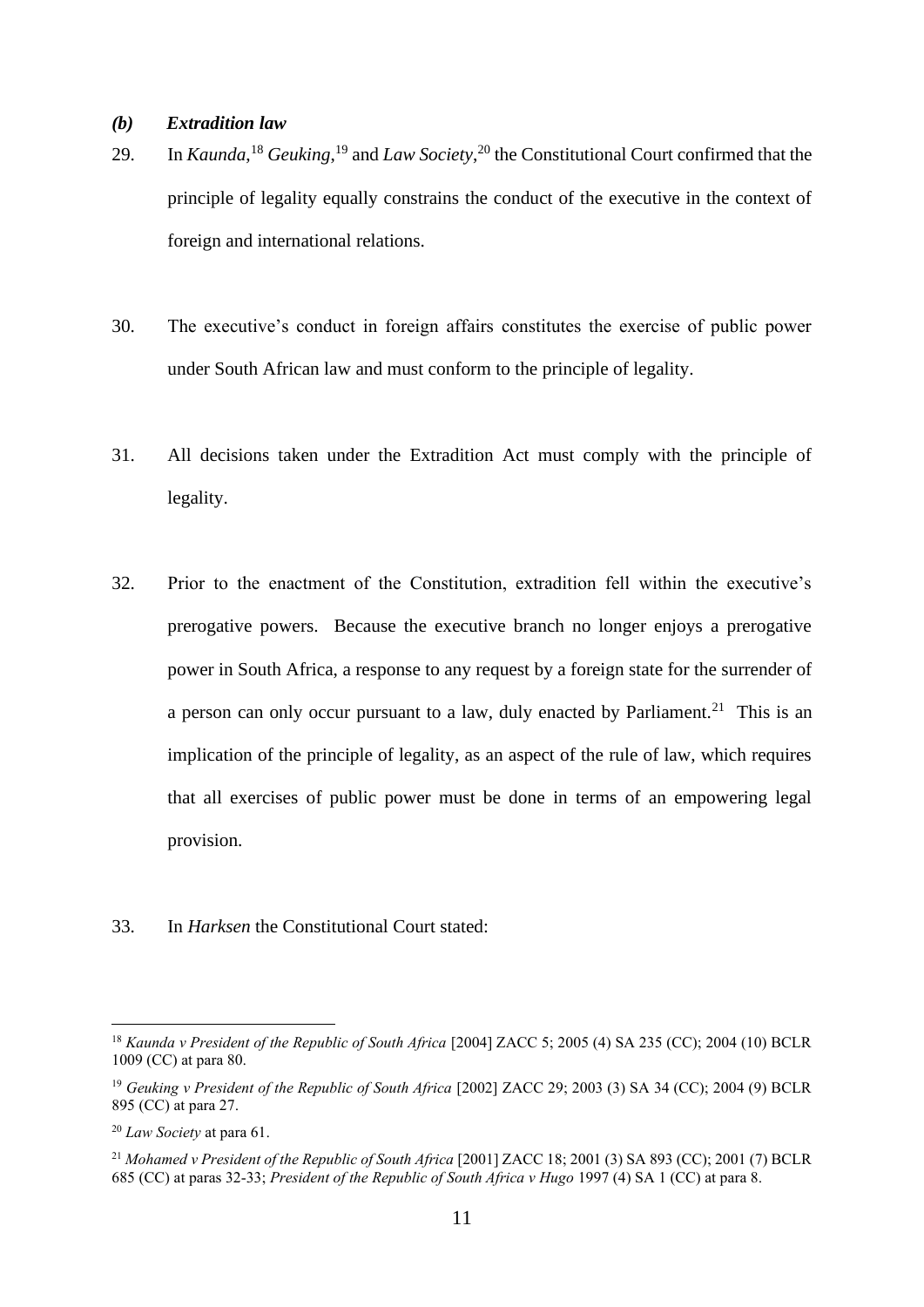"An extradition procedure works both on an international and a domestic plane. Although the interplay of the two may not be severable, they are distinct. On the international plane, a request from one foreign State to another for the extradition of a particular individual and the response to the request will be governed by the rules of public international law. At play are the relations between States. However, before the requested State may surrender the requested individual, there must be compliance with its own domestic laws. Each State is free to prescribe when and how an extradition request will be acted upon and the procedures for the arrest and surrender of the requested individual. Accordingly, many countries have extradition laws that provide domestic procedures to be followed before there is approval to extradite.

In South Africa, extradition is governed domestically by the provisions of the Extradition Act."<sup>22</sup> (Footnotes omitted.)

- 34. South Africa enacted the Extradition Act to prescribe domestic procedures before a person may lawfully be extradited from South Africa.<sup>23</sup>
- 35. All extradition requests to South Africa are processed and executed through the provisions of the Extradition Act.<sup>24</sup> The supremacy of the Constitution means that the provisions of the Extradition Act and their implementation in and application to all cases must be consistent with the Constitution. All conduct by the executive and the courts in terms of the Extradition Act must comply with the Constitution.<sup>25</sup>

<sup>22</sup> *Harksen v President of the Republic of South Africa* 2000 (2) SA 825 (CC) at paras 3-5.

<sup>&</sup>lt;sup>23</sup> The Extradition Act was assented to on 13 June 1962, came into force on 20 June 1962, and has been amended on several occasions, the last of which was by the Protection of Constitutional Democracy against Terrorist and Related Activities Act 33 of 2004.

<sup>24</sup> *Director of Public Prosecutions: Cape of Good Hope v Robinson* [2004] ZACC 22; 2005 (4) SA 1 (CC) at para 2.

<sup>25</sup> See *Zuma v National Director of Public Prosecutions* 2008 (1) SACR 298 (SCA) at para 15:

<sup>&</sup>quot;It is true, as counsel for the appellants reminded us, that the rule of law and the principle of legality require State conduct (which includes the conduct of a judge) to be in accordance with law."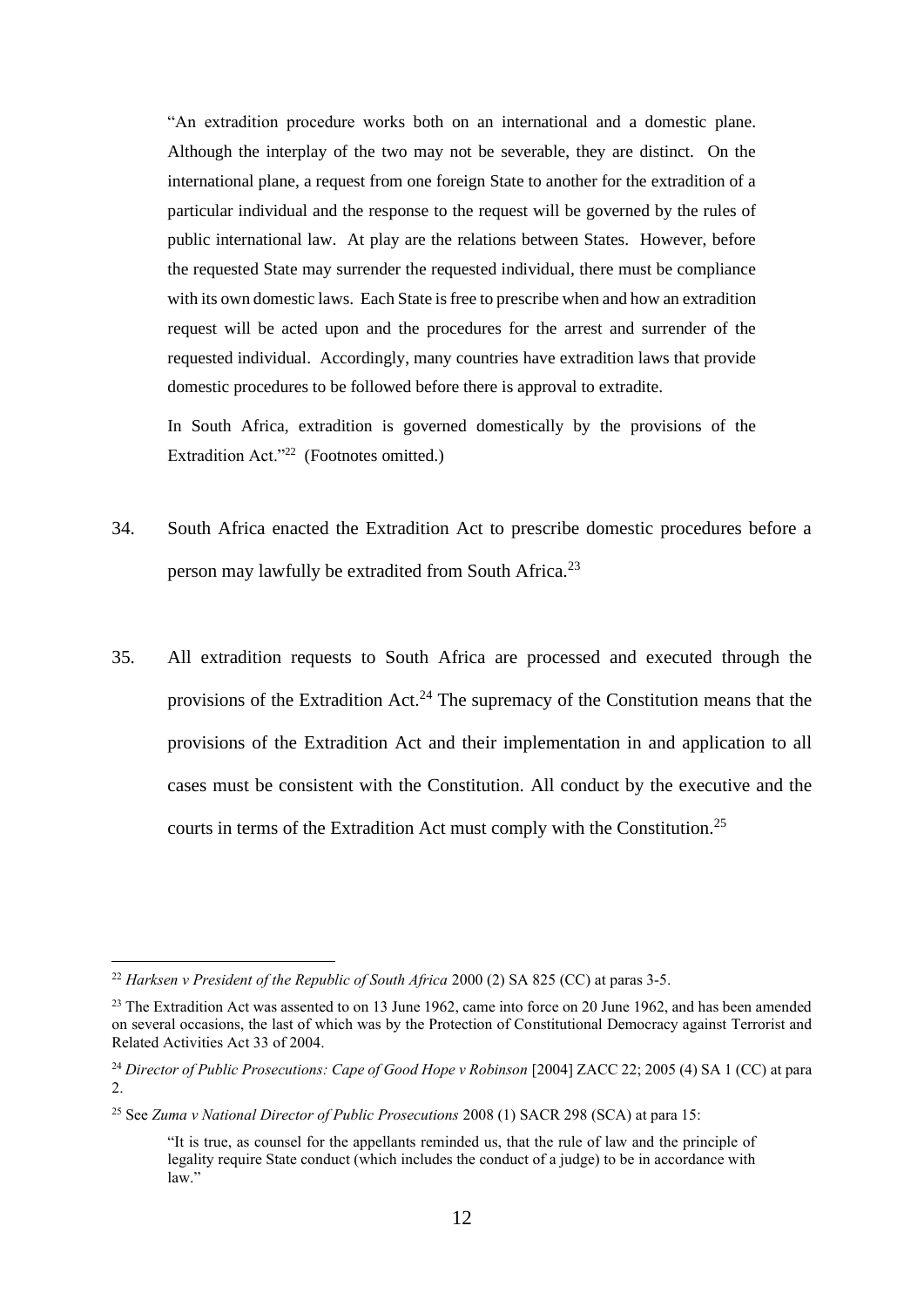- 36. Accordingly, the Minister, in deciding to surrender Mr Chang to Mozambique must have complied with the provisions of both the Constitution and the Extradition Act.
- 37. The Extradition Act prescribes *different processes*for extradition depending on whether a requesting state is a foreign or associated state.
- 38. The Extradition Act defines a foreign state as including any foreign territory.<sup>26</sup>
- 39. If a requesting state is a foreign state, then the process for surrendering a person to that requesting state can be divided into three phases. $27$
- 40. First, there is the administrative phase of the extradition. This phase concerns receipt of the extradition request, the issuing of arrest warrants, and the execution of arrest warrants. The administrative phase of Mr Chang's extradition is not contested in these proceedings.
- 41. The second phase in an extradition to a foreign state is the judicial phase, an enquiry in terms of section 10 read with section 9. This phase begins once a person is arrested. Every person arrested in terms of the Extradition Act must be brought before a magistrate as soon as possible. Once brought before a magistrate, the magistrate must hold an enquiry "with a view to the surrender" of the person to the requesting state.<sup>28</sup> The judicial phase of Mr Chang's extradition is no longer at issue.

<sup>&</sup>lt;sup>26</sup> Section 1 definition of "foreign state".

<sup>27</sup> "Extradition" in Dugard et al (ed) *International Law: A South African Perspective* (5 ed) (Juta & Co Ltd, Cape Town, 2019) at 323.

<sup>28</sup> Section 9(1) of the Extradition Act.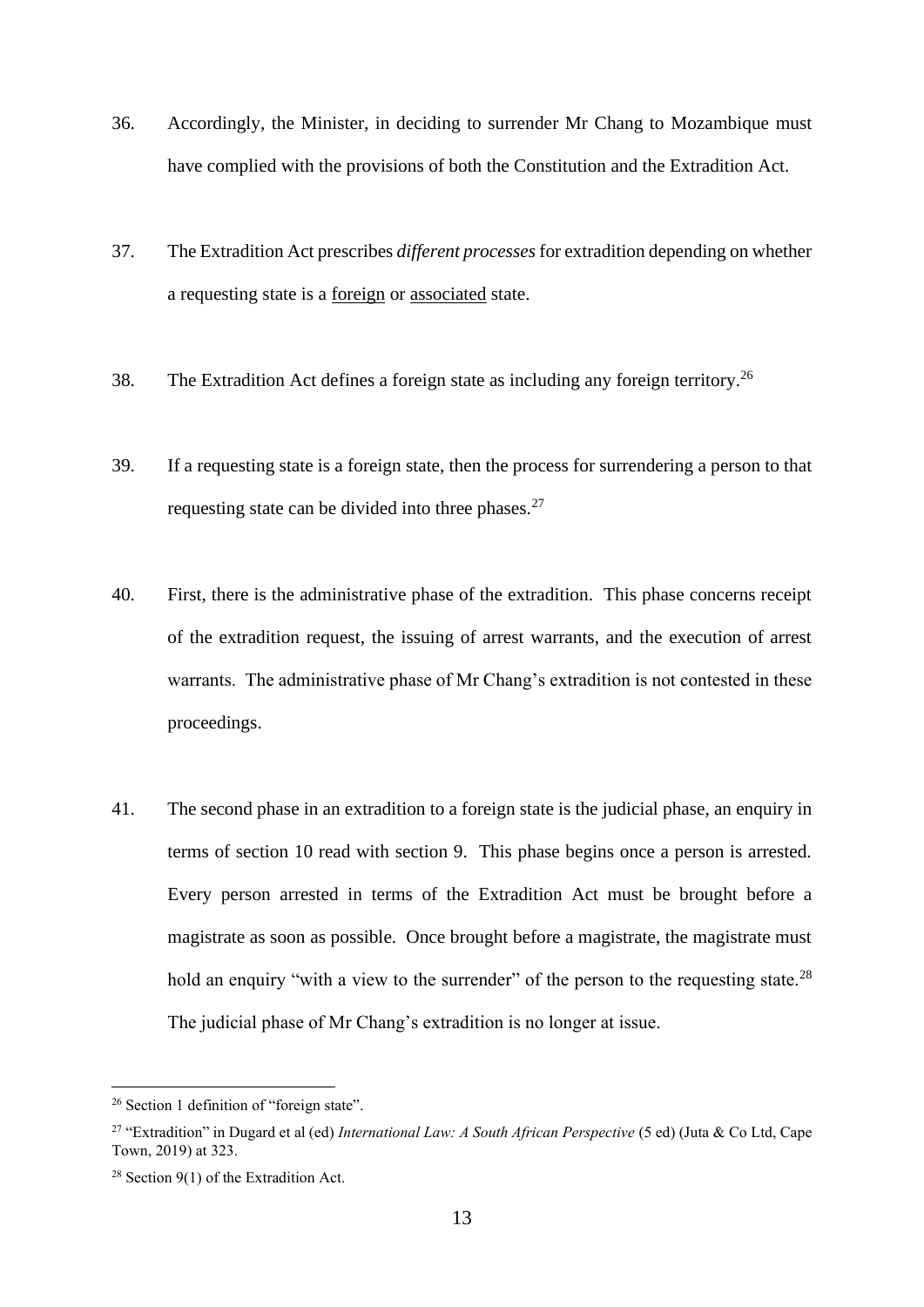- 42. At the conclusion of the enquiry, after hearing evidence, in terms of section 10 the magistrate *must* either commit (section 10(1)) or discharge (section 10(3)) the person.<sup>29</sup>
- 43. The section 10 decision is only to commit or discharge. If the sought person is committed, then it is the Minister who decides if the person should be surrendered in extradition.
- 44. The third phase of an extradition to a foreign state is the executive phase. When a Magistrate issues a committal order, the section 10 enquiry ends, and the person is committed to prison pending the Minister's decision to surrender him or her under section 11. This constitutes the start of the executive phase of the extradition process to foreign states. That is the phase we are in.

- (3) If the magistrate finds that the evidence does not warrant the issue of an order of committal or that the required evidence is not forthcoming within a reasonable time, he shall discharge the person brought before him.
- (4) The magistrate issuing the order of committal shall forthwith forward to the Minister a copy of the record of the proceedings together with such report as he may deem necessary."

<sup>&</sup>lt;sup>29</sup> Section 10 reads:

<sup>&</sup>quot;(1) If upon consideration of the evidence adduced at the enquiry referred to in section 9 (4) (a) and (b) (i) the magistrate finds that the person brought before him or her is liable to be surrendered to the foreign State concerned and, in the case where such person is accused of an offence, that there is sufficient evidence to warrant a prosecution for the offence in the foreign State concerned, the magistrate shall issue an order committing such person to prison to await the Minister's decision with regard to his or her surrender, at the same time informing such person that he or she may within 15 days appeal against such order to the Supreme Court.

<sup>(2)</sup> For purposes of satisfying himself or herself that there is sufficient evidence to warrant a prosecution in the foreign State the magistrate shall accept as conclusive proof a certificate which appears to him or her to be issued by an appropriate authority in charge of the prosecution in the foreign State concerned, stating that it has sufficient evidence at its disposal to warrant the prosecution of the person concerned.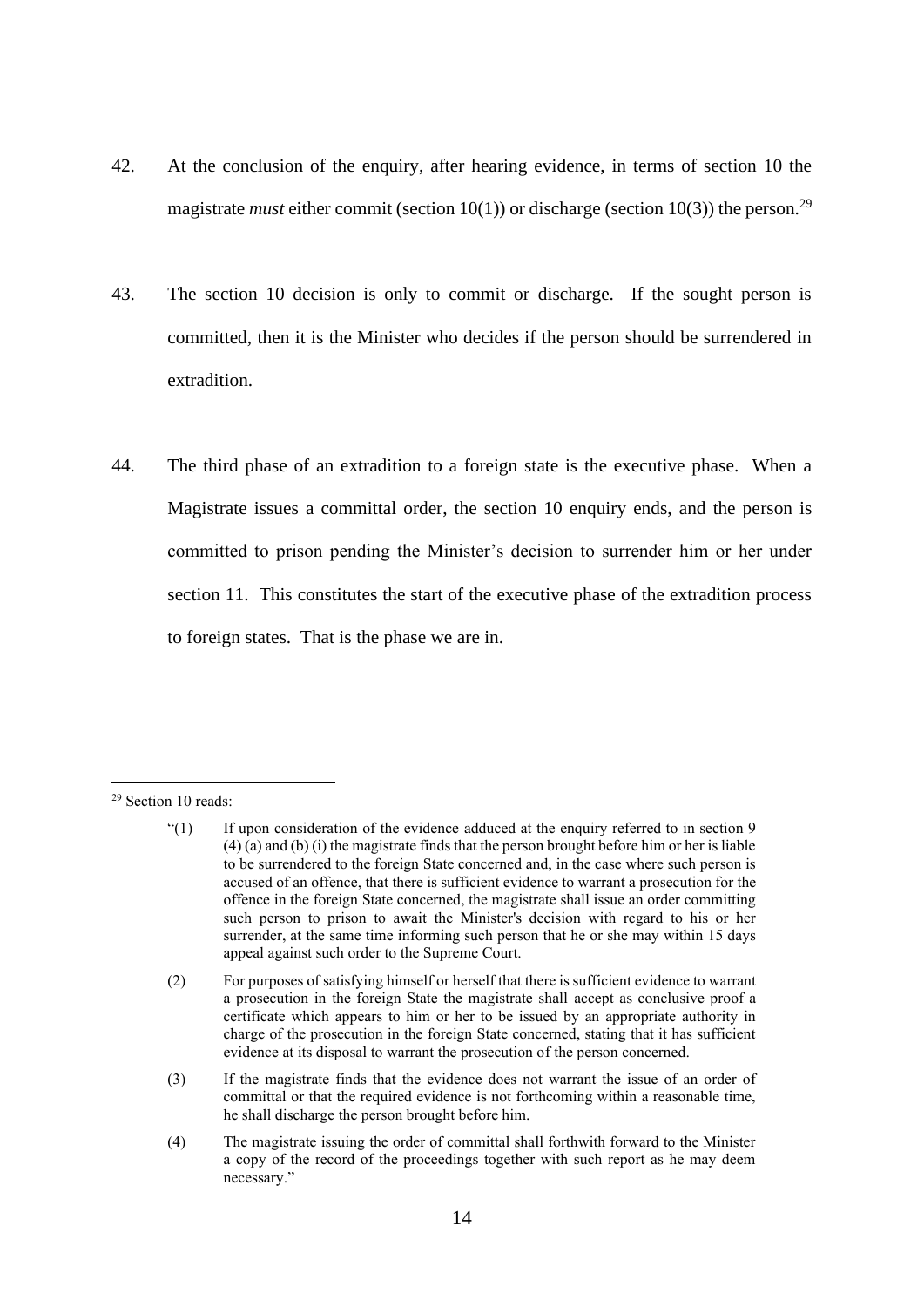- 45. Under section 11, the Minister may decide to surrender the sought person (section 11(a)), or he can decline to surrender the committed person for various reasons and on certain conditions.<sup>30</sup>
- 46. The Minister's surrender decision is an exercise of public power and must comply with the principle of legality. His decision under section 11 is subject to review.<sup>31</sup>

#### <span id="page-14-0"></span>*(c) International law*

- 47. The present applications concern various international treaties, in which it is alleged that the Minister and South Africa will violate if the surrender decision by the Minister is not set aside.
- 48. Most importantly, FMO submits that the Minister could stand to violate directly certain provisions of the SADC Protocol.

 $30$  Section 11(b) provides that the Minister may not surrender the sought person:

<sup>&</sup>quot;(i) where criminal proceedings against such person are pending in the Republic, until such proceedings are concluded and where such proceedings result in a sentence of a term of imprisonment, until such sentence has been served;

<sup>(</sup>ii) where such person is serving, or is about to serve a sentence of a term of imprisonment, until such sentence has been completed;

<sup>(</sup>iii) at all, or before the expiration of a period fixed by the Minister, if he or she is satisfied that by reason of the trivial nature of the offence or by reason of the surrender not being required in good faith or in the interests of justice, or that for any other reason it would, having regard to the distance, the facilities for communication and to all the circumstances of the case, be unjust or unreasonable or too severe a punishment to surrender the person concerned; or

<sup>(</sup>iv) if he or she is satisfied that the person concerned will be prosecuted or punished or prejudiced at his or her trial in the foreign State by reason of his or her gender, race, religion, nationality or political opinion."

<sup>31</sup> See for example *Robinson v Minister of Justice and Constitutional Development* 2006 (6) SA 214 (WCHC).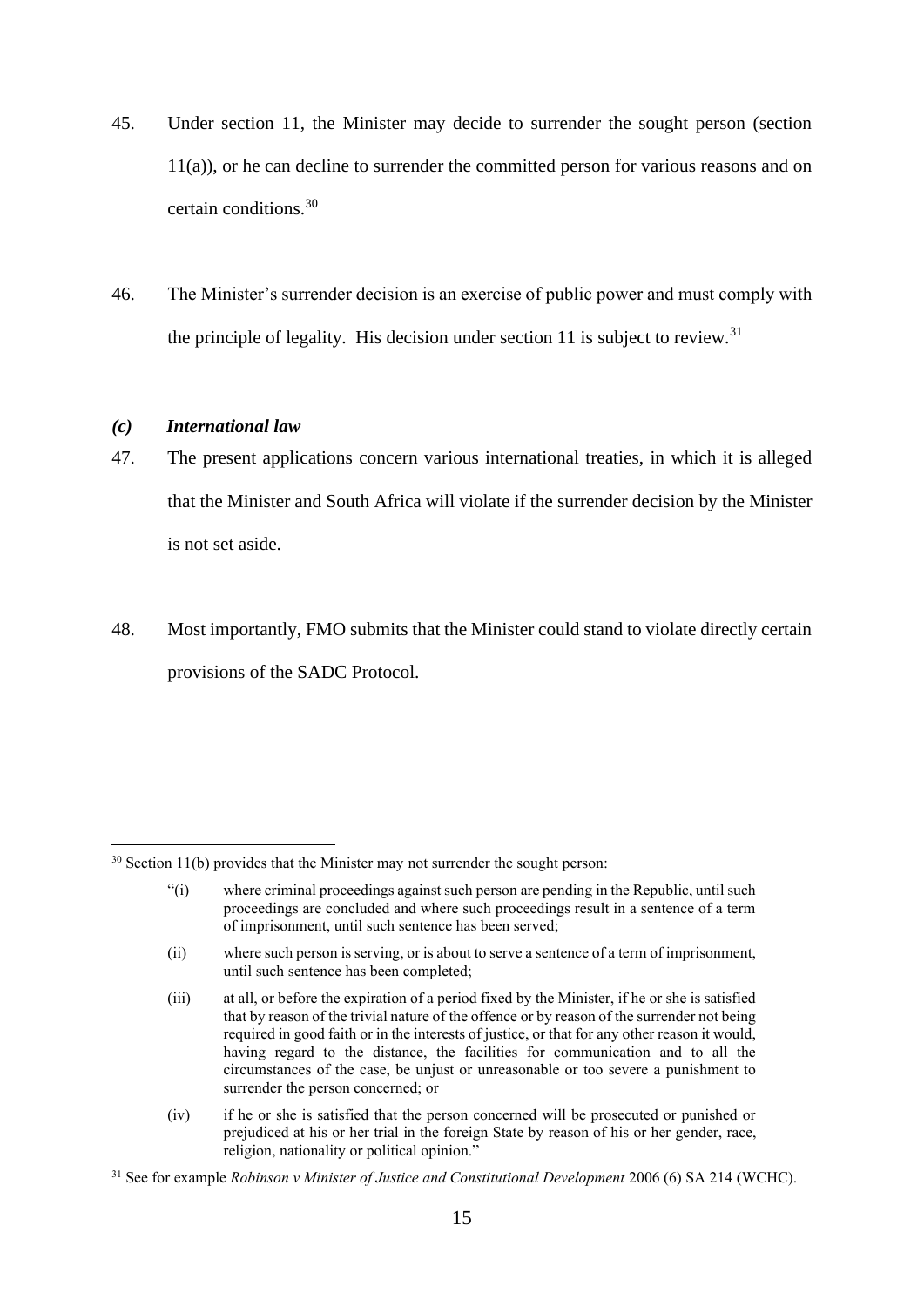- 49. In *Chang I*, this Court considered it unnecessary to decide whether the relevant provisions of the SADC Protocol have become part of South African law. Instead, this Court invoked South Africa's international legal duties indirectly through section 7(2) of the Constitution. This Court held that if the Minister's decision caused South Africa to breach the provisions of the SADC Treaty, then the Minister would be in breach of section  $7(2)$  of the Constitution.<sup>32</sup>
- 50. FMO submits that this approach is well-founded. It is an appropriate basis on which to decide this case.
- 51. Section 233 of the Constitution mandates that reasonable interpretations of legislation that accord with international law must be preferred over an alternative interpretation that is inconsistent with international law. And section 39(1)(b) mandates courts to consider international law when interpreting the Bill of Rights.
- 52. International law for interpretive purposes includes international law that is not binding on South Africa.<sup>33</sup>
- 53. When determining whether the state has taken reasonable steps to fulfil the rights in the Bill of Rights per section 7(2), courts must have regard to international law in determining the contours of reasonableness.<sup>34</sup>

<sup>32</sup> *Chang I* at para 71.

<sup>33</sup> *S v Makwanyane* [1995] ZACC 3; 1995 (6) BCLR 665; 1995 (3) SA 391 at paras 413-4; *Glenister v President of the Republic of South Africa* [2011] ZACC 6; 2011 (3) SA 347 (CC) ; 2011 (7) BCLR 651 (CC) at para 178 fn 28.

<sup>34</sup> *Glenister* id para 192.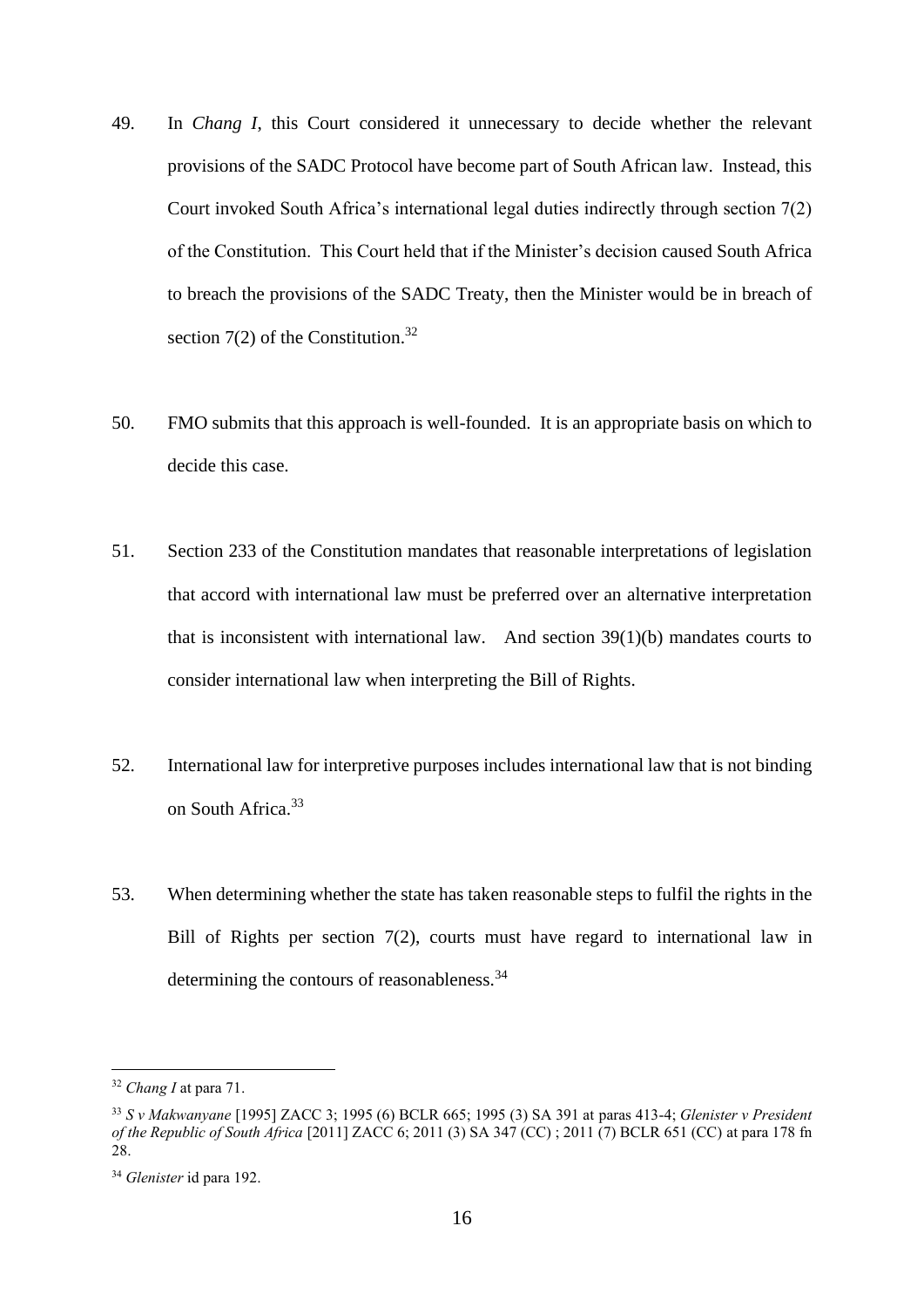- 54. The Constitutional Court has developed the indirect role of international law in determining the lawfulness and rationality of executive conduct. In *Law Society*, a majority of the Constitutional Court set aside the President's involvement in dismantling the SADC Tribunal through the adoption of an international protocol.
- 55. The Constitutional Court did so for two relevant reasons.
- 56. First, the Court held that the President, by voting for and signing the protocol, caused South Africa to violate its international legal duties under Treaty of the Southern African Development Community.<sup>35</sup> The Court held that the President could not in good faith and without misconstruing his powers act in a manner that causes South Africa to conduct itself inconsistent with its international legal duties.<sup>36</sup> Accordingly, the President's conduct was declared unlawful.
- 57. Secondly, Mogoeng CJ held that the President acted irrationally because his conduct did not consider South Africa's international duties and the purpose for the procedures under international that South Africa was bound to observe.<sup>37</sup> In other words, causing South Africa's failure to adhere to the processes required under international law rendered the President's decision irrational. The power of the President was not exercised for a legitimate government purpose and the President chose a means that was inconsistent with the SADC Treaty, making it irrational.

<sup>&</sup>lt;sup>35</sup> Id at para 53, which reads: "This means that when our President decided to be party to the suspension of the Tribunal and to actually sign the Protocol, he was acting in a manner that undermined our international law obligations under the Treaty".

 $36$  Id at paras 55-6.

<sup>&</sup>lt;sup>37</sup> Id at para 70, which reads: "This disregard for the amendment procedure set out in the Treaty and the concomitant failure to appreciate the purpose for the exercise of the power to amend within the context of binding Treaty provisions is irrational and invalidates the President's conduct in relation to the amendment."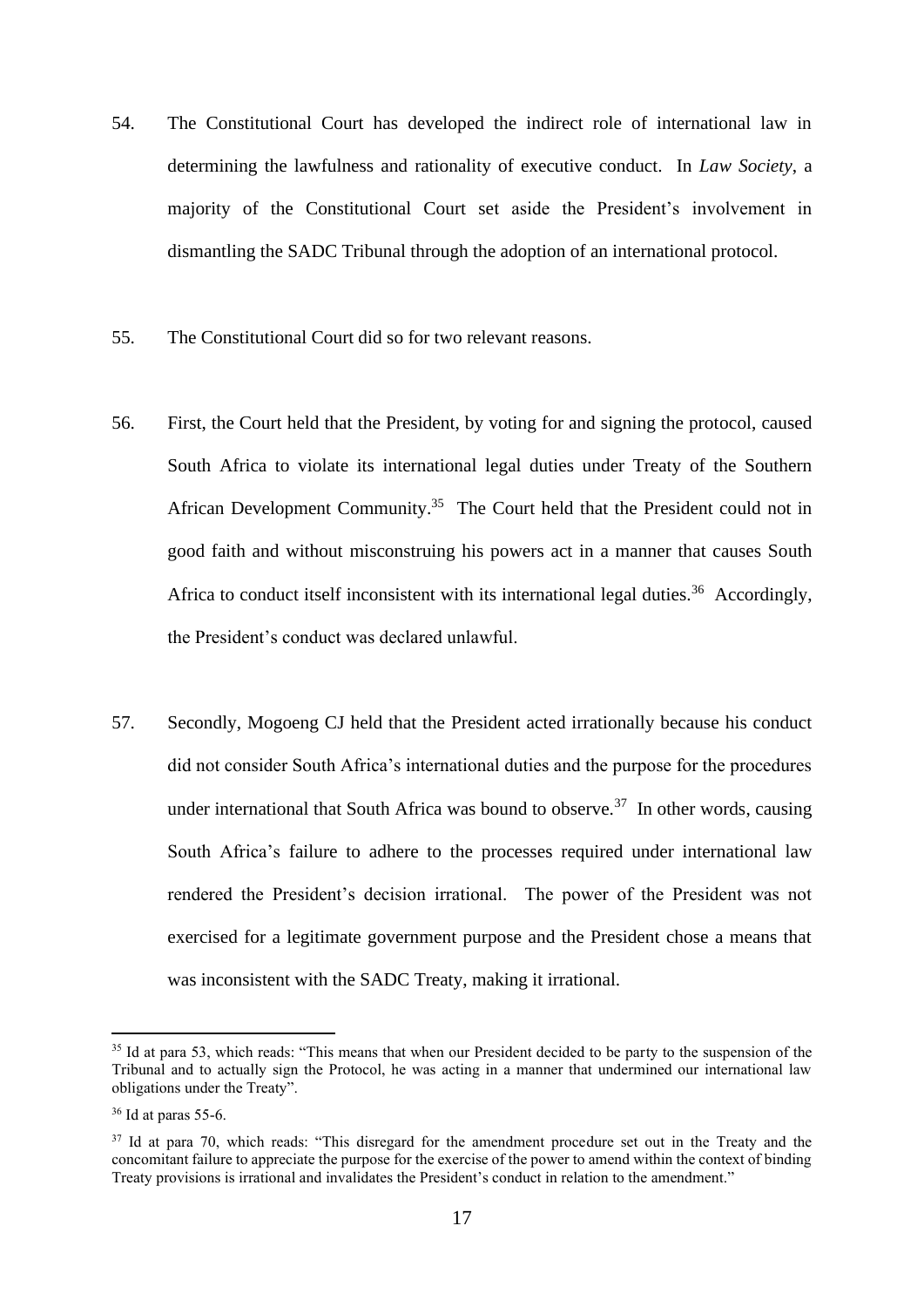- 58. Importantly, the majority of the Constitutional Court made these findings without pronouncing on the domestication of the SADC Treaty or Protocol. They made no finding as to whether the duties to which South Africa was bound under the Treaty and the Protocol bound the President on the domestic plane. Instead, Mogoeng CJ used these duties as materially relevant considerations in the legality review, essentially holding that a decision taken by a South African functionary that flouts or ignores South Africa's international legal obligations is unlawful and irrational.
- 59. The majority made this clear in two parts of its judgment. First, Mogoeng CJ held:

"All presidential or executive powers must always be exercised in a way that is consistent with the supreme law of the Republic and its scheme, as well as the spirit, purport and objects of the Bill of Rights, our domestic legislative *and international law obligations*."

### 60. Mogoeng CJ clarified:

"Any reference to the President being bound by an undomesticated treaty must be understood as a reference to the binding effect of that instrument on her merely as a representative of the State. In other words, it is the State alone that is itself bound by that undomesticated legal instrument. . . . . It has also been made abundantly clear in this majority judgment that relevant constitutional provisions, including sections 7 and 8, are relied on for the determination of the lawfulness, rationality and constitutionality of the President's conduct."<sup>38</sup>

61. Accordingly, if this Court finds that the Minister's decision would cause South Africa to breach its international legal duties, then it is unlawful and irrational.

<sup>38</sup> Id at para 43.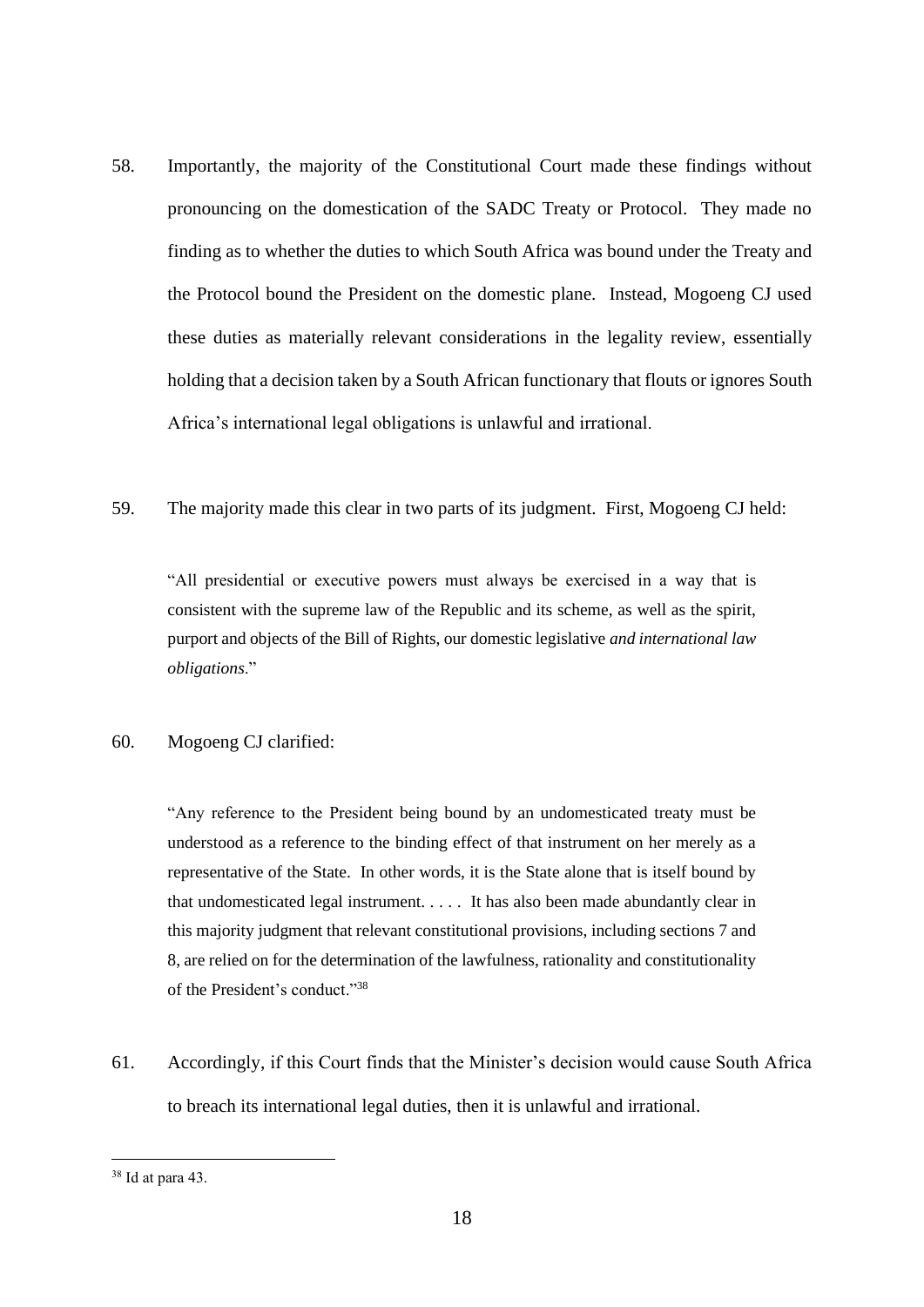#### <span id="page-18-0"></span>**III THE MINISTER'S DECISION**

- 62. FMO has brought this application under both PAJA and legality. However, as in *Democratic Alliance*, it is unnecessary for this Court to pronounce on whether PAJA applies.<sup>39</sup> It is common cause that the decision constitutes the exercise of public power. The grounds of review that FMO invoke are available under both legality and PAJA. Accordingly, it is unnecessary to decide whether PAJA applies and as in *Chang I* it is appropriate to treat the matter as a review on the basis of legality.<sup>40</sup>
- 63. The Minister's decision is both unlawful and irrational. There are five reasons for why:
	- 63.1. Mr Chang is immune from criminal prosecution in Mozambique.
	- 63.2. Mr Chang was extradited to Mozambique, where there is no warrant for his arrest.
	- 63.3. There are no reasons for the decision.
	- 63.4. If there are reasons, then those reasons are not rationally related to the decision.
	- 63.5. The Minister's process of deciding where to extradite Mr Chang was irrational.

### <span id="page-18-1"></span>*(a) Immunity*

64. *Chang I* is clear. If Mr Chang is immune from criminal prosecution in Mozambique, then extraditing Mr Chang to Mozambique is both unlawful and irrational.

<sup>39</sup> *Democratic Alliance* at para 12. See further *Albutt* at paras 79-84.

<sup>40</sup> *Chang I* at para 47.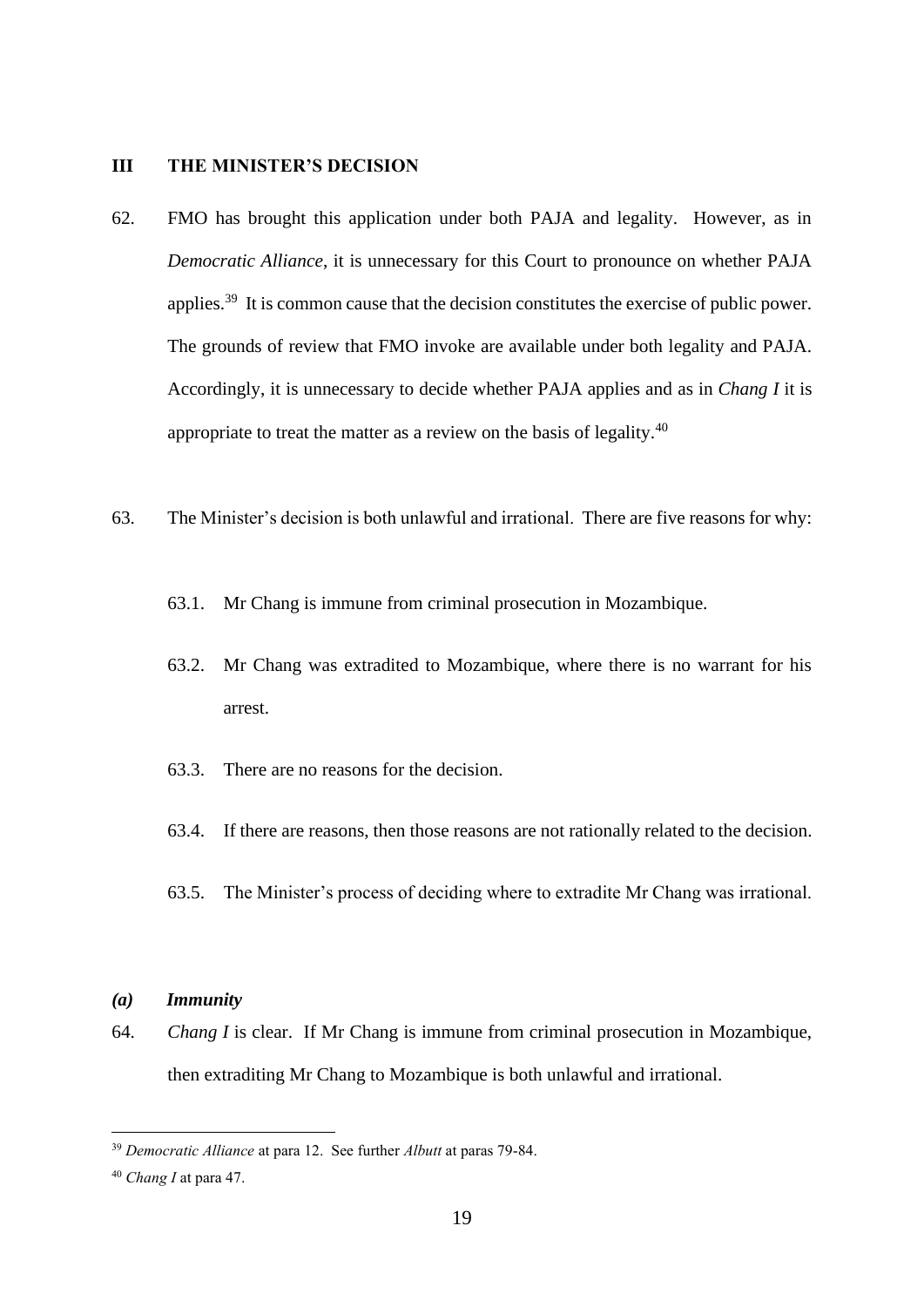- 64.1. The decision is unlawful because article 4(e) of the SADC Protocol on Extradition provides that extradition shall be refused "if the person whose extradition is requested has, under the law of either State Party, become immune from prosecution or punishment for any reason, including lapse of time or amnesty". Article 4(e), this Court held, effectively prohibits the extradition of Mr Chang to Mozambique, if Mr Chang was immune there. $41$
- 64.2. The decision is irrational because "[e]xtradition has as its purpose the prosecution of the guilty. Thus it would make no sense to extradite a person to a place where he cannot be prosecuted."<sup>42</sup>
- 65. The record of the Minister's decision as opposed to his after-the-fact reasons reveals that Mr Chang *is* immune from prosecution in Mozambique. There are four key documents in this regard.
- 66. First, there are the submissions filed by Mr Chang (dated 21 February  $2020)^{43}$  and Mozambique (dated 17 February 2020).<sup>44</sup> In these submissions, Mr Chang and Mozambique briefly state that Mr Chang is no longer a member of Parliament. Therefore, "Mr Chang no longer enjoys the immunity afforded to a member of parliament".<sup>45</sup>

<sup>41</sup> *Chang I* at paras 74-6.

<sup>42</sup> *Chang I* at para 76.

<sup>43</sup> Record at 09-36.

<sup>44</sup> Record at 09-133.

<sup>45</sup> Mozambique's submissions of 17 February 2020 at para 10.5; Record at 09-152.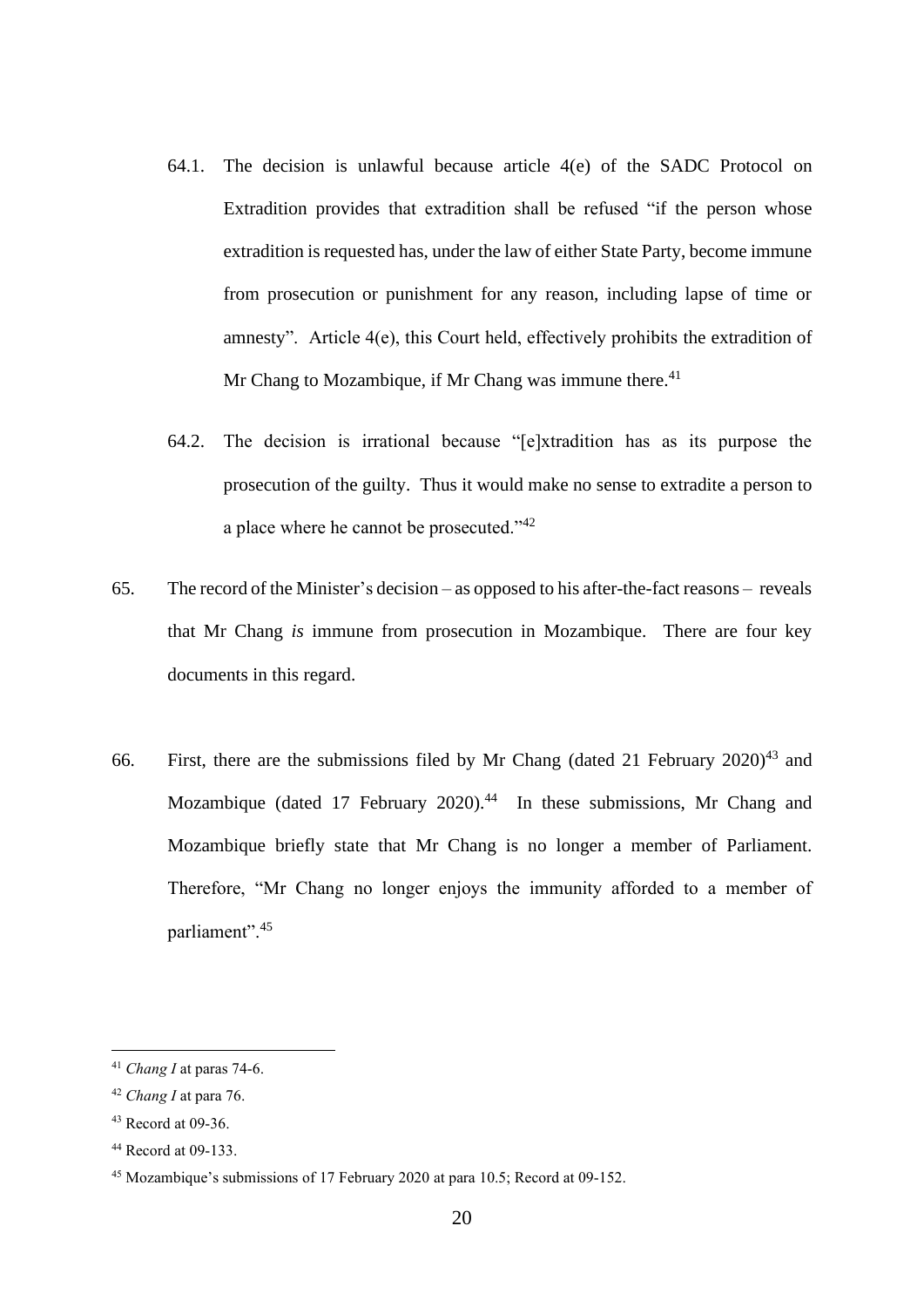- 67. Mr Chang appears to no longer be a member of Parliament for two reasons.
	- 67.1. First, according to a document dated 19 July 2019, Mr Chang purportedly renounced his membership of Parliament.<sup>46</sup> There is a letter from the Parliament of Mozambique, dated 25 July 2019, acknowledging Mr Chang's renunciation, in the record.<sup>47</sup>
	- 67.2. Second, according to Mr Chang and Mozambique, there was a general election in Mozambique in 2019. Mr Chang, at this election, was not voted into Parliament.<sup>48</sup>
- 68. Second, there are the FMO's submissions (dated 7 April 2020).<sup>49</sup> The threat of a lingering immunity was first raised by FMO in these submissions. The FMO made three submissions regarding immunity.<sup>50</sup>
	- 68.1. First, Mr Chang has not claimed international legal immunity against criminal prosecution in Mozambique and against his arrest by South African authorities for the purposes of extradition. Instead, his immunity is based in domestic Mozambican law. The distinction is important. Had this matter been about Mr Chang's international legal immunity, then the issue would have turned on whether South Africa could arrest Mr Chang because of the immunity he enjoys

<sup>46</sup> Record at 09-288.

<sup>47</sup> Record at 09-291.

<sup>48</sup> Mozambique's submissions of 17 February 2020 at para 10.5; Record at 09-152.

<sup>49</sup> Record at 09-117.

<sup>50</sup> Record at 09-119 onwards.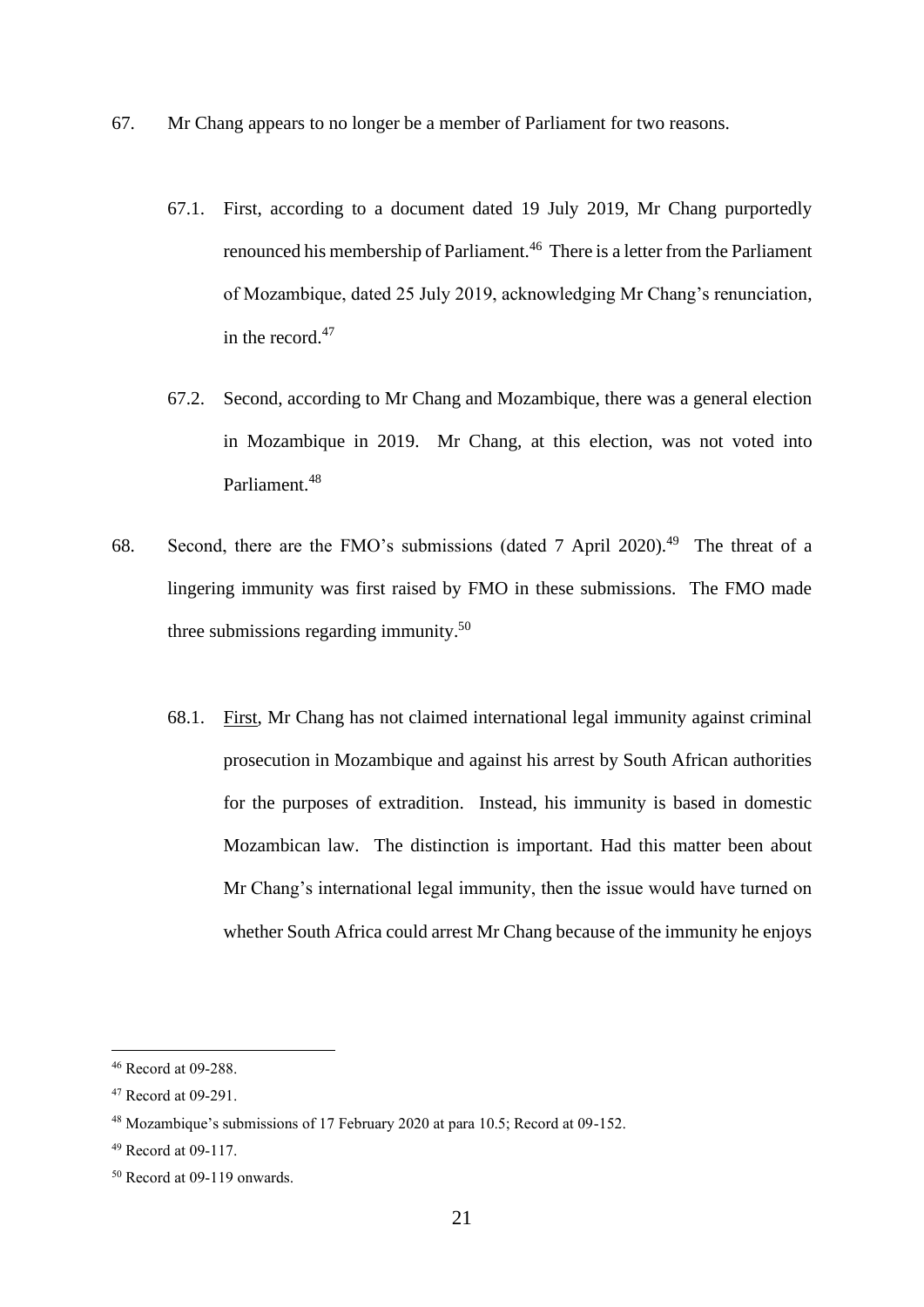*under international law*. Instead, the issue is whether Mr Chang enjoys immunity *under the domestic laws of the requesting state*.

- 68.2. Second, Mozambique does not explain whether it follows from his resignation as an MP that Mr Chang can now be prosecuted for conduct done during his term of office. It may well be the case that Mr Chang is still immune from prosecution for anything done during his term of office, even though he is no longer a MP. It is not made clear whether further processes, like parliamentary or court approval, are required to prosecute Mr Chang for conduct alleged committed during his incumbency.
- 68.3. The point was simple: Mr Chang might no longer be immune from prosecution for future conduct; but Mr Chang could still be immune from prosecution for past conduct committed during his tenancy as MP.
- 68.4. The question, that Mozambique failed to address, is whether Mr Chang's immunity protects him from prosecution for *conduct* committed during office. Immunity does not necessarily mean *personal* immunity while an incumbent occupies office.
- 68.5. Third, Mr Chang and Mozambique offer contradictory accounts of Mr Chang's immunity. Mr Chang submits that he must be surrendered to Mozambique so that he can have his immunity lifted. He then, in plain contradiction of this statement, says that his immunity is now "moot" as he has resigned from Parliament and because there is a new Parliament in Mozambique.
- 69. For these three reasons, FMO submitted that the Minister could not be satisfied that Mr Chang no longer enjoys immunity in Mozambique.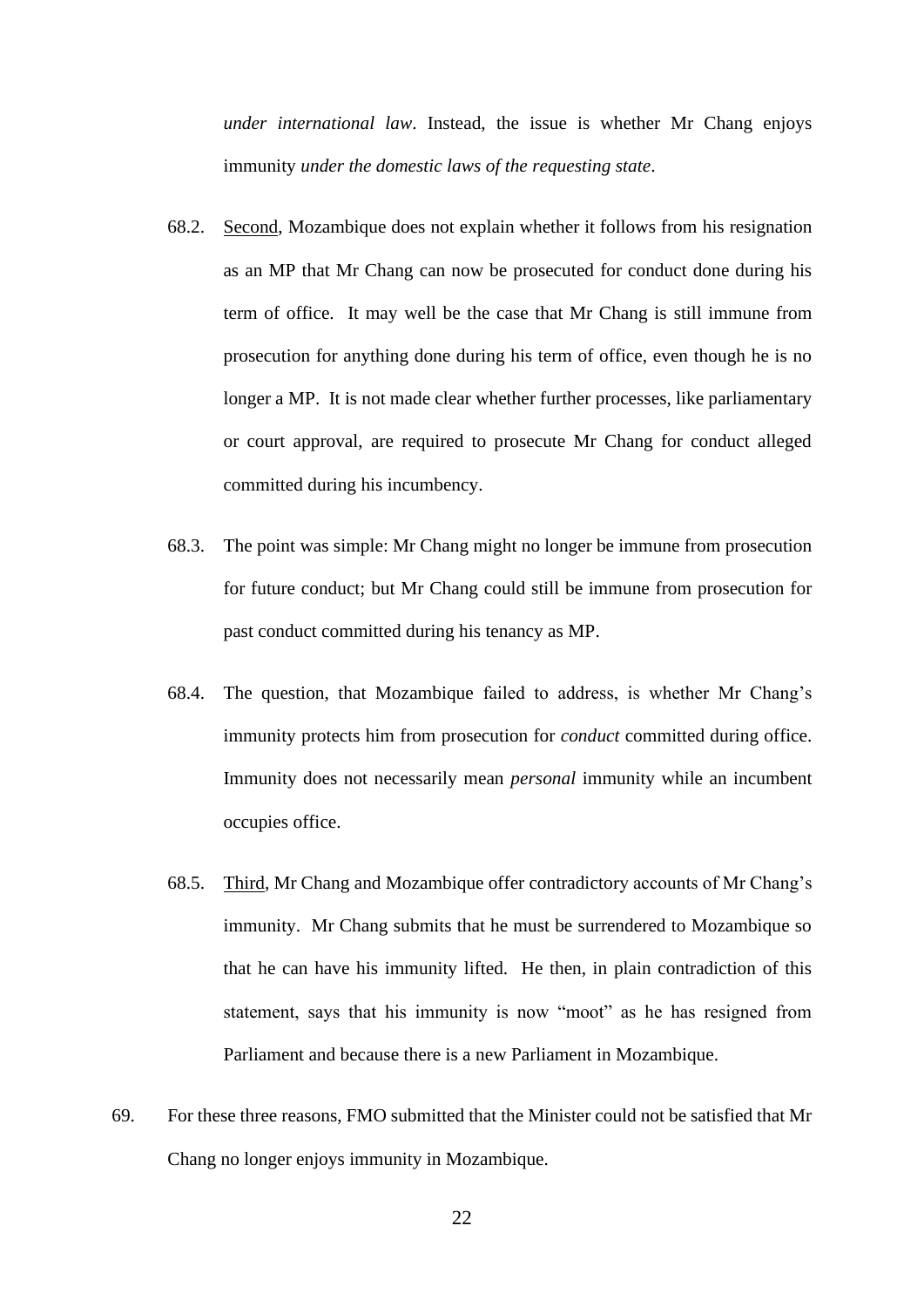- 70. The third relevant document is Mozambique's supplementary submissions dated 26 May 2020.<sup>51</sup> Mozambique filed supplementary representations responding to FMO. With respect to immunity, Mozambique's response is difficult to understand. It makes three conflicting and baseless points.
	- 70.1. First, Mozambique submitted that Mr Chang "has never enjoyed immunity" for the crimes of which he is accused. Instead, Mr Chang only ever enjoyed immunity from arrest and detention.<sup>52</sup> This is plainly wrong, given this Court's finding in *Chang*  $I^{53}$  It is also a disingenuous point that undermines the good faith of Mozambique: if Mr Chang cannot be arrested, he is effectively immune from prosecution. It is a nefarious splitting of hairs to contend otherwise.
	- 70.2. Moving from this false premise, Mozambique then argues that Mr Chang can now be prosecuted for alleged crimes committed during his office.<sup>54</sup> He was never immune; so, there is no stopping a prosecution of crimes committed while Minister of Finance. Given that Mr Chang was immune, this is no answer to FMO's concern that Mr Chang is no longer immune.
	- 70.3. Second, Mr Chang as an MP "could not be prosecuted" without the consent of National Parliament.<sup>55</sup> This directly contradicts the first point Mozambique makes, which is that Mr Chang had no immunity. Mozambique then continues

<sup>51</sup> Record at 09-190.

<sup>&</sup>lt;sup>52</sup> Mozambique's supplementary submissions at paras 5.3 and 5.4; Record at 09-198.

<sup>53</sup> *Chang I* at paras 31 and 33.

<sup>54</sup> Mozambique's supplementary submissions at para 5.13; Record at 09-200.

<sup>55</sup> Mozambique's supplementary submissions at para 5.5; Record at 09-198.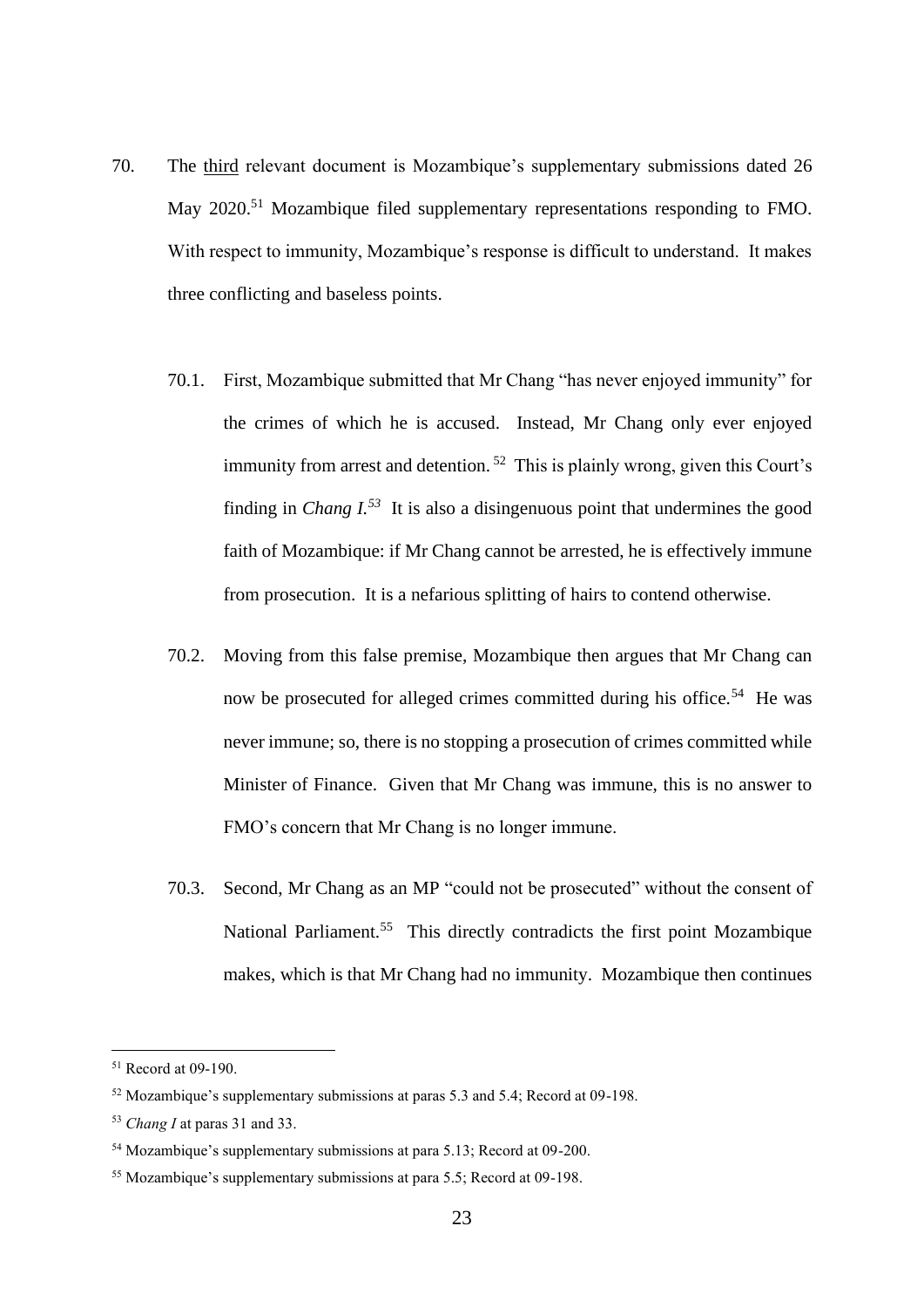to say that Parliament had already given its consent to lift Mr Chang's immunity when Mozambique made its extradition request.<sup>56</sup> This contradicts the High Court's finding in *Chang I*: "The statement in the Memorandum to the effect that Mr Chang was not subject to immunity from prosecution because of the consent of Parliament was not correct. Parliament had given no such consent and neither was it able to do so in Mr Chang's absence".<sup>57</sup>

- 70.4. Mozambique, clearly, was advancing contradictory at best, and false statements at worst, in its submissions to the Minister. Its assurance that Mr Chang is not immune in Mozambique is open to the same serious doubt that led this Court in *Chang I* to reject the contentions that Mr Chang is not immune.
- 70.5. Third, Mozambique submits that there is no law in Mozambique that protects members of Parliament, who have left office, from prosecution for crimes committed during office.<sup>58</sup> But immediately after that, Mozambique says that Mr Chang is no longer immune "in as far as that means that he could not be prosecuted without the national parliament formally lifting his immunity".<sup>59</sup> It appears that Mozambique considers immunity to mean whether parliamentary consent is required for prosecution. If so, this does not address FMO's concern. Perhaps Parliament's consent may not be required for Mr Chang's prosecution—but that does not mean he could not raise immunity relating to his office as a defence during his prosecution.

<sup>56</sup> Id.

<sup>57</sup> *Chang I* at para 31

<sup>58</sup> Mozambique's supplementary submissions at para 5.13; Record at 09-200.

<sup>59</sup> Mozambique's supplementary submissions at para 5.15; Record at 09-200.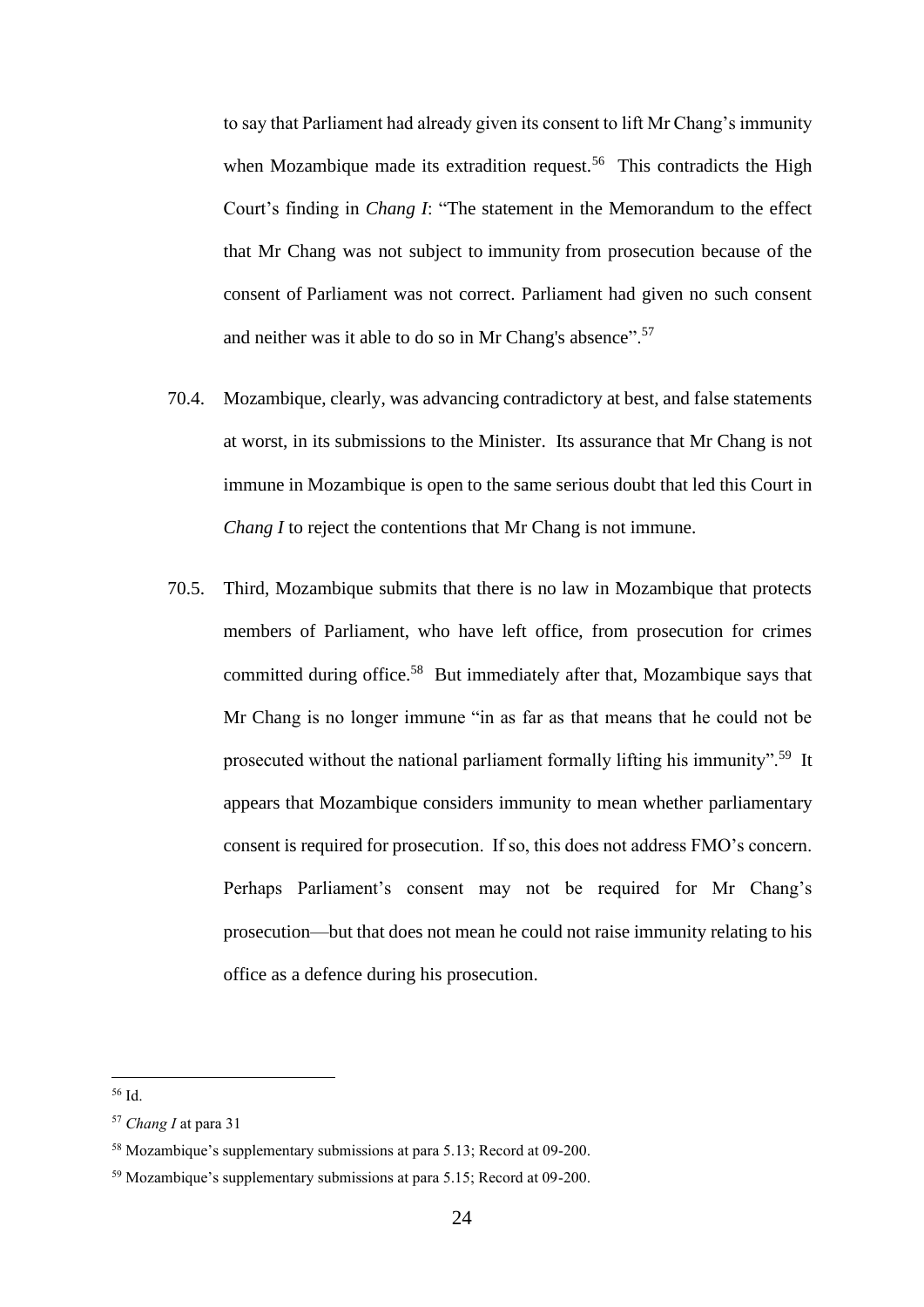- 71. In sum, Mozambique failed to address FMO's concerns adequately. Mozambique offered disingenuous, baseless, and misleading answers.
- 72. The fourth relevant document, and this is the most important, is a memorandum of 27 July 2020 written by Mr H van Heerden, who is the Chief Directorate: International Legal Relations in the Department of Justice (July 2020 Memorandum).<sup>60</sup> The memorandum concludes that Mr Chang still enjoys immunity in Mozambique.
- 73. The memorandum concludes this based on five legal opinions, which have not been disclosed to this Court.
- 74. The first legal opinion, supposedly by South African counsel, provides as follows:<sup>61</sup>
	- 74.1. Mozambique does not explain whether Mr Chang's resignation as an MP automatically means he is no longer immune. Mozambique does not deal with how the crimes of which he is accused were committed allegedly during his time in office. Mozambique does not deal with how criminal proceedings against Mr Chang appear to have started while Mr Chang was an MP.
	- 74.2. Mozambique also does not explain how this termination accords with its previous contention that Mr Chang had to be in Mozambique for his immunity to be lifted.

<sup>60</sup> Record at 06-206.

<sup>61</sup> Record at 06-227-9.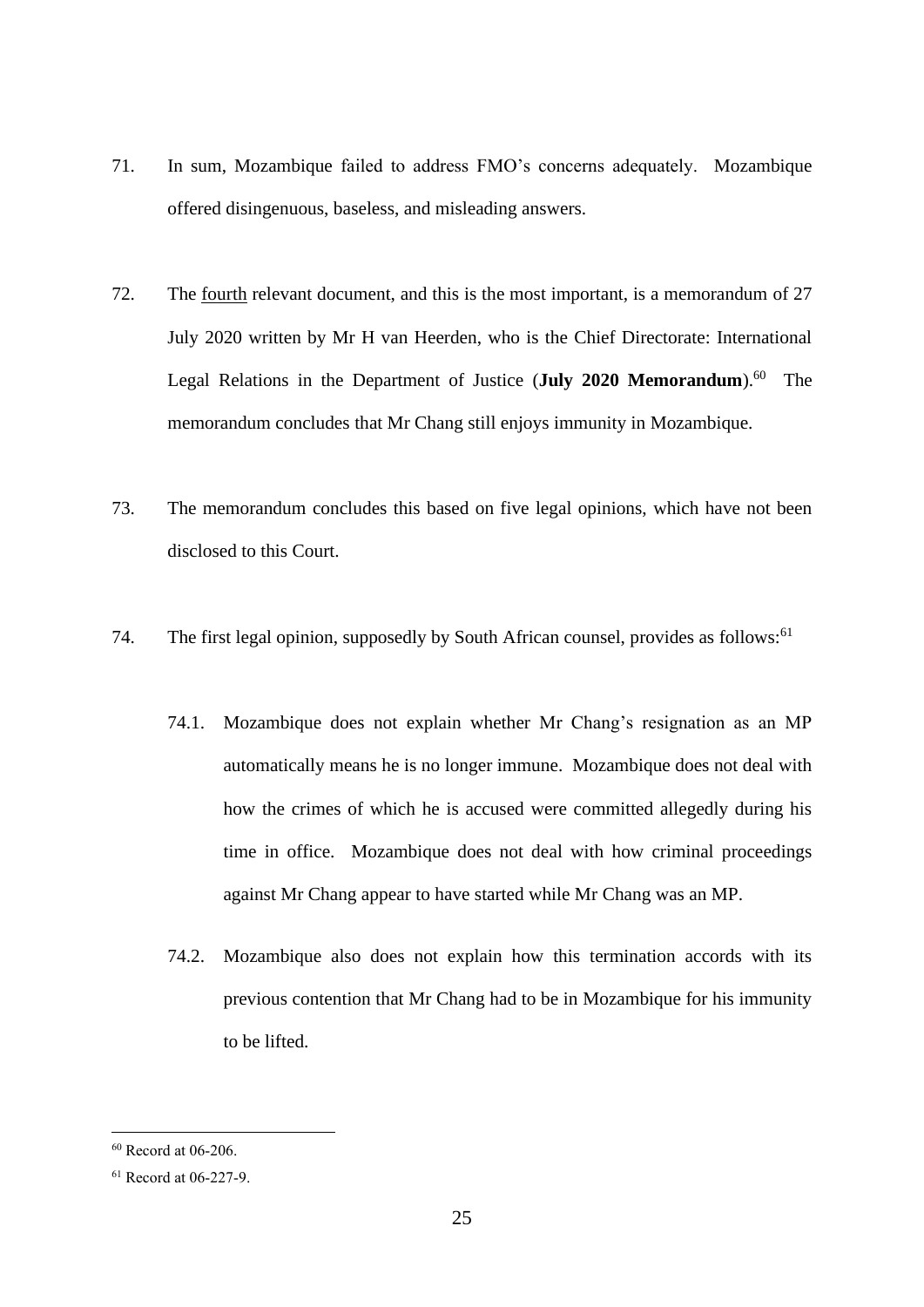- 74.3. Mozambique does not explain if further processes for the removal of immunity are necessary. Mozambique just assumes that there is no need for any further judicial process.
- 74.4. Mozambique assumes that when Mr Chang is subjected to a judicial enquiry for the removal of his immunity, the court will remove his immunity. However, according to Mozambique, it appears that immunity will only be removed if the court finds that Mr Chang has no case to answer.
- 74.5. Mozambique gives no indication of the progress or status of the prosecutions of other politically connected persons accused of co-conspiring with Mr Chang.
- 74.6. There is a real risk that Mr Chang will raise substantive and / or procedural immunity in Mozambique.
- 75. For these reasons, the first legal opinion concludes that Mozambique does not address the defects identified by this Court of the previous Minister's decision, viz. that Mr Chang is immune from prosecution.<sup>62</sup> The opinion advises that "[s]hould the Minister in these circumstances grant the request of Mozambique it is likely that his decision will be subject to review".<sup>63</sup>
- 76. The second legal opinion, apparently also by South African counsel, acknowledged Mozambique's and Mr Chang's view that Mr Chang no longer enjoys immunity because he is no longer an MP. But the opinion provides: "It is extremely important to note that it is clearly indicated that the above-mentioned view *cannot be confirmed by*

<sup>62</sup> Record at 06-228.

<sup>63</sup> Record at 06-229.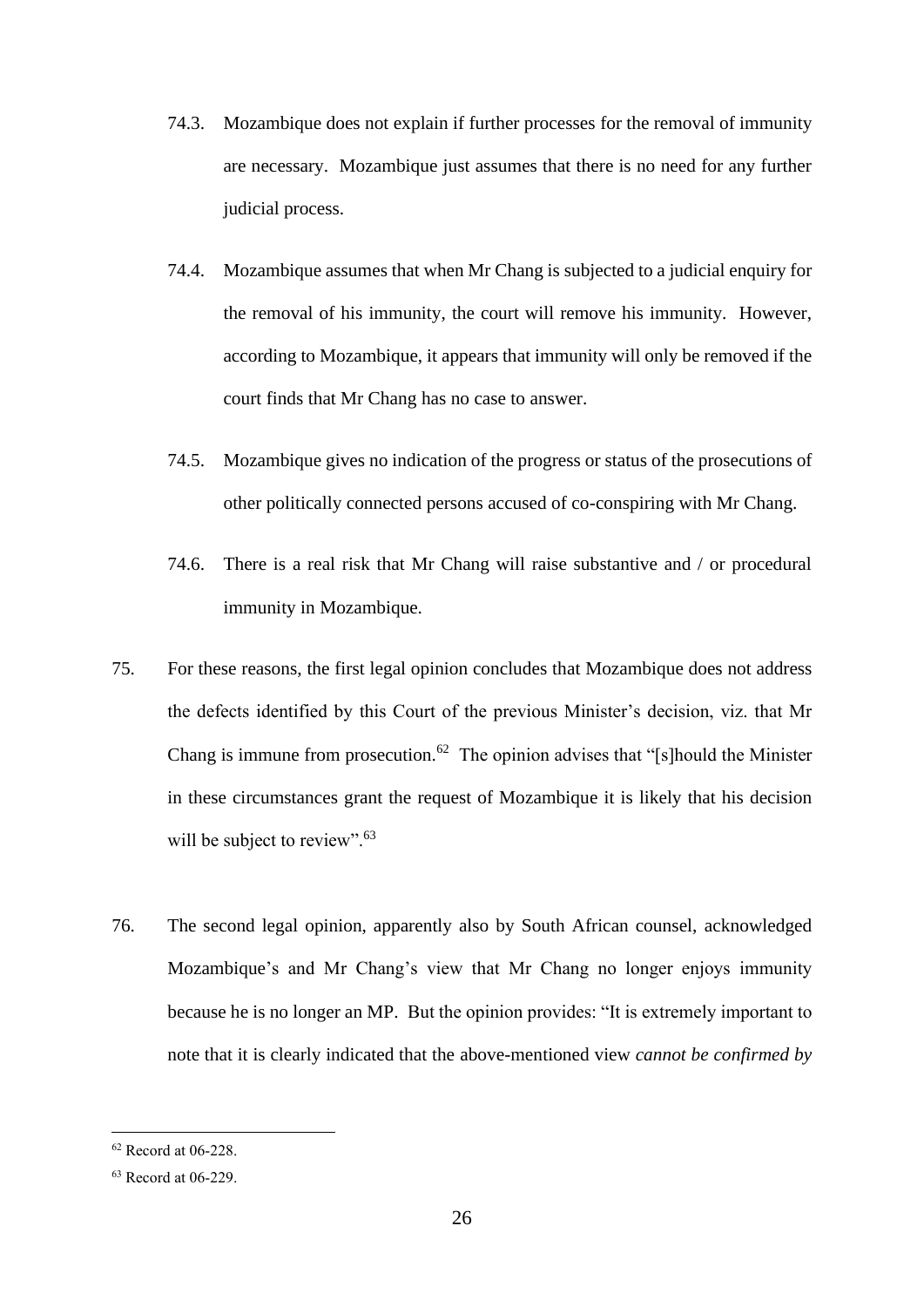case law and the lack of law of Mozambique".<sup>64</sup> This is crucial: the opinion advised that there is no law, known to counsel, justifying Mozambique's view that Mr Chang no longer enjoys immunity. The opinion concluded: "no advice therefore can be given on whether immunity still exists or not".<sup>65</sup> The opinion advised that the Minister consult FMO on whether Mr Chang is immune. The Minister never consulted FMO.

- 77. The second legal opinion went on to warn that it "is also very clear that Mr Chang would prefer to be extradited to Mozambique as he may be of the view that Mozambique will not be able to effectively prosecute him".<sup>66</sup>
- 78. The third legal opinion, apparently also South African, was largely in line with the previous two. As with the first two, the third opinion advised that it is still unclear whether the Minister can accept that Mr Chang no longer enjoys immunity from prosecution.<sup>67</sup> The opinion did not clearly conclude that Mr Chang no longer enjoys immunity in Mozambique. It only advised that if Mr Chang is no longer immune, he could in principle be extradited to Mozambique. Conversely, if Mr Chang is still immune in Mozambique—which is unclear—then he *cannot* be extradited to Mozambique.

<sup>64</sup> Record at 06-231.

<sup>65</sup> Record at 06-231.

<sup>66</sup> Record at 06-231.

<sup>67</sup> Record at 06-232.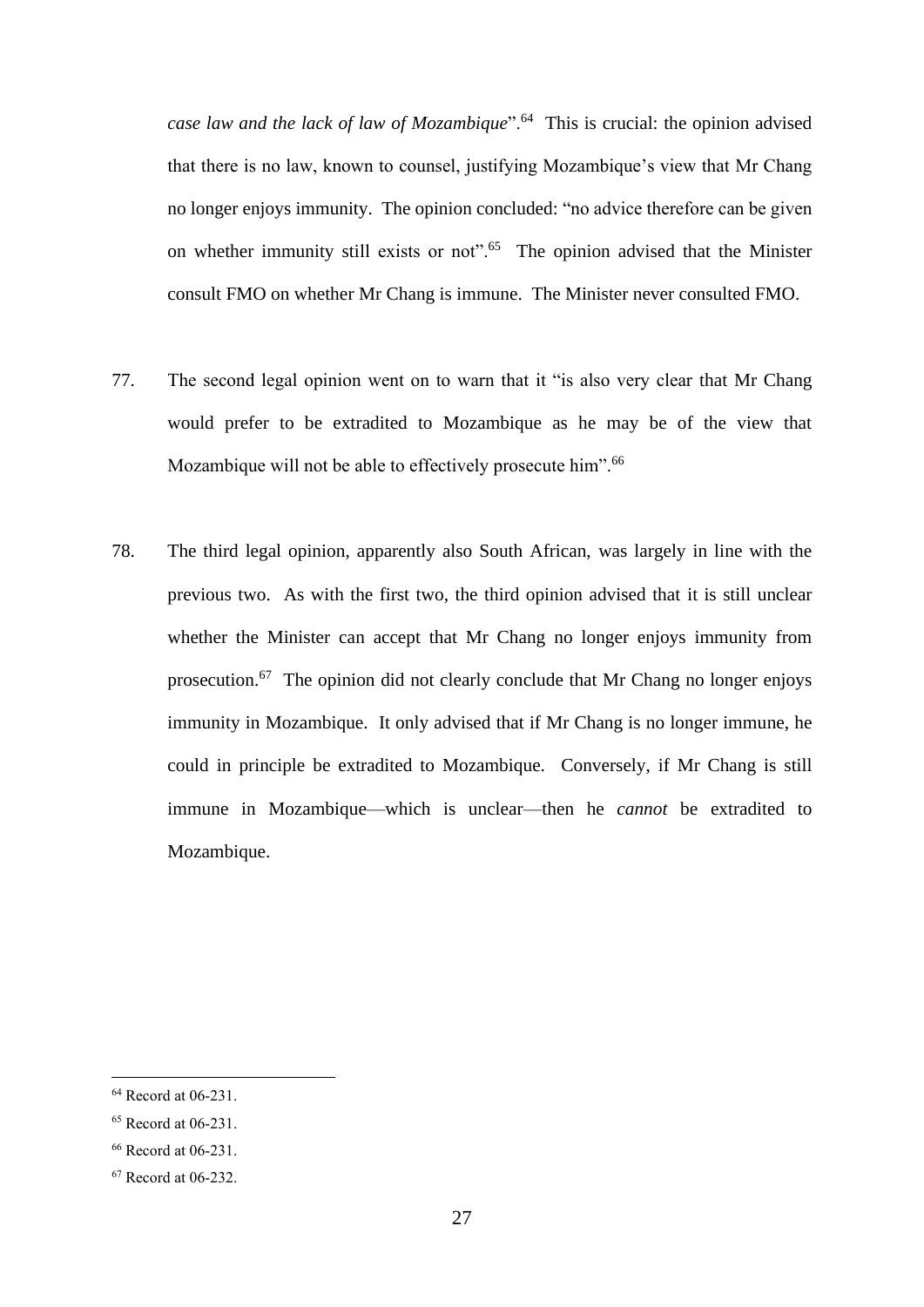- 79. A fourth legal opinion appears to have been procured from a Mozambican lawyer.<sup>68</sup> The opinion advised that Mr Chang be extradited to the US and that the request made by Mozambique was in bad faith. Counsel's reasons were as follows:
	- 79.1. Mr Chang was not charged with an offence when Mozambique requested his extradition. Mr Chang, at the time of the opinion, was still not indicted in Mozambique. Accordingly, the request by Mozambique did not comply with international law.
	- 79.2. The extradition request misleadingly omitted to explain that the parliamentary permission annexed to the request did not waive Mr Chang's immunity as required under Mozambican law but consented simply to a warrant of arrest. The proceedings before the parliamentary committee, moreover, were irregular.
	- 79.3. Since Mozambique claimed that Parliament had waived Mr Chang's immunity, Mozambique had deliberately misled South Africa when it made its extradition request.
	- 79.4. Mr Chang enjoys a right and privilege not to testify on information acquired by him in the exercise of rights and duties while he was Minister of Finance. The content and scope of this right is not explained in the July 2020 Memorandum. Crucially, the Minister has not told this Court, and presumably was not told, whether this right includes preventing the prosecution from leading evidence relating to information acquired by Mr Chang during his term of office.

<sup>68</sup> Record at 06-233.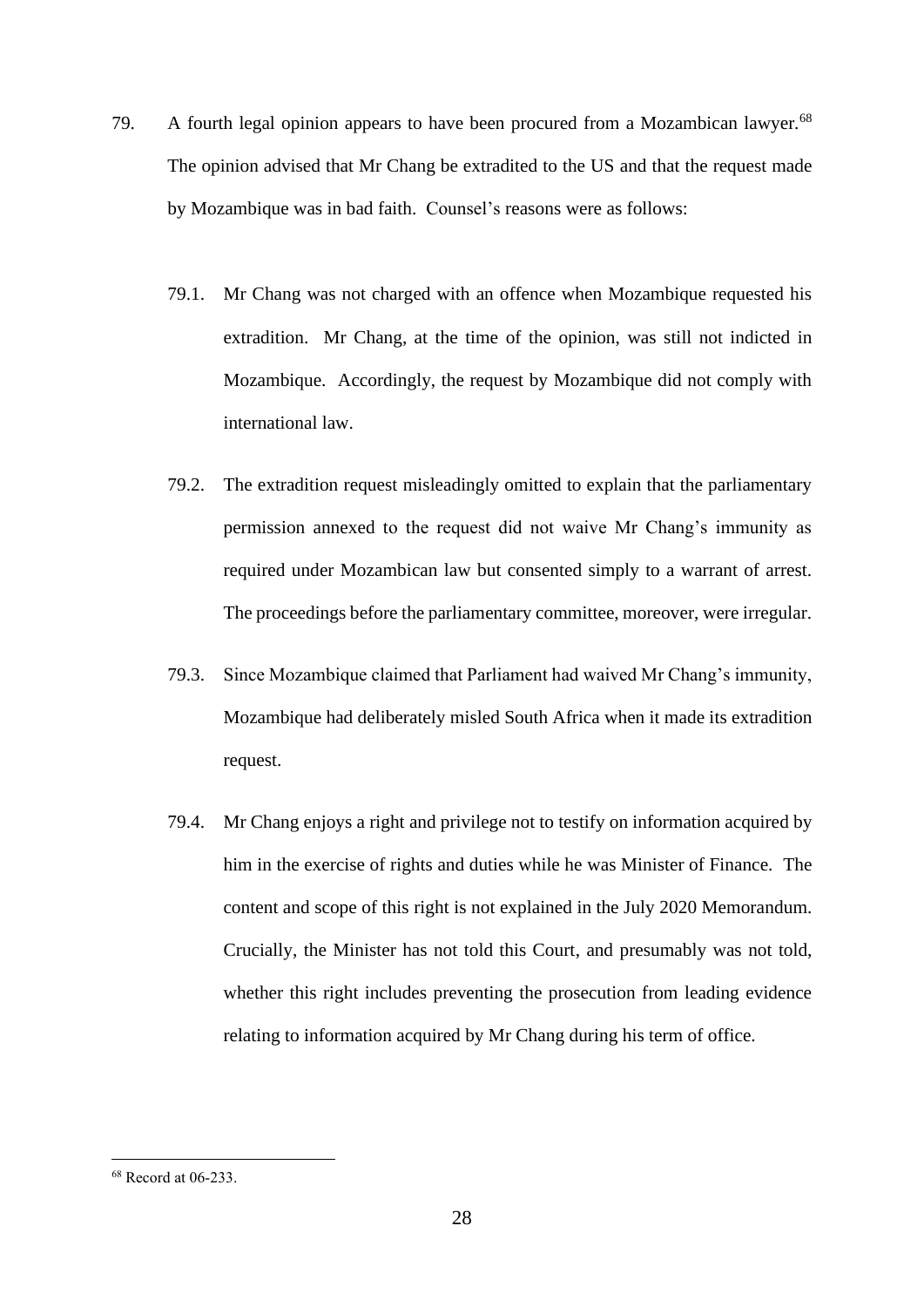- 79.5. Mr Chang, if he is surrendered to Mozambique, cannot be extradited anywhere else. The Mozambican Constitution forbids the extradition of its citizens.
- 79.6. The Mozambican request contained false, incomplete and misleading information.
- 80. A fifth legal opinion from a Mozambican lawyer was obtained as a matter of urgency. The opinion advised that Mr Chang, as a previous MP, still enjoys immunity for acts and omissions related to his mandate or acts committed "in lieu of" (sic) the execution of his functions as an MP.<sup>69</sup> However:
	- 80.1. The scope and content of this immunity is not explained.
	- 80.2. The legal expert, according to the memorandum, does not apply this rule to the facts of Mr Chang. It is still unclear if Mr Chang can raise this defence of immunity in response to the prosecution against him.
	- 80.3. The opinion, in contradiction, goes on to say that members of government have been prosecuted "for committing offences during the performance of their duties as office bearers". It is unclear then how this immunity works, and whether those other office bearers were able to raise the defence of immunity.
	- 80.4. Again in contradiction, the opinion says that Mr Chang's immunity "ceases automatically and immediately when the mandate or term office is reached [sic]". The meaning of this is totally unclear, given the previous averment that Mr Chang still enjoys immunity.

<sup>69</sup> Record at 06-235.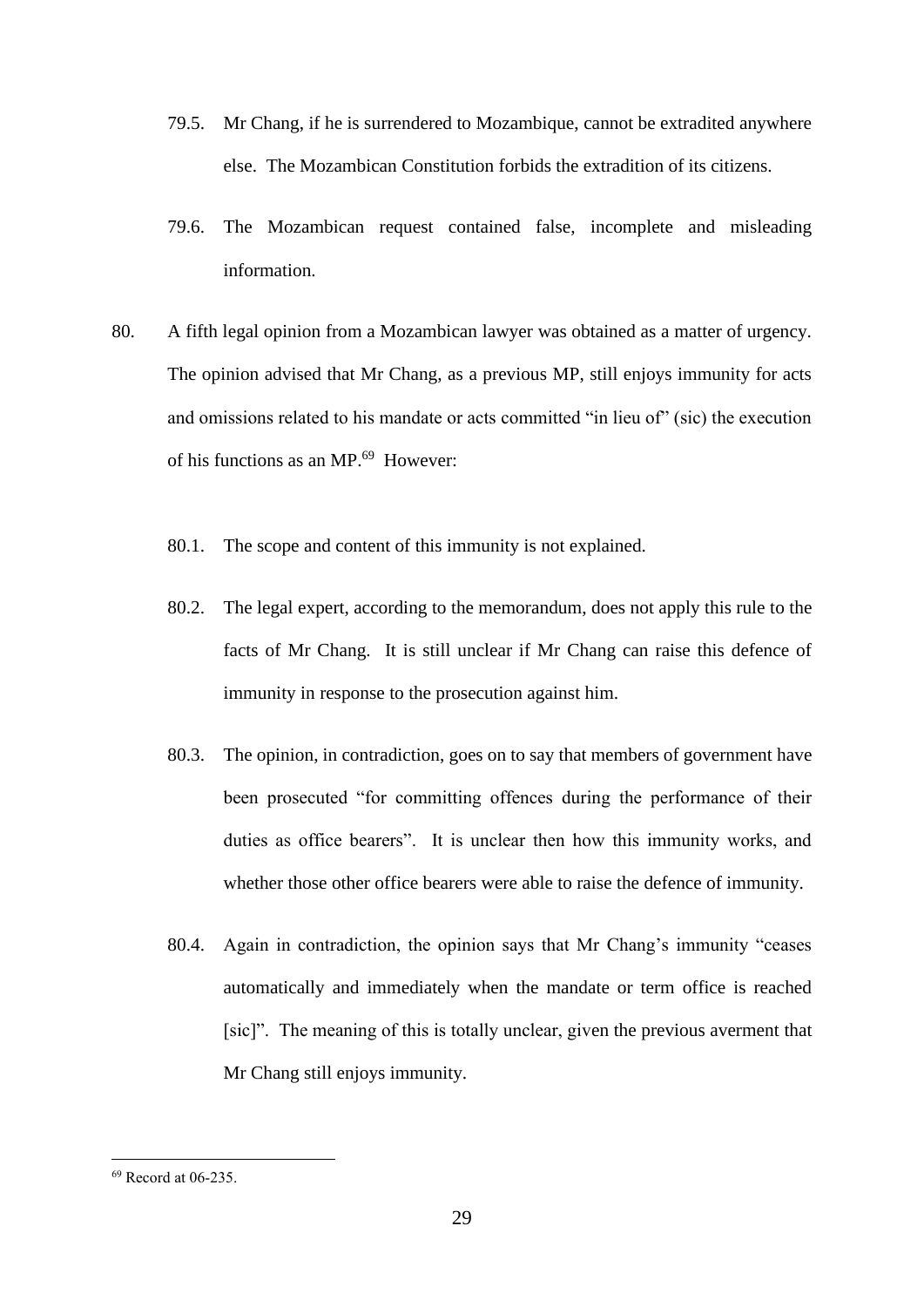- 80.5. That confusion is confounded by the fact that the opinion then introduces an entirely new immunity enjoyed by Mr Chang: immunity not to be "arrested or prosecuted for offences relating to the expression of a political position, casting of votes, or adoption of a political view over the deliberation that took place in Cabinet and or [sic] Parliament and when they were still in office [sic]". The origin of this immunity is not explained. The immunity's relation to other kinds of immunity is not explained. The content of this immunity, and its implications for Mr Chang, most importantly, are not explained.
- 81. In sum, all five legal opinions advise the Minister that Mr Chang in all likelihood has immunity in Mozambique from criminal prosecution. The three South African opinions express grave doubts about Mozambique's representations that Mr Chang does not have immunity. The two Mozambican opinions advise that Mozambique's request was made in bad faith and that Mr Chang enjoys immunity, in some shape or form.
- 82. Critically, there is no subsequent memorandum or reasons or notes or scribbles in the record – nothing! – rebutting the crucial point that Mr Chang enjoys immunity in Mozambique. The only suggestion the Minister had before him that Mr Chang is not immune is the say-so of Mr Chang and Mozambique's assurances. But those averments, which are patently contradictory, were dealt with and rebutted, conclusively, by the July 2020 Memorandum and its legal opinions. Moreover, the July 2020 Memorandum introduced numerous reasons to doubt the veracity of Mozambique's assurances. And on top of all this, the Minister *signed* the memorandum, confirming that he agreed with it.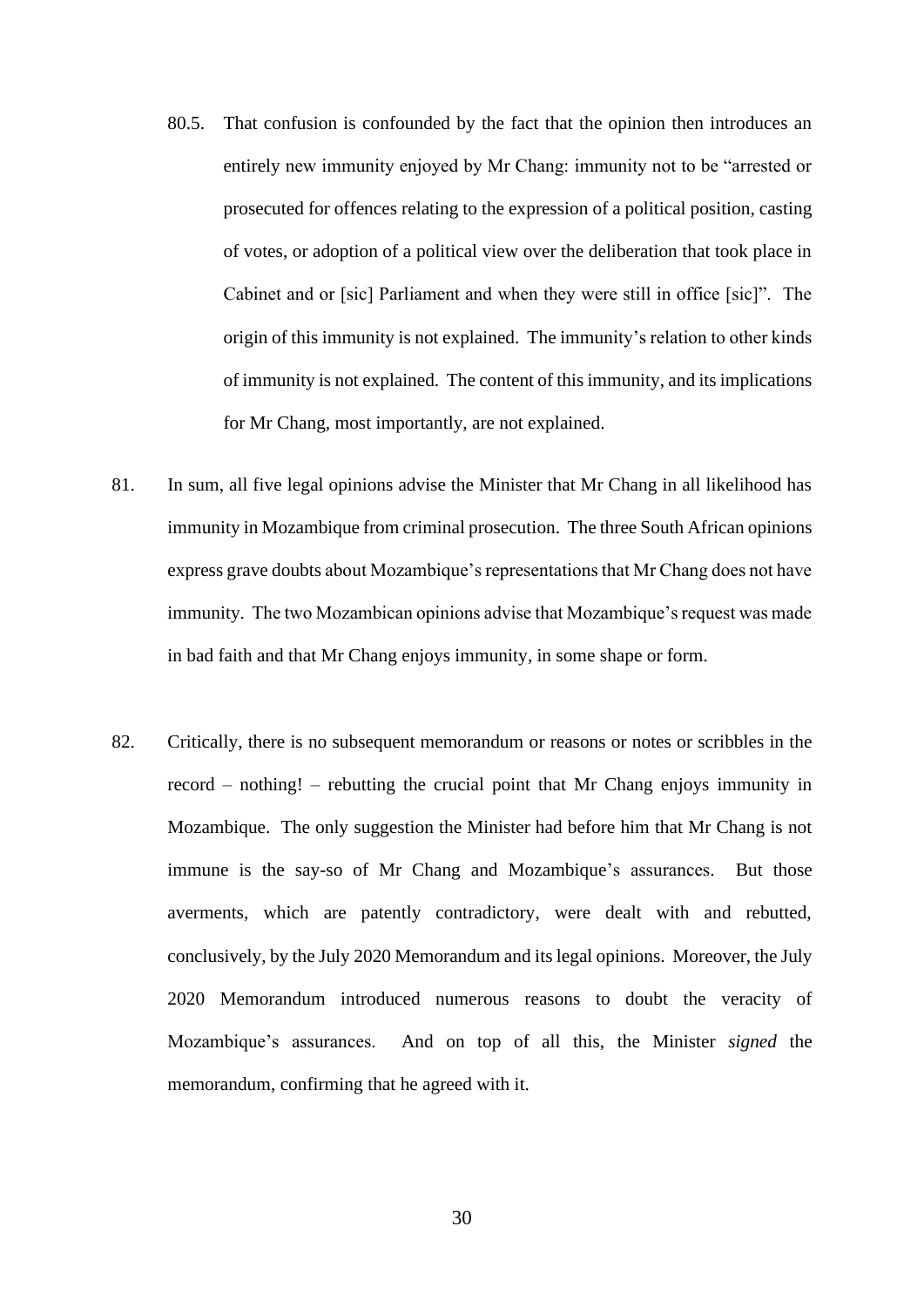- 83. Furthermore, on oath before this Court, the Minister (now<sup>70</sup>) accepts that Mr Chang is immune for acts and omissions related to his mandate and any such acts that are committed "in lieu of" (sic) the execution of his functions attributed to members of parliament.<sup>71</sup> The Minister repeats verbatim the contents of the fifth legal opinion as summarised in the July 2020 Memorandum. This is a clear endorsement of the advice in the fifth legal opinion. But this opinion advised that Mr Chang *is* immune—in several different ways—from prosecution. As explained above, the issue with the fifth opinion is that the scope of the immunity is unexplained and potentially applicable to Mr Chang's charges. Accordingly, the Minister's concession that Mr Chang is immune along the lines of the fifth legal opinion is the end of the matter.
- 84. So, on the evidence before the Minister, and as the Minister now rightly accepts, Mr Chang enjoys immunity in Mozambique. The Minister's decision is unlawful and irrational.
- 85. We submit, in the alternative, that the Minister needed to have *clear evidence* that Mr Chang is not immune from prosecution. That is because, as this Court said in *Chang I*, the "Executive's part in the global commitment to fighting corruption" has led our courts to being "committed to **exacting compliance** with our obligations under International Law",<sup>72</sup> including because "corruption and organised crime **undermine the rights enshrined in the Bill of Rights, endangers the stability and security of**

 $^{70}$  Initially, in his answering affidavit in Part A and in his reasons of 30 August 2021, the Minister denied that Mr Chang has immunity in Mozambique. We return to the import of this volte face below.

<sup>71</sup> Minister's Part B AA at para 31.1; Record at 06-189

*<sup>72</sup> Chang I* at para 68 read with para 70 – emphasis added.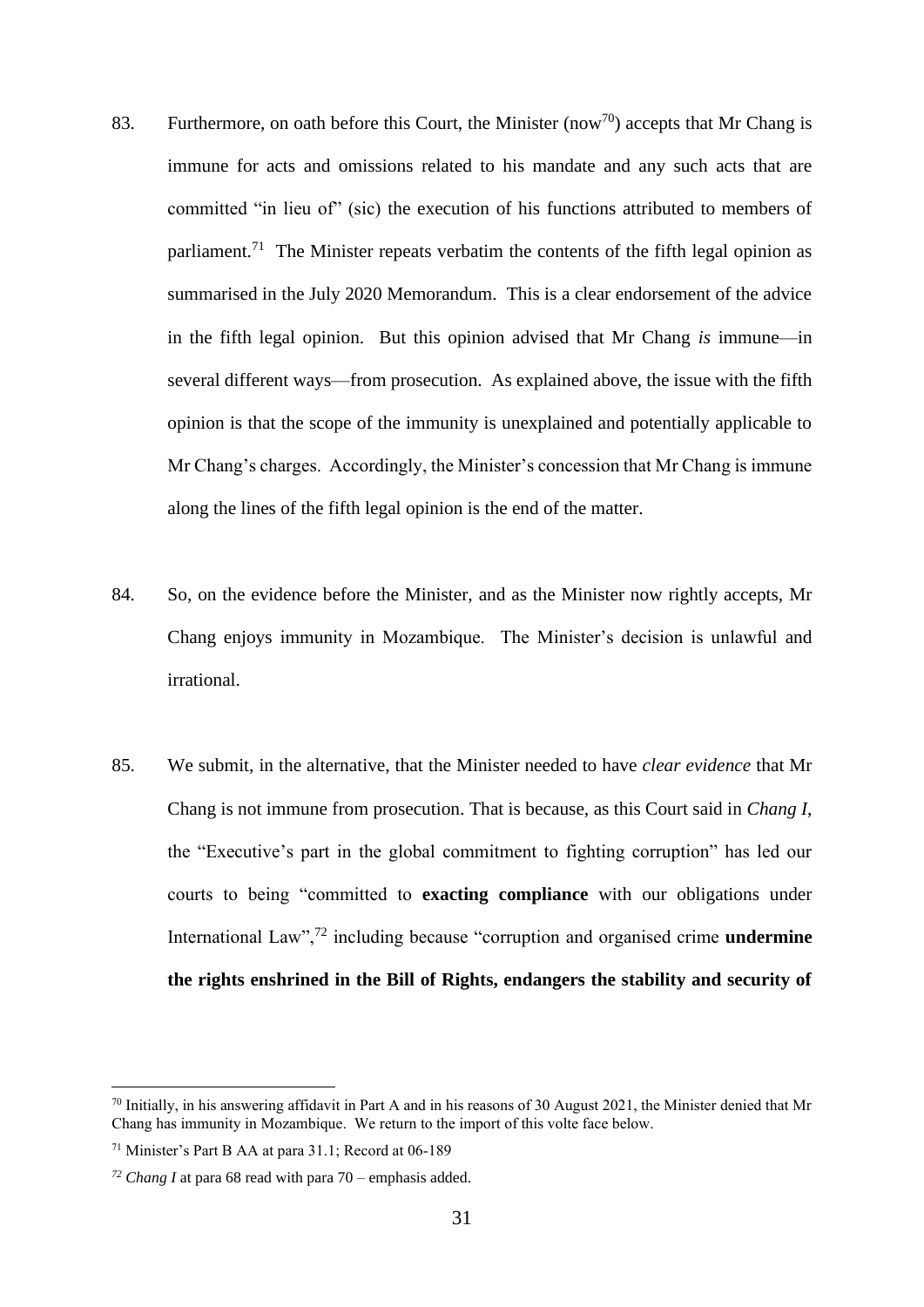**society and jeopardises sustainable development and the Rule of Law".**<sup>73</sup> And because this very Minister was on red alert since before the Court in *Chang I* he had already recognised that he was dealing with a foreign Government – Mozambique – that *he* said had "**deliberately misled**" his predecessor about immunity.<sup>74</sup>

- 86. He obviously did not have clear evidence in this case. The Minister procured *five* legal opinions, none of which advised him that Mr Chang no longer enjoys immunity in Mozambique.
- 87. Extraditing a sought person to a country where that person is *likely* to be immune is irrational and unlawful, certainly in these circumstances. This is for four reasons:
	- 87.1. This Court's judgment in *Chang I*;
	- 87.2. The Minister's advice;
	- 87.3. South Africa's international legal duties; and
	- 87.4. The purpose of extradition.
- 88. First, this Court's judgment in *Chang I*. The previous Minister's decision was set aside precisely because Mr Chang enjoyed immunity in Mozambique. The current Minister was on notice regarding this issue. He knew what to look out for. To ensure proper respect for this Court, and to avoid another review application on the same grounds, the

<sup>73</sup> *Chang I* at para 77, emphasis added.

<sup>74</sup> *Chang I* at para 31, emphasis added.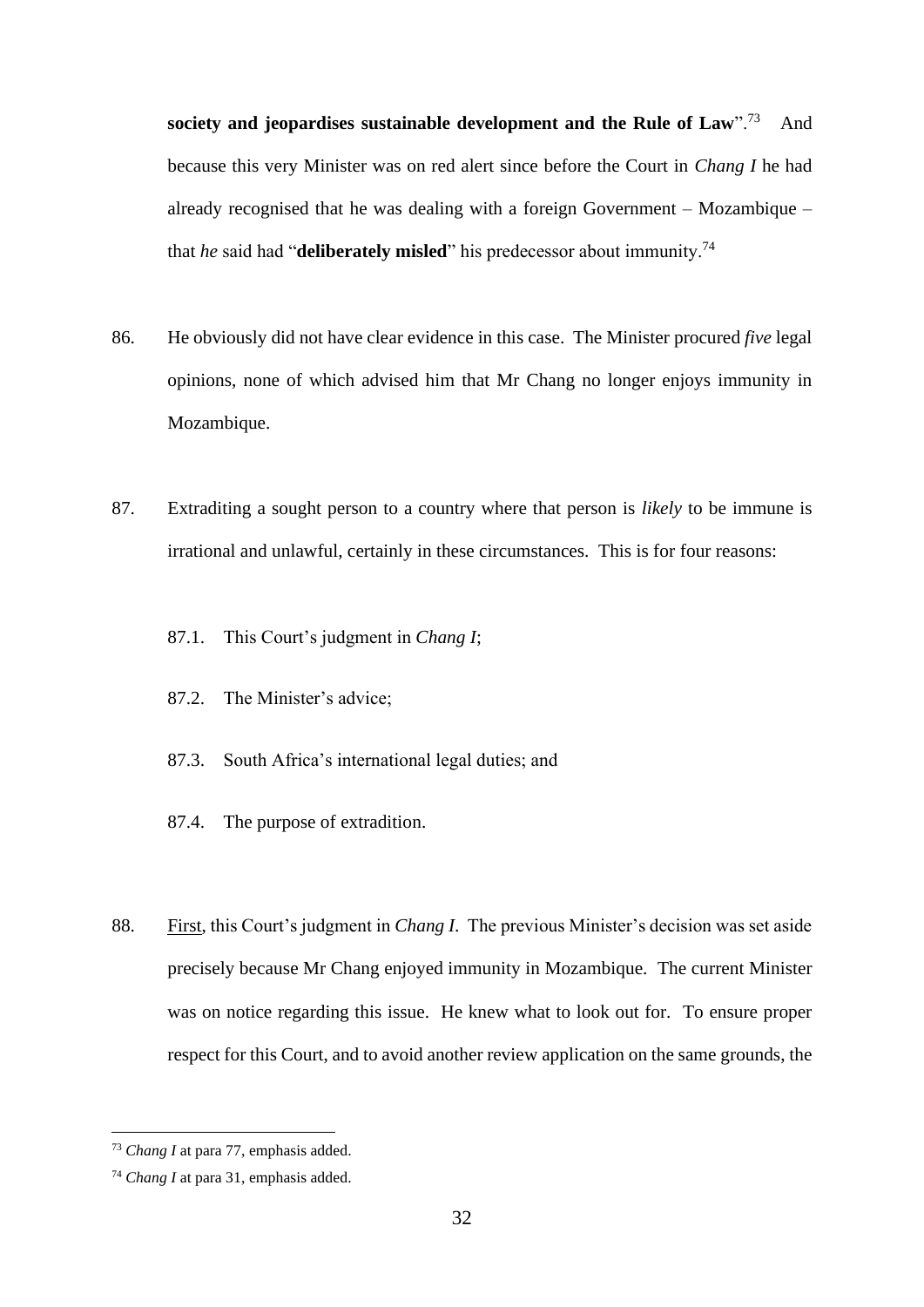Minister needed to be certain that Mr Chang no longer enjoyed immunity in Mozambique.

- 89. Second, the Minister was advised that if he, on the facts before him, decided to extradite Mr Chang to Mozambique, then his decision would be subject to review.<sup>75</sup> The Minister agreed with this advice. The Minister should have then been *certain* that Mr Chang did not enjoy immunity in Mozambique. He should have procured further information from Mozambique confirming that Mr Chang is not immune. Otherwise, he would be—irrationally—setting himself up for a review.
- 90. Third, South Africa's international legal obligations. As this Court held in *Chang I*:

The underlying crimes of which Mr Chang is accused involve corruption . Corruption takes place with no regard to national boundaries. Thus the effective eradication of corruption requires concerted and coordinated efforts internationally. This need has brought about various international treaties against corruption of which South Africa is a signatory. South Africa is thus part of a global effort to eradicate corruption and has bound itself internationally and domestically to taking effective steps to investigate and prosecute corruption wherever it occurs. It acknowledges as part of this participation that corruption and organised crime undermines the rights enshrined in the Bill of Rights, endangers the stability and security of society and jeopardises sustainable development and the Rule of Law.<sup>76</sup>

91. South Africa has signed and ratified three treaties that impose international legal duties in respect of corruption.

<sup>75</sup> Record at 06-229.

<sup>76</sup> *Chang I* at para 77.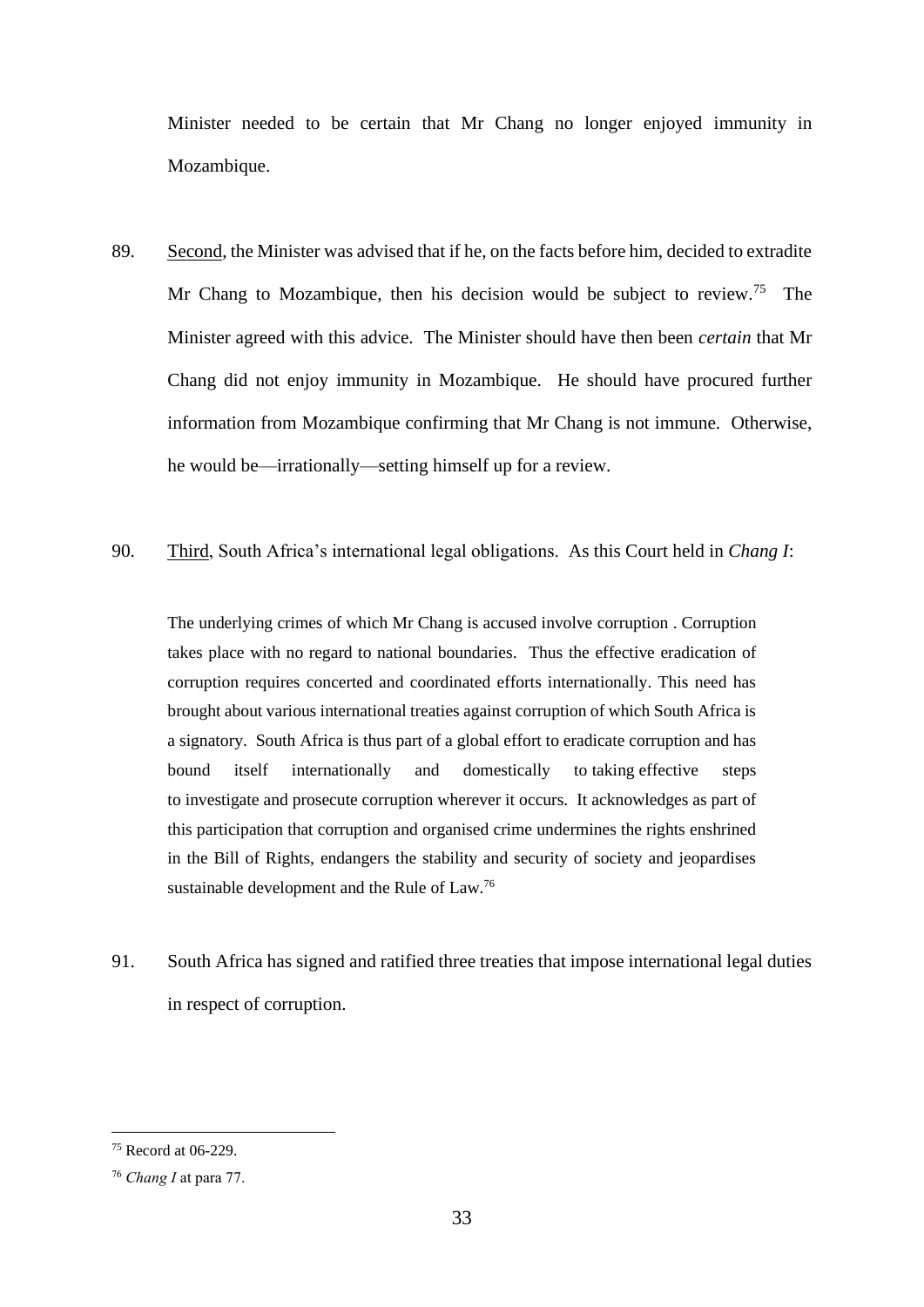92. First, South Africa has signed and ratified the United Nations Convention against Corruption (UN Convention), along with 185 other states.<sup>77</sup> Kofi Anan, in his foreword to the UN Convention, as cited by the Constitutional Court in *Glenister*, <sup>78</sup> held that corruption—

> "is found in all countries—big and small, rich and poor—but it is in the developing world that its effects are most destructive. Corruption hurts the poor disproportionately by diverting funds intended for development, undermining a Government's ability to provide basic services, feeding inequality and injustice and discouraging foreign aid and investment. Corruption is a key element in economic underperformance and a major obstacle to poverty alleviation and development."

- 93. This description of corruption applies with significant force to the facts of this case and Mr Chang's alleged corruption.
- 94. The UN Convention was enacted because the General Assembly of the United Nations was "[c]oncerned about the seriousness of problems and threats posed by corruption to the stability and security of societies, undermining the institutions and values of democracy, ethical values and justice and jeopardizing sustainable development and the rule of law".  $79$

<sup>77</sup> (2004) 43 *ILM* 37. South Africa signed the UN Corruption Convention on 9 December 2003 and ratified it on 22 November 2004.

<sup>78</sup> *Glenister* at para 167.

<sup>79</sup> See the preamble to the UN Convention.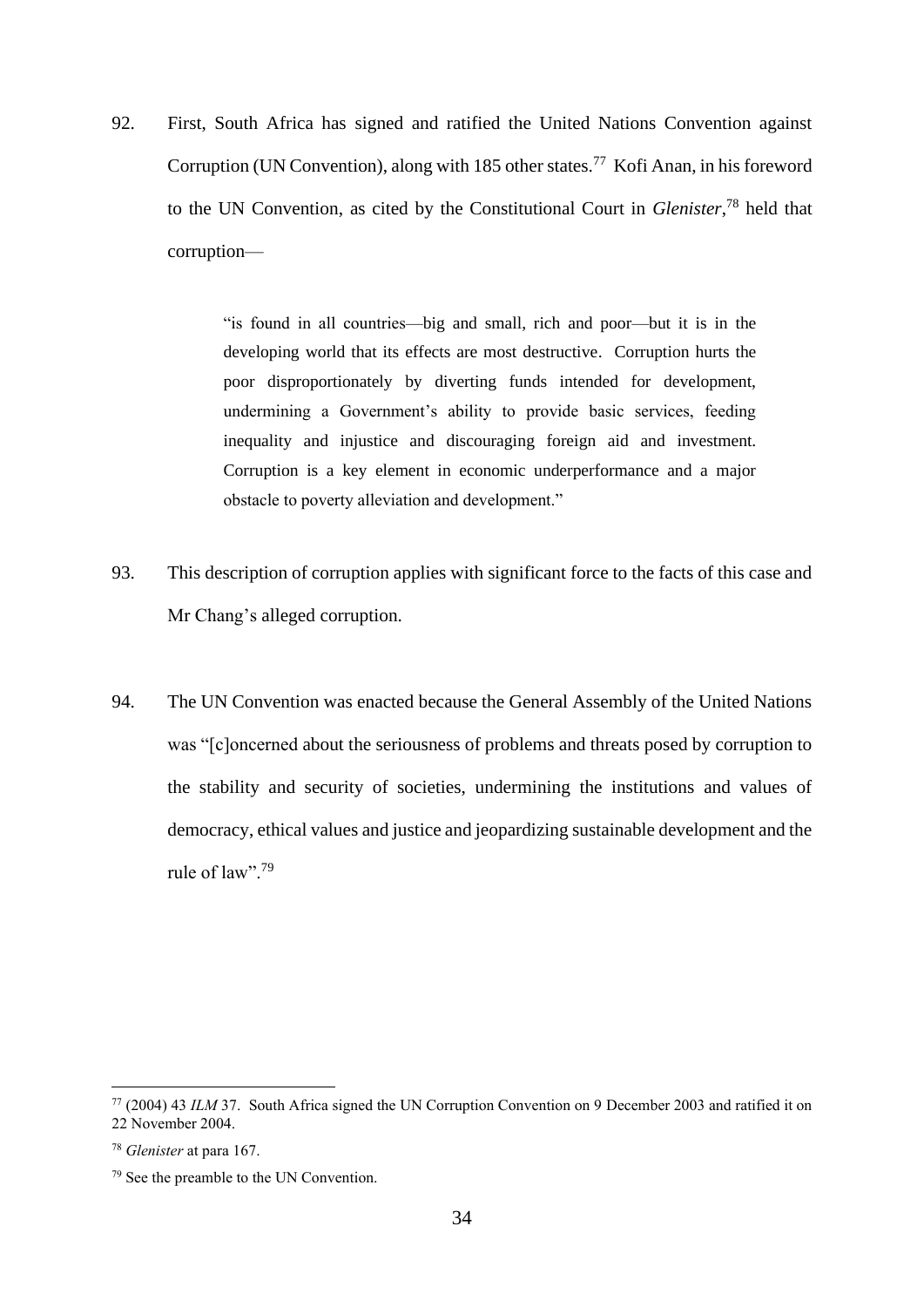- 95. Article 1(b) of the UN Convention provides that the purpose of the treaty is to "promote, facilitate and support international cooperation and technical assistance in the prevention of and fight against corruption".
- 96. Chapter IV of the UN Convention deals with international cooperation. State parties are obliged to cooperate in criminal matters concerning corruption.<sup>80</sup>
- 97. The UN Convention obliges state parties to extradite persons sought for the crime of corruption.<sup>81</sup> Importantly, the UN Convention obliges state parties to prosecute the person sought for corruption if the state party refuses to extradite them.<sup>82</sup>
- 98. Secondly, South Africa has signed and ratified the African Union Convention on Preventing and Combating Corruption (AU Convention).<sup>83</sup> Like the UN Convention, the AU Convention aims to promote cooperation among African states in eradicating corruption.<sup>84</sup>
- 99. The AU Convention obliges member states to ensure that crimes of corruption are extraditable.<sup>85</sup> It obliges member states to prosecute those persons sought for corruption if they cannot be extradited.<sup>86</sup>

<sup>80</sup> Article 43(1).

 $81$  See article 44. It even obliges them to expedite extraditions involving corruption. See article 44(9).

<sup>&</sup>lt;sup>82</sup> Article 44(11).

<sup>&</sup>lt;sup>83</sup> (2004) 43 *ILM* 5. The AU Convention was adopted on 11 July 2003. South Africa signed the Convention on 16 March 2004, ratified the Convention on 11 November 2005 and it entered into force on 5 August 2006.

<sup>84</sup> Article 2(2).

<sup>85</sup> Article 15(2).

<sup>86</sup> Article 15(6).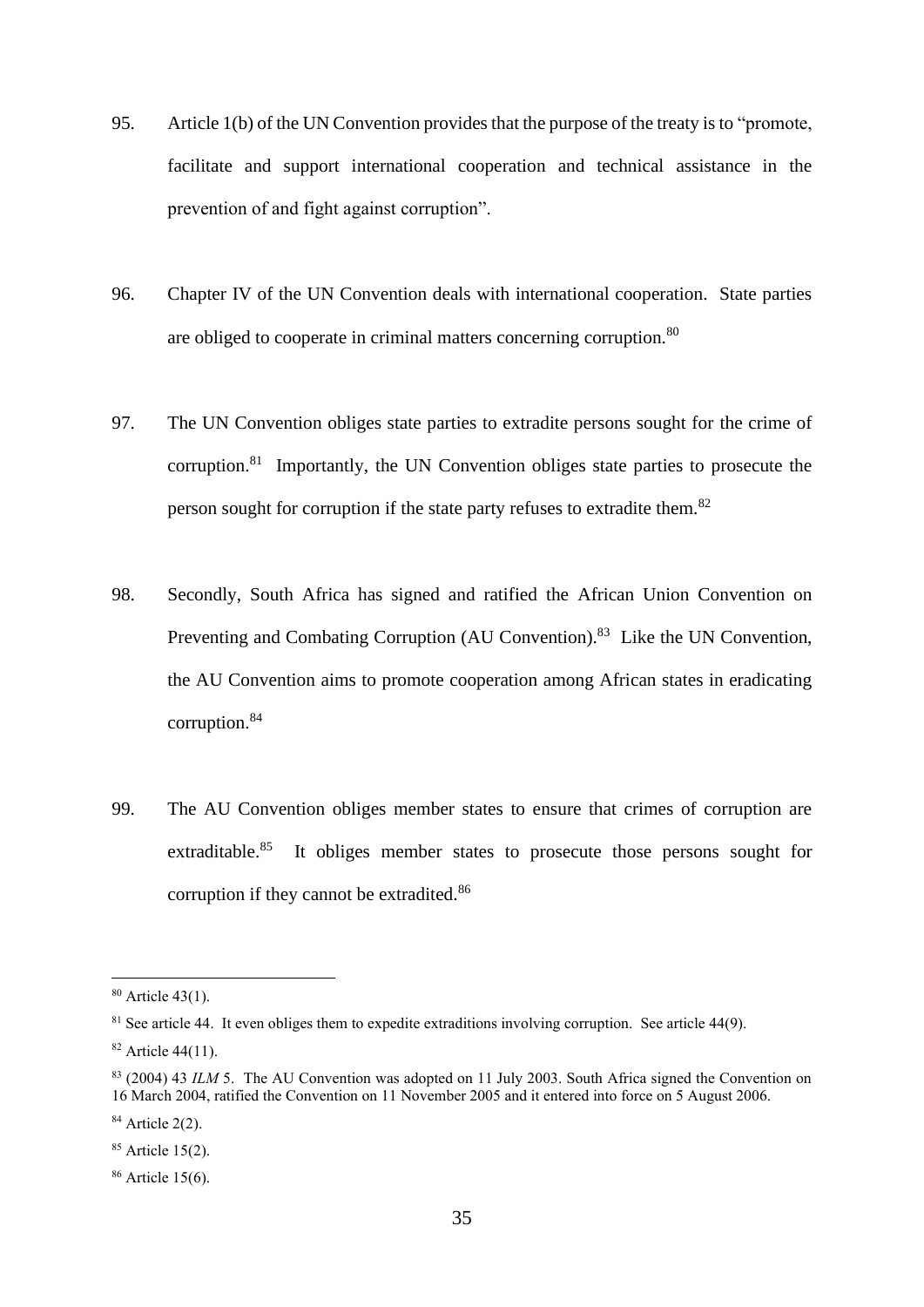- 100. Thirdly, South Africa has signed and ratified the SADC Protocol against Corruption (SADC Corruption Protocol).<sup>87</sup> The SADC Corruption Protocol has provisions concerning cooperation and extradition that are substantively like those of the UN and AU Convention.<sup>88</sup>
- 101. South Africa has acknowledged the importance of these treaties and the eradication of corruption domestically through legislation and in case law.<sup>89</sup>
- 102. The sum of these three Conventions is that South Africa is obliged to cooperate with foreign states in combatting corruption. Such cooperation is not limited to, but certainly includes, extradition.
- 103. South Africa's commitment to eradicating corruption, including through extraditions, entails that the Minister must be certain that Mr Chang is not immune from criminal prosecution. The Minister would cause South Africa to flout its international legal duties if the Minister extradited Mr Chang to a country where it is likely that, or there is uncertainty over whether, Mr Chang will not be prosecuted for his crimes. If South Africa extradited persons with no due regard to their immunity, or in the face of high risks of immunity, South Africa would not be effectively combatting corruption as required under international law.

<sup>&</sup>lt;sup>87</sup> The SADC Corruption Protocol was signed by the Heads of State of all 14 SADC member states on 14 August 2001. South Africa ratified the Protocol on 15 May 2003 and it entered into force on 6 July 2005.

<sup>88</sup> See articles 1(b) and 9.

<sup>89</sup> See the preamble to the Prevention and Combating of Corrupt Activities Act 12 of 2004; *Glenister* at para 176; *My Vote Counts NPC v Minister of Justice and Correctional Services* [2018] ZACC 17; 2018 (8) BCLR 893 (CC); 2018 (5) SA 380 (CC) at para 51; *S v Shaik* [2008] ZACC 7; 2008 (5) SA 354 (CC) ; 2008 (2) SACR 165 (CC) ; 2008 (8) BCLR 834 (CC) at para 75.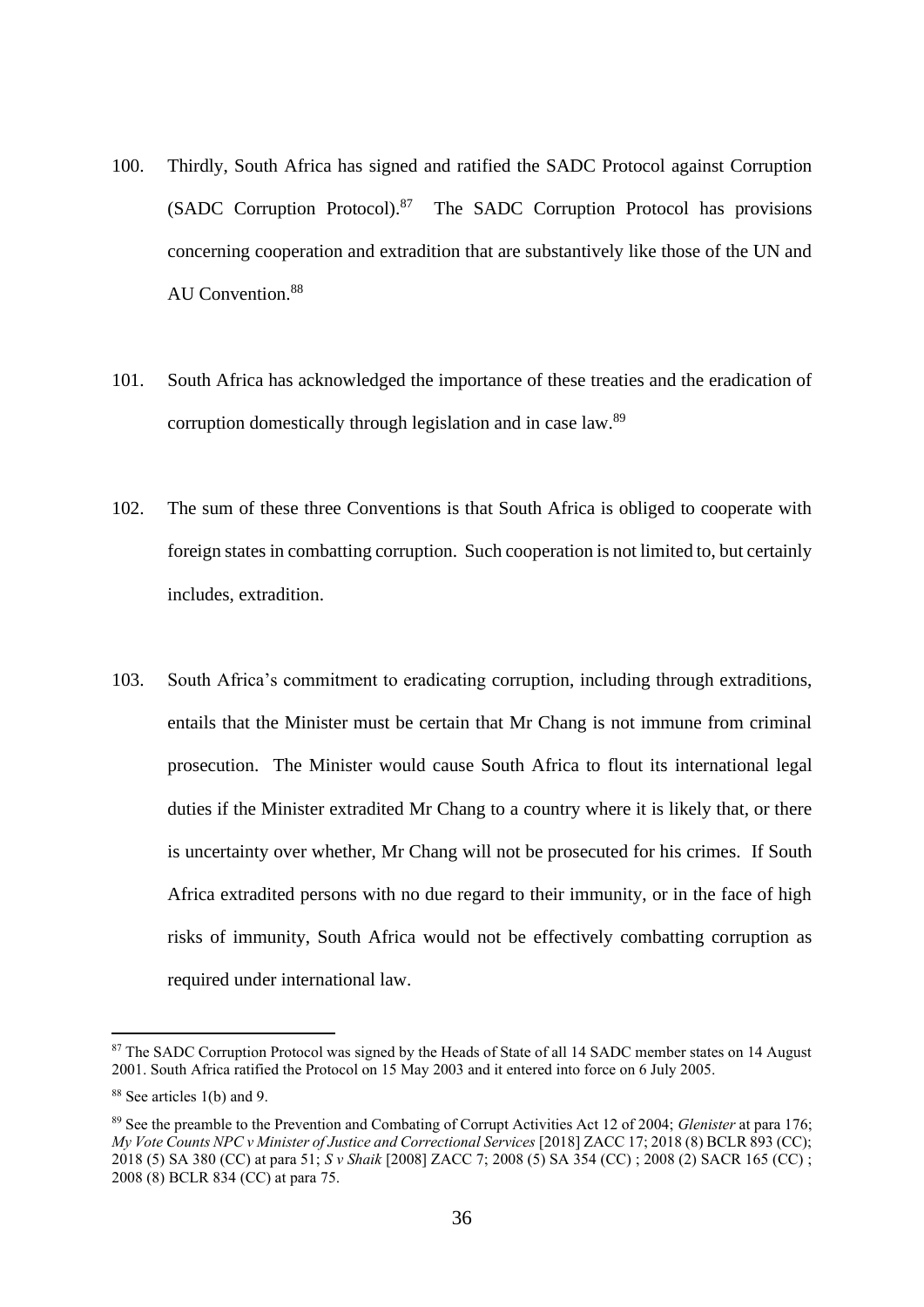- 104. Fourth, the nature and purpose of extradition requires a high level of certainty on the part of the Minister with respect to immunity. The rationale for extradition is to ensure criminal justice. 90 If the rationale is even at risk of being undermined, because of a possible immunity to criminal proceedings, then the Minister cannot proceed to extradite. He must have clear evidence that the entire point of extradition—criminal prosecution—will be served by extraditing Mr Chang to Mozambique.
- 105. For these reasons, Mr Chang was immune in Mozambique, or was very likely to be immune in Mozambique, when the Minister made his decision.

#### *(b) Arrest warrant*

- 106. The Minister, at the time of his decision, did not have before him a valid arrest warrant for Mr Chang's arrest in Mozambique. It is irrational to extradite a sought person to stand trial for alleged corruption when that person is (a) a flight risk and (b) not wanted for arrest under a valid warrant in the requesting state.
- 107. As discussed above, assessing rationality can be broken down into the following steps: (a) what was the purpose for which the power was exercised? (b) is this purpose legitimate? (c) what means and processes were chosen to achieve that purpose? (c) do those means and processes link to the legitimate purpose?

<sup>90</sup> *Chang I* at para 76.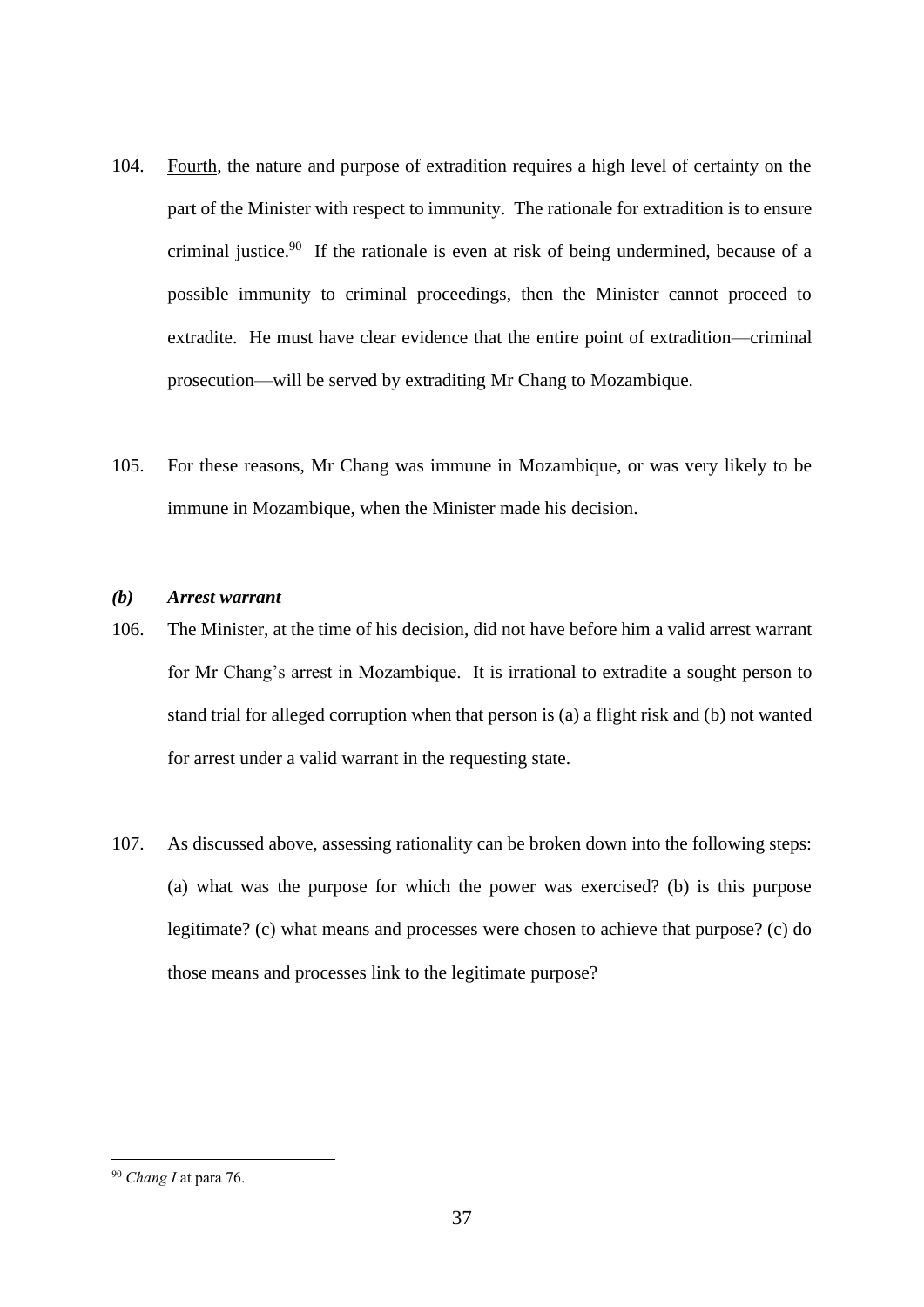- 108. The first two steps are straightforward. In *Chang I*, this Court held that "[e]xtradition has as its purpose the prosecution of the guilty". $\frac{91}{2}$
- 109. More generally, extradition is a solution to the problem of impunity that could arise from strictly territorial enforcement jurisdiction when crimes and criminals transcend the territories of states. Under international law, a state cannot unilaterally enforce its laws against a person who is not physically present in its territory.<sup>92</sup> For a state to arrest or abduct a person in another state's territory would contravene the territorial sovereignty of the latter state, and indeed international law.<sup>93</sup>
- 110. At the same time, criminals may escape from one state to another state to evade justice. Because of territorial sovereignty, the affected state is prevented from unilaterally arresting and abducting the sought person when they are in another state's territory. This could lead to that person evading justice.
- 111. Extradition is the solution to this problem.
- 112. Extradition recognises that the requesting state cannot on its own secure the presence of the sought person in its territory. It allows states to cooperate in the surrender of the sought person to the affected state so that criminal justice can be done.

<sup>91</sup> *Chang I* at para 76.

<sup>92</sup> See *National Commissioner of The South African Police Service v Southern African Human Rights Litigation Centre* [2014] ZACC 30; 2015 (1) SA 315 (CC); 2015 (1) SACR 255 (CC); 2014 (12) BCLR 1428 (CC) at para 46; Dugard et al "Jurisdiction and International Crimes" in Dugard et al (ed) *International Law: A South African Perspective* (5 ed) (Juta & Co Ltd, Cape Town, 2019) at 213.

 $93$  Article 2(4) of the Charter of the United Nations states: "All Members shall refrain in their international relations from the threat or use of force against the territorial integrity or political independence of any state, or in any other manner inconsistent with the Purposes of the United Nations."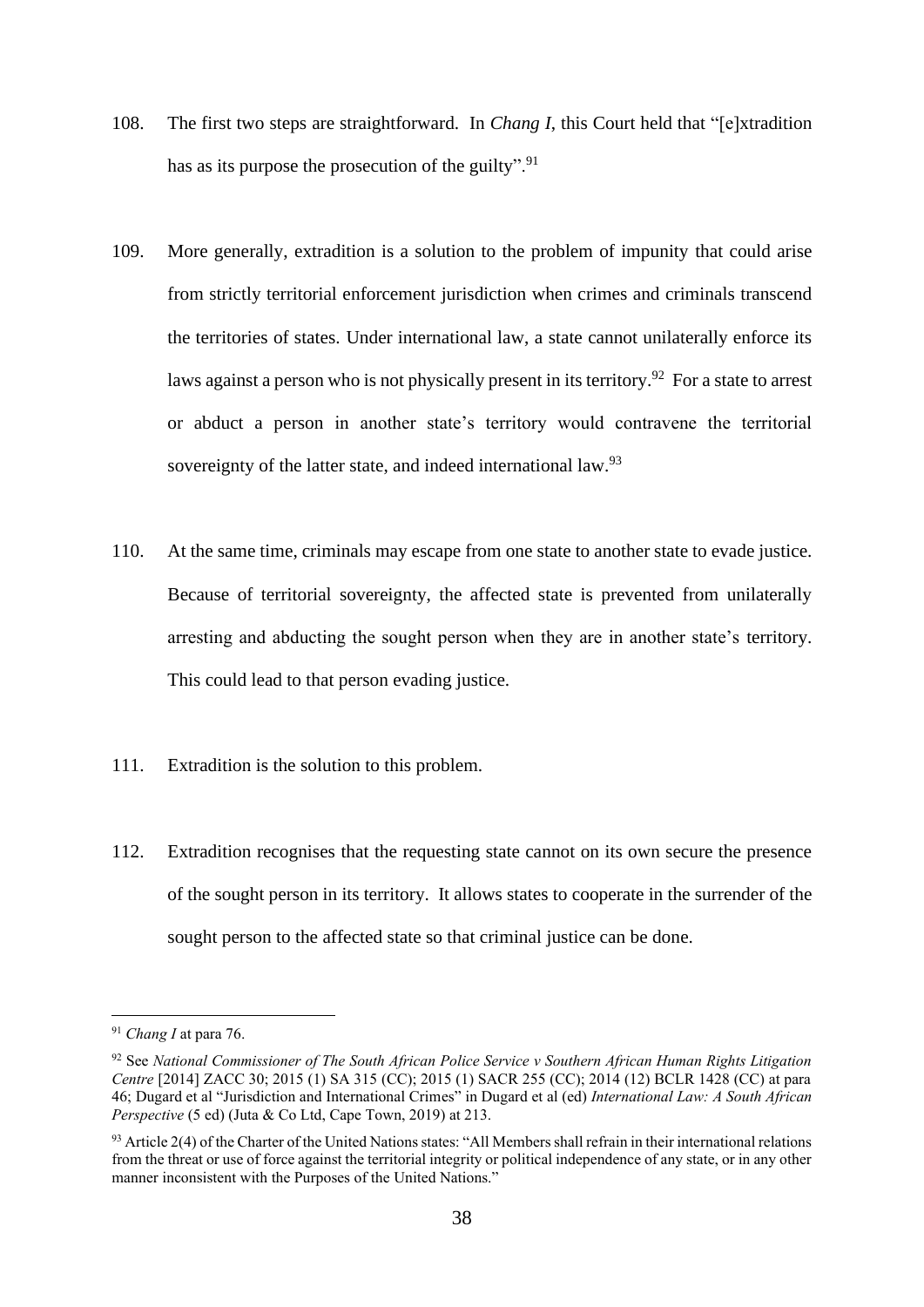113. Once in the requesting state's territory, the sought person can be detained, tried and punished according to the criminal law of the requesting state. The Constitutional Court, citing La Forest, accepted in *Quagliani* that—

"[the extradition process] strengthens the law enforcement agencies within the state requesting the surrender by reducing the possibility of its criminals escaping. And it is to the advantage of the state to which a criminal has escaped, for no country desires to become a haven for malefactors."<sup>94</sup>

# 114. The Constitutional Court held:

"Transnational mobility of people, goods and services, as well as new technological means, have contributed to increased mobility of criminals . . . . [Extradition] furthers the criminal justice objectives of ensuring that people accused of crime are brought to trial and that those who have been convicted are duly punished. The need for effective extradition procedures becomes particularly acute as the mobility of those accused or convicted of national crimes increases."

115. The general purpose behind the extradition of a person entails, therefore, ensuring that they are held criminally responsible. This purpose is obviously legitimate. But we emphasise how this purpose has gained significance because of the mobility and transnational nature of criminals. Extradition is a critical tool in ensuring that criminals cannot use their resources to leave a country's territory to avoid criminal accountability.

<sup>94</sup> La Forest *Extradition to and from Canada* 3 ed (Canada Law Book Inc, Ontario 1991) at 15 as cited by the Constitutional Court in *Quagliani* at para 40.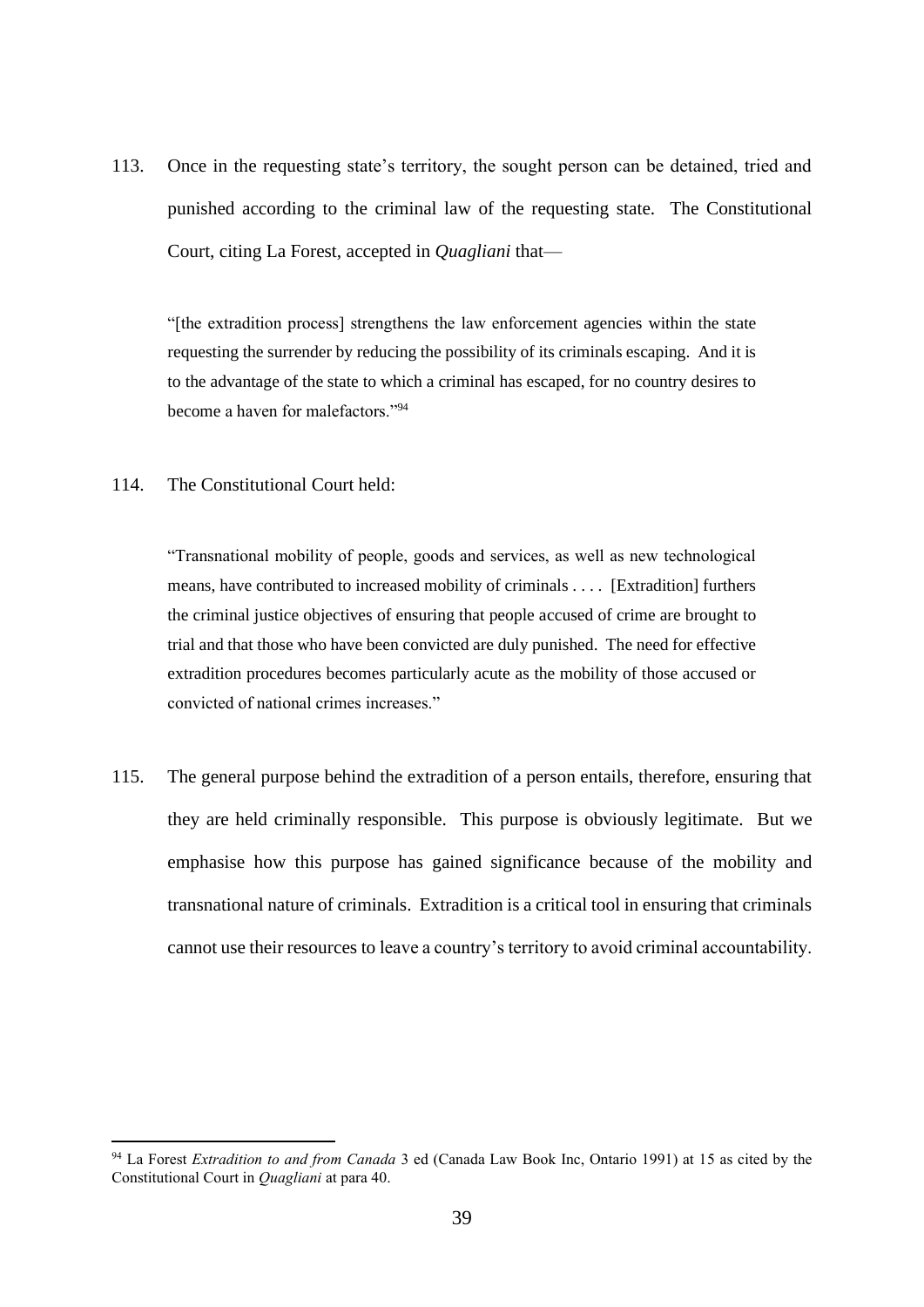- 116. Extraditing someone to a country where they are likely—if not definitely—to evade justice by leaving the country is therefore incompatible with the rationale behind extradition.
- 117. However, that is exactly what the Minister has done in this case. The means chosen by the Minister—a decision to extradite Mr Chang to Mozambique—bears no relation to the purpose behind the decision—criminal accountability. There is no warrant for Mr Chang's arrest in Mozambique, allowing Mr Chang to flee the country as he arrives.
- 118. The Minister and Mozambique have referred to an "International Warrant of Arrest" issued by the Mozambique Supreme Court for the arrest of Mr Chang. The arrest warrant is dated 19 January 2019. The warrant was part of the record before the Minister.<sup>95</sup> The Minister and Mozambique argue that this warrant is still valid and can be used to arrest Mr Chang when he enters Mozambique.
- 119. However, there are six reasons for why the arrest warrant is not valid.
- 120. First, the Public Prosecutor of Mozambique, in the provisional indictment sent to the Minister on 24 November 2020, explains that the warrant of 19 January 2019 did **not** "comply with pre-trial detention timelines" because "of the concurrent extradition requests from Mozambique and the United States of America to the South African authorities".<sup>96</sup> The Prosecutor then proceeds to make a case for a warrant of arrest ("pre-trial detention") to be issued for Mr Chang by the Maputo City court.

<sup>&</sup>lt;sup>95</sup> Record at 06-71.

<sup>96</sup> Record at 09-348.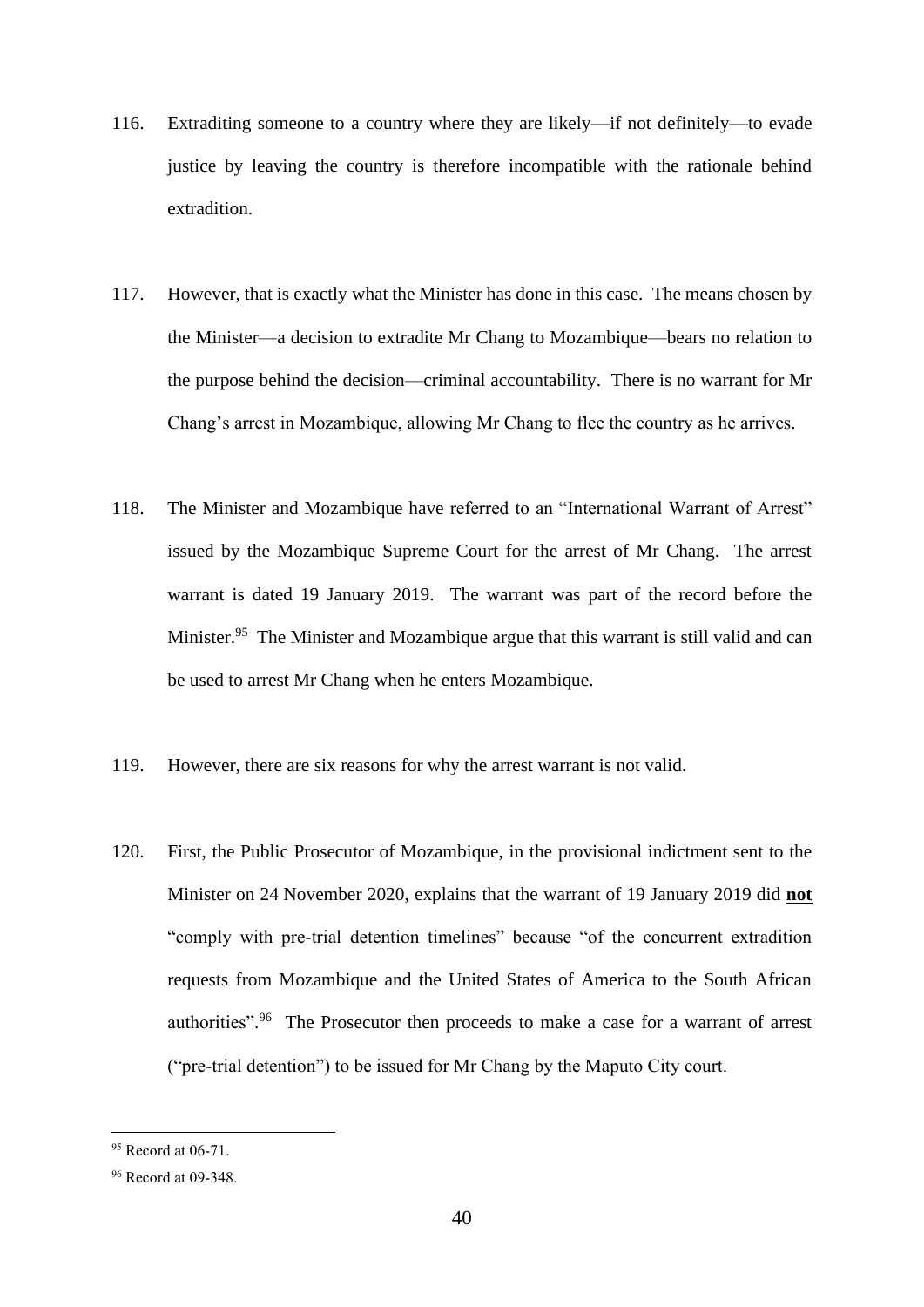- 121. In other words, the Public Prosecutor in Mozambique has re-applied for a warrant for Mr Chang's arrest. The basis of this application, according to the Prosecutor is that the 19 January 2019 warrant is no longer valid for failure to comply with certain timelines under Mozambican law. The implications are that (a) the prosecution in Mozambique believes the 19 January 2019 warrant cannot be enforced against Mr Chang and (b) there is no arrest warrant for Mr Chang in Mozambique. That is the only way to explain why the Mozambican prosecution saw it necessary to submit a detailed application for Mr Chang's pre-trial detention.
- 122. Second, the warrant was issued while Mr Chang was a member of Parliament, pursuant to a special Mozambican legal procedure. However, the Minister was told by the Mozambicans that Mr Chang renounced his membership of Parliament on 19 July 2019. It is thus unclear whether the previous warrant could still be enforced against Mr Chang when he is no longer a member of Parliament.
- 123. Third, the warrant was issued over two and a half years ago. It is unclear whether the warrant is valid as a matter of Mozambican law, which could prescribe timelines for the validity of such a warrant. On the contrary, given the Prosecutor's reference to timelines, the implication is that the arrest warrant has prescribed.
- 124. Fourth, in his answer in Part B, the Minister does not give positive reasons for why the warrant is valid. He simply denies that the arrest warrant is invalid.<sup>97</sup> He makes no

<sup>97</sup> Minister's Part B AA at para 43; Record at 06-193.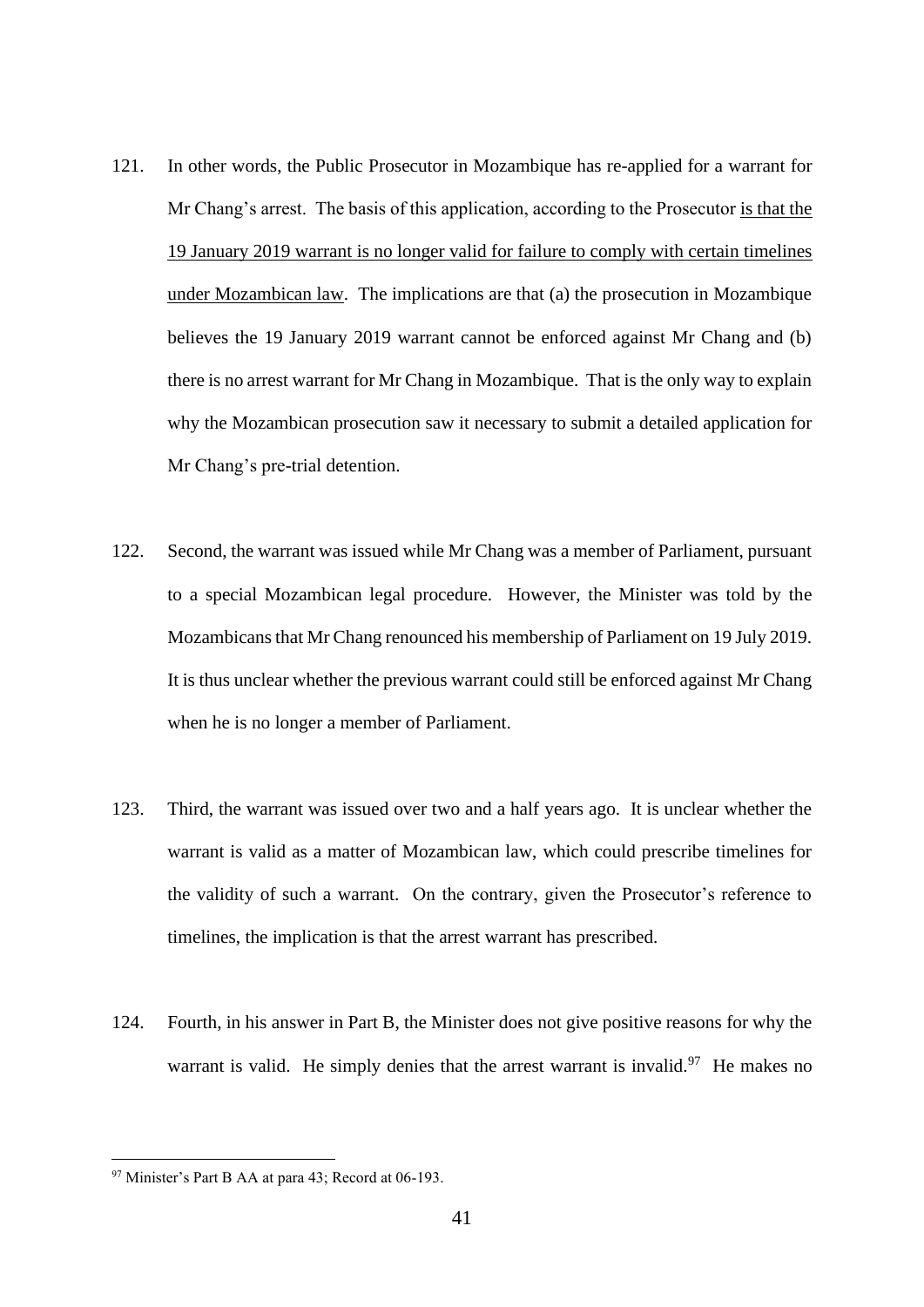attempt to address the discrepancy between the provisional indictment and the arrest warrant of 19 January 2019.

- 125. Fifth, Mozambique similarly does not explain whether the arrest warrant is valid. Mozambique baldly alleges that the 19 January 2019 warrant is valid. Mozambique evades the questions FMO raised in its supplementary affidavit, especially regarding the prosecutor's reference to timelines not being complied with. It provides no legal proof or argument for why the arrest warrant is valid.<sup>98</sup>
- 126. Sixth, for the first time, Mozambique in its answering affidavit presents another arrest warrant for Mr Chang.<sup>99</sup> This warrant is dated 14 February 2020.<sup>100</sup> It is issued by the Maputo City Judicial Court. Mozambique says that this is a valid warrant for the arrest of Mr Chang. This warrant was not before the Minister when he made his decision.
- 127. We make four points about this "new" arrest warrant.
- 128. First, the 14 February 2020 warrant is not only unhelpful to Mozambique's case, but it also makes FMO's point. If this warrant is the valid warrant for Mr Chang's arrest, then a valid warrant was never before the Minister. Therefore, the Minister's decision is irrational.

<sup>98</sup> Mozambique's Part B AA at para 109.2; Record at 06-114.

<sup>99</sup> Mozambique Part B AA at para 109.2; Record at 06-114.

<sup>100</sup> Record at 06-147.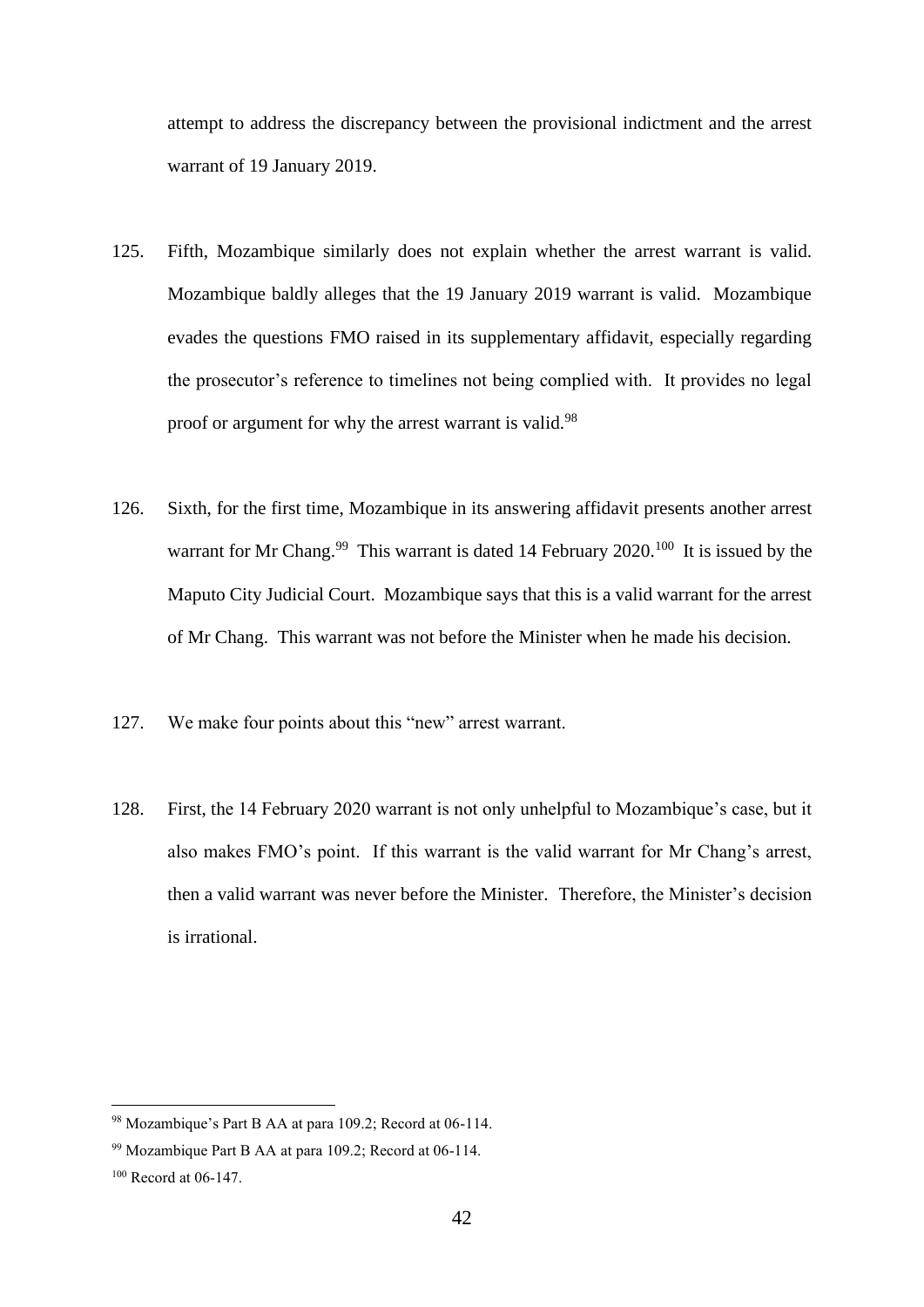- 129. Second, Mozambique does not explain why, on its version, there are now two warrants for Mr Chang's arrest. The implication can only be that the warrant issued on 19 January 2019 is invalid. Why else would a Mozambican judge issue another arrest warrant? Another warrant was acquired after Mr Chang resigned as an MP or after a certain amount of time. If so, the warrant before the Minister was invalid, rendering his decision irrational.
- 130. Third, Mozambique never explains why this warrant was not produced at any stage before this. This warrant was not sent to the Minister, put up during Part A, or referred to by Mozambique at any point. The implication is that Mozambique failed to disclose a material fact to the Minister. This impugns their good faith. It suggests that there may be more that Mozambique is failing to disclose.
- 131. Fourth, even if this warrant was somehow before the Minister, it could not have been considered as part of Mr Chang's extradition. The crimes listed in the arrest warrant differ from the crimes for which Mr Chang has been extradited. The arrest warrant does not mention abuse of position or function, violation of budget laws, fraud by deception, embezzlement, and criminal association. The arrest warrant mentions "passive corruption for illicit act" and money laundering, which are two of the crimes for which Mr Chang was extradited. The warrant also mentions "unlawful participation in business", a crime for which Mr Chang has not been extradited. This new crime is not explained and raises issues of speciality. It also appears that the warrant has a typo, in that a name of a crime is omitted. It is unclear if this affects the validity of the warrant. Accordingly, even if the warrant was before the Minister, given the difference of crimes, it could not constitute a basis for Mr Chang's extradition.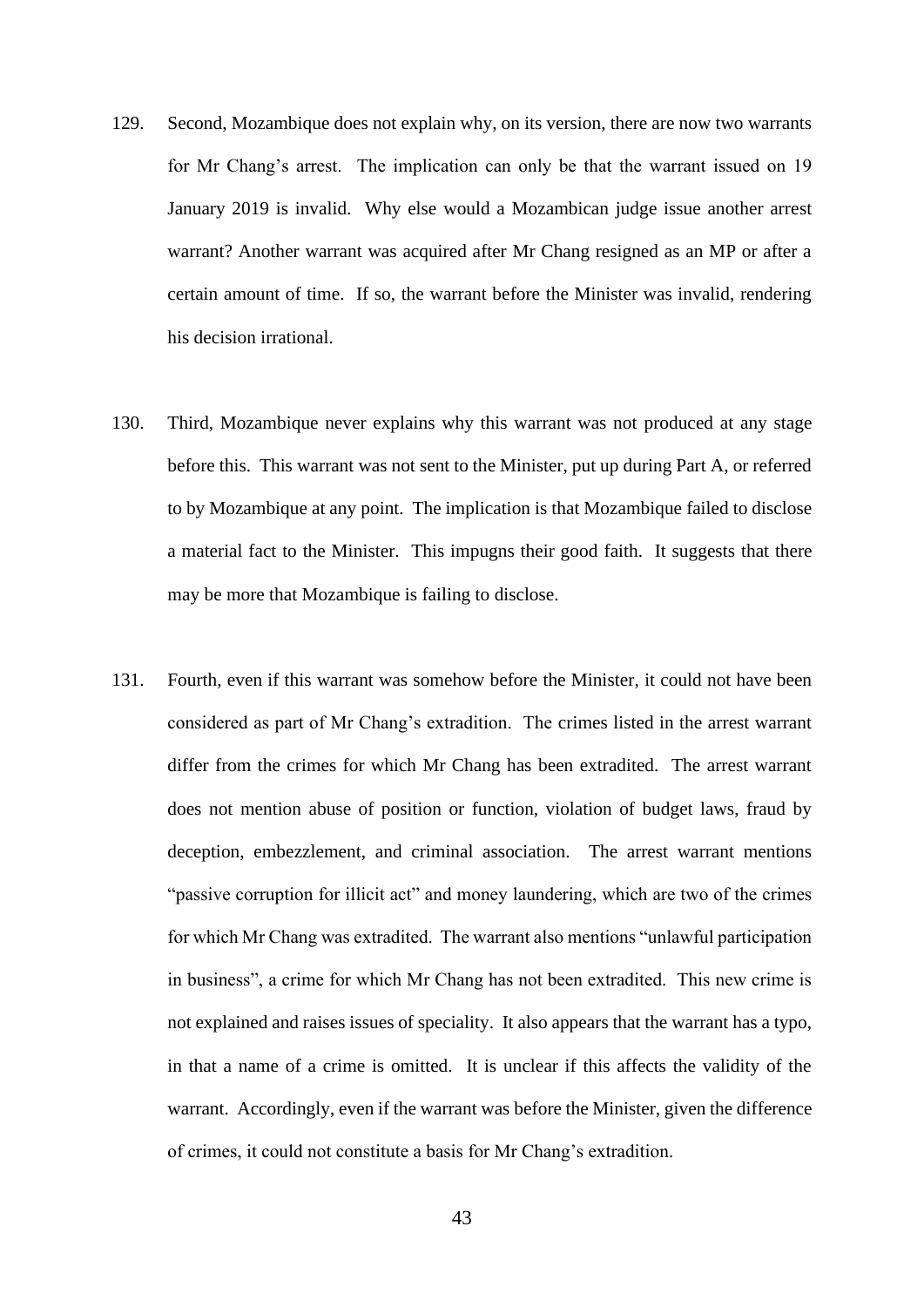- 132. For these reasons, there was no proper warrant for Mr Chang's arrest before the Minister, and no certainty at all about Mr Chang being arrested properly upon his return to Mozambique in terms of any warrant. The decision is accordingly irrational given the general purpose of extradition. Additionally, in this case, there are five further facts that make extradition in the absence of a valid arrest warrant irrational. All of them point, again, to the red lights that were flashing for the Minister when he decided to return Mr Chang to Mozambique.
- 133. First, Mr Chang was denied bail by a South African Magistrate. The Magistrate denied Mr Chang bail for the following reasons:  $101$ 
	- 133.1. Mr Chang is a powerful person of considerable influence. Nothing prevents him from applying for a new passport or finding other ways of crossing borders. He is a serious flight risk.
	- 133.2. Mr Chang has significant wealth, evidenced by him spending R65 000 for four days in the Dubai hotel to which he was en route. His wealth would enable him to forfeit a bailed amount and flee.
	- 133.3. Mr Chang deliberately withheld information from the Court regarding his income. He refused to disclose the details of his affairs and "kept his cards close to his chest".

<sup>101</sup> Record at 09-1347 onwards.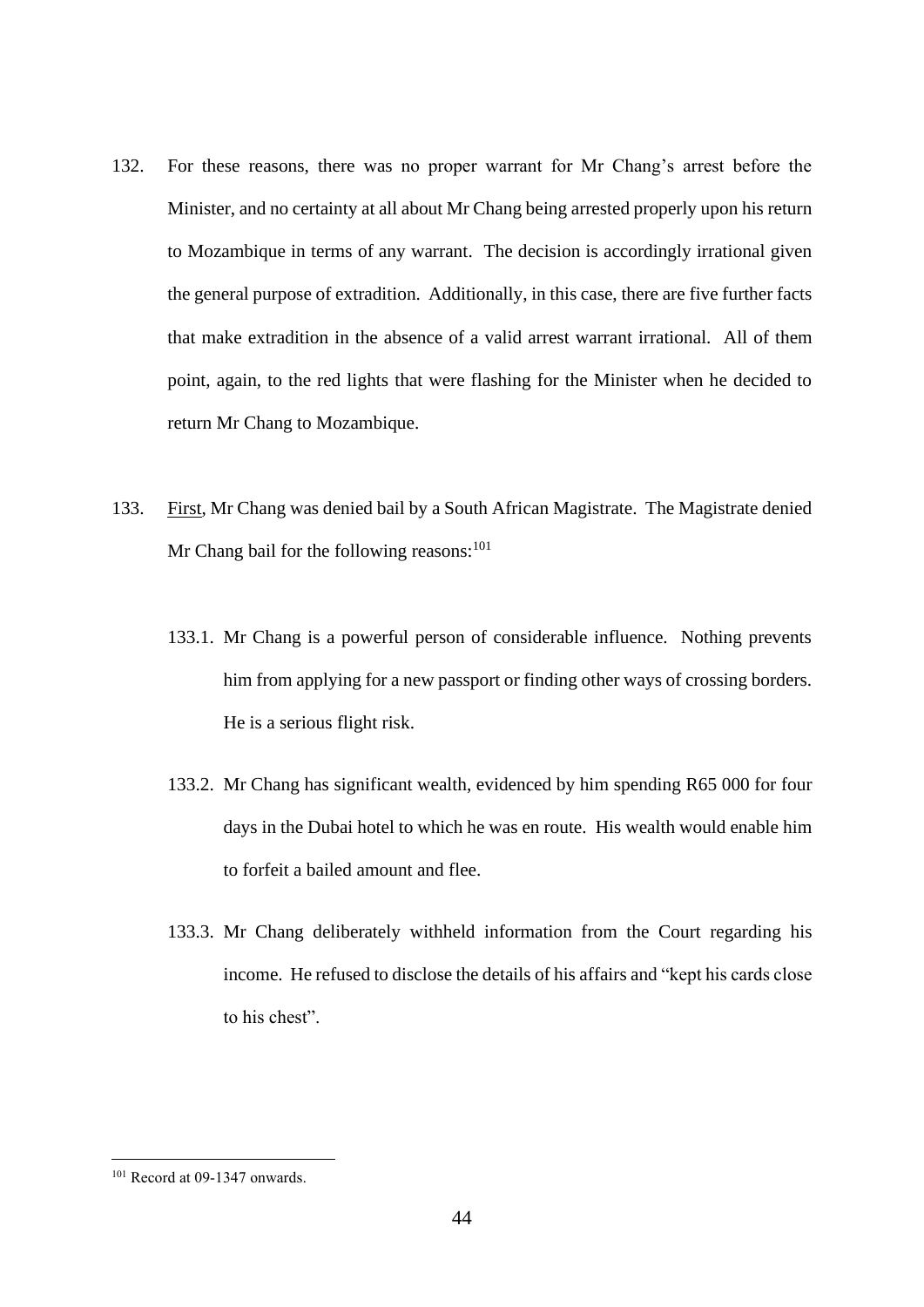- 133.4. Mozambique protects its citizens from extradition. So, if Mr Chang were to flee to Mozambique, there would be no chance of the US ever prosecuting him.
- 133.5. Despite complaining of various medical ailments, Mr Chang provided no medical proof for any medical conditions that cannot be treated by the Modderbee Detention Centre.
- 133.6. Mr Chang's children and family are not dependant on him for financial support.
- 133.7. Most of Mr Chang's assets are in Mozambique. However, it is unclear what those assets are and whether Mr Chang has assets abroad.
- 133.8. Mr Chang was elusive and did not properly answer to the State's case. He refused to take the Court into his confidence and ducked the allegations made by the State.
- 134. These concerns about Mr Chang are echoed by the Mozambican Public Prosecutor in their arrest warrant application. The Public Prosecutor asks for authorisation to detain Mr Chang pre-trial for the following reasons:  $102$ 
	- 134.1. Mr Chang is a flight risk given his wealth.
	- 134.2. Mr Chang may disturb the investigation of the prosecution's case.
	- 134.3. The crimes of which Mr Chang stands accused have a significant impact on the public interest and Mozambican economy.

<sup>102</sup> Record at 09-348 onwards.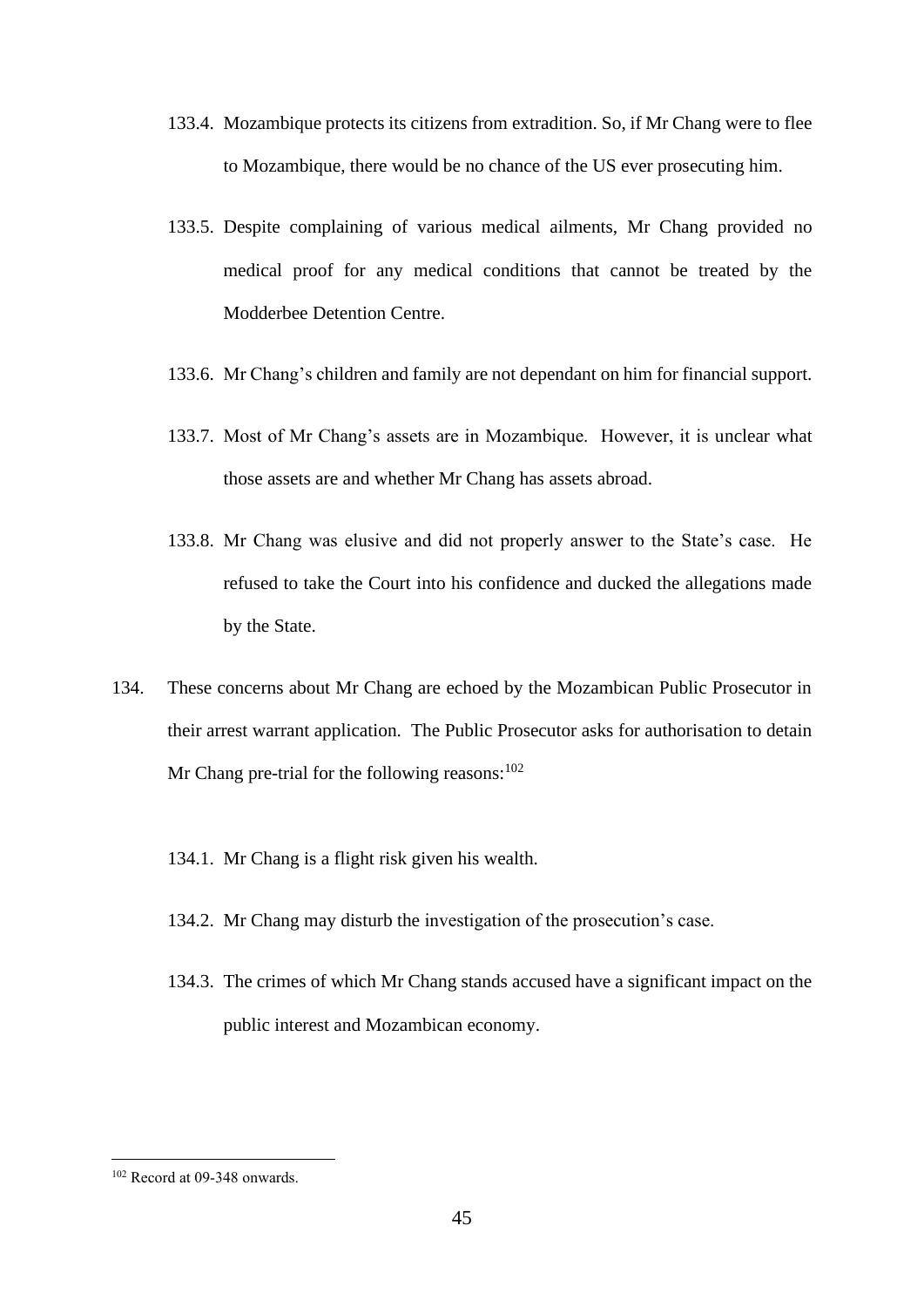- 134.4. Mr Chang is likely to continue committing crimes, including money laundering, if he is not detained pending trial.
- 135. Second, the Minister is dealing with a country that, in his own words, previously misled his office about whether Mr Chang will stand trial.<sup>103</sup> Moreover, the previous decision to send Mr Chang to Mozambique had been declared unlawful. The Minister should have been alert as to whether Mozambique was misleading South Africa, or whether his decision would be irrational in any other way.
- 136. For the reasons given above, the Minister did not have a sufficient basis before him to justify believing that there was a valid warrant for Mr Chang's arrest in Mozambique. He should have at least inquired with Mozambique about the warrant when he saw the Public Prosecutor's application for a warrant. His predecessor had done so the moment he realised that there was a question concerning Mr Chang's immunity. But here, the Minister did nothing even though there was reason to doubt whether Mr Chang would be arrested when in Mozambique. Even now, when Mozambique pulls out of the hat a different warrant (assuming it is valid at all – which is denied) that was never put before the Minister, the Minister remains perfectly content to let Mr Chang return to the country that had failed to disclose this material issue to him.
- 137. Third, the Minister takes the view that it does not matter whether Mr Chang is arrested in Mozambique.<sup>104</sup> Well, he would have to take that view in order to be consistent with his laissez faire approach to the evidence of the warrants thus far. But his conduct is

<sup>&</sup>lt;sup>103</sup> See *Chang I*, where the High Court said at para 32: "The current Minister contends that Mr van Heerden was deliberately misled".

<sup>104</sup> Minister's Part B AA at para 43; Record at 06-93.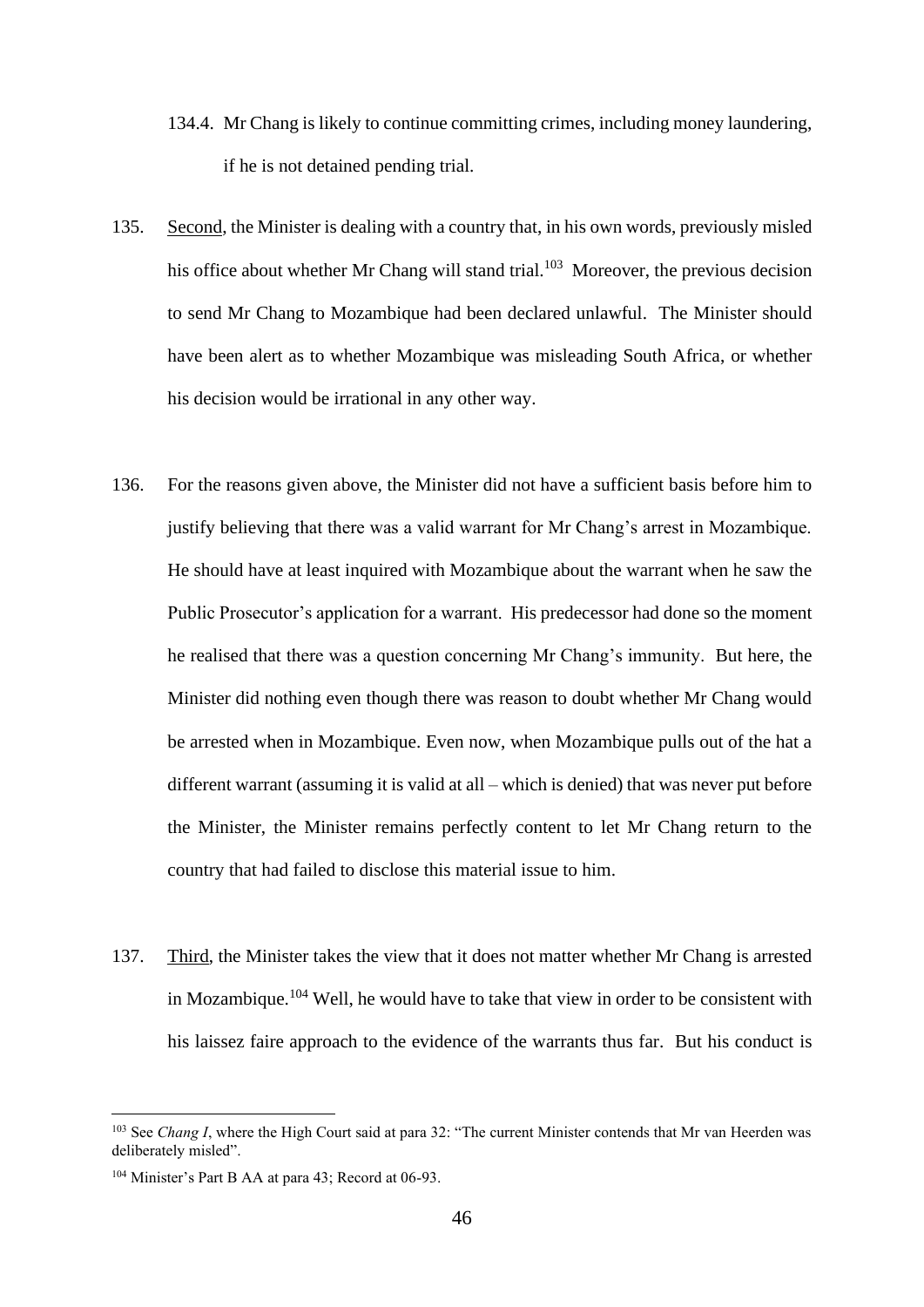patently irrational. The purpose of extradition is to ensure that Mr Chang stands a fair trial. If there is no warrant for his arrest, then that is at least relevant to the decision to extradite him.

- 138. Fourth, the Minister thinks that because the provisional indictment asks for the pre-trial detention of Mr Chang, there is a warrant for Mr Chang's arrest.<sup>105</sup> It is irrational for the Minister to think that Mr Chang can be detained pending trial only because an indictment asks a Court to do so. An indictment is not the same as an arrest warrant.
- 139. Finally, the Minister was faced with an obviously superior alternative. The US, in bright contrast to Mozambique, provided the Minister with a full indictment and arrest warrant as part of its extradition request. The arrest warrant, which forms part of the record, contains the following:
	- 139.1. A clear heading of "Arrest Warrant".
	- 139.2. It makes it clear that Mr Chang has been duly indicted and stands accused of various crimes.
	- 139.3. It is attached to a full indictment by a grand jury, setting out the basis for charging Mr Chang.
- 140. For these reasons, the Minister acted irrationally by extraditing Mr Chang to Mozambique without a valid warrant of arrest.

<sup>&</sup>lt;sup>105</sup> Minister's Part B AA at para 44; Record at 06-93.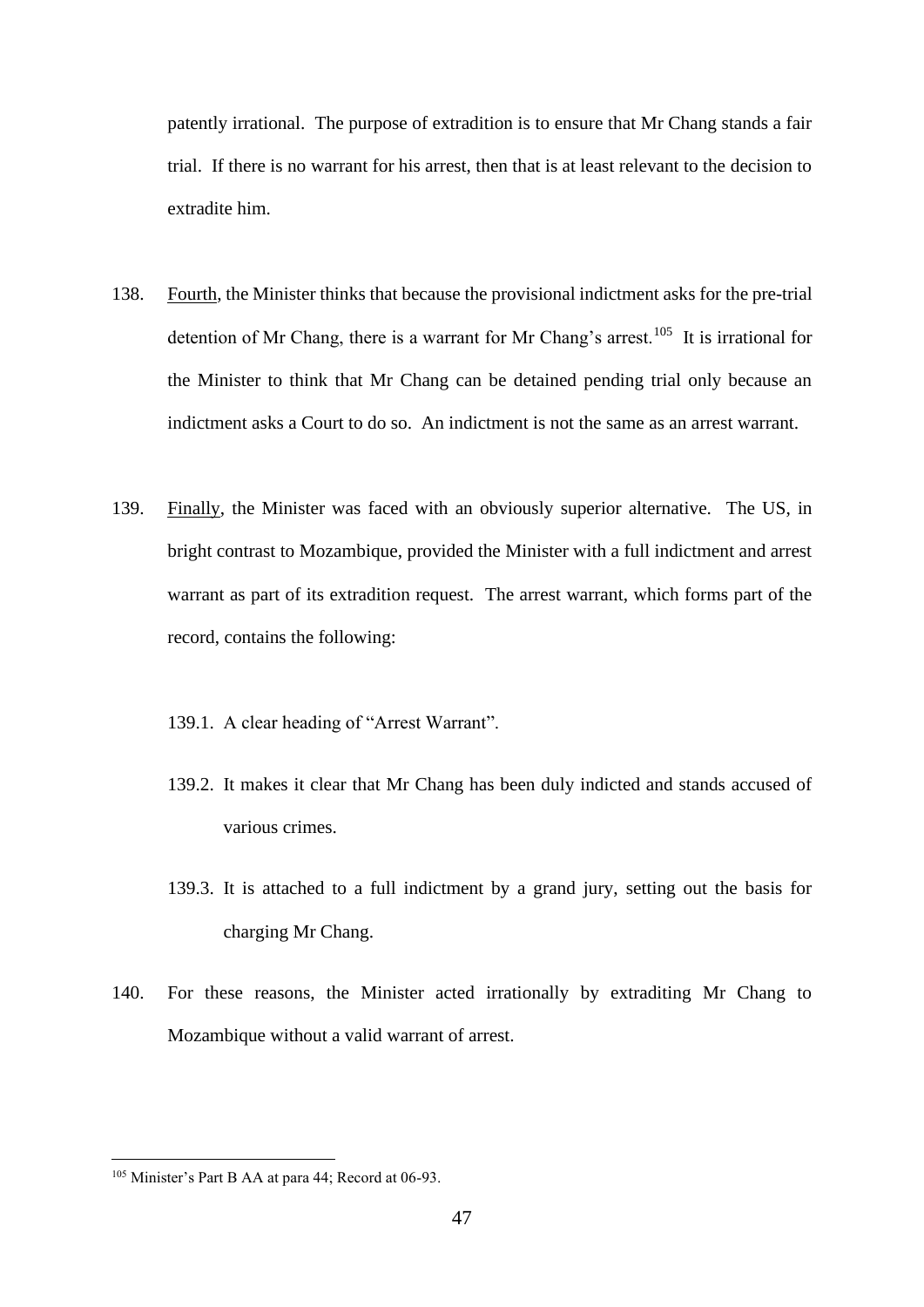### *(c) No reasons*

- 141. A failure to give reasons, which includes proper or adequate reasons, should ordinarily render a decision reviewable.<sup>106</sup>
	- 141.1. A decision taken without reference to any reason is arbitrary. The Constitution proscribes arbitrary action and requires that every action taken in the exercise of public power must be underpinned by plausible reasons. Such reasons must justify the action taken. If action is taken for no reason or no justifiable reason it is arbitrary. 107
	- 141.2. Similarly, if a decision is taken for no reason, it cannot be rational. A decision, to be rational, must be taken for a legitimate purpose. But if the decision-maker fails to provide a legitimate purpose for their decision, then the decision is irrational.
- 142. The Minister has given *no* reasons for why he decided to extradite Mr Chang to Mozambique. The July 2020 Memorandum, which he endorsed, contains reasons to send Mr Chang to the US. The July 2020 Memorandum cannot be used to justify sending Mr Chang to Mozambique.
- 143. There is no other document in the record containing reasons for extraditing Mr Chang to Mozambique. Accordingly, the Minister's decision is arbitrary.

<sup>106</sup> *National Lotteries Board v South African Education and Environment Project* [2011] ZASCA 154; [2012] 1 All SA 451 (SCA); 2012 (4) SA 504 (SCA) at para 27.

<sup>107</sup> *Minister of Constitutional Development v South African Restructuring and Insolvency Practitioners Association* [2018] ZACC 20; 2018 (5) SA 349 (CC); 2018 (9) BCLR 1099 (CC) at para 55.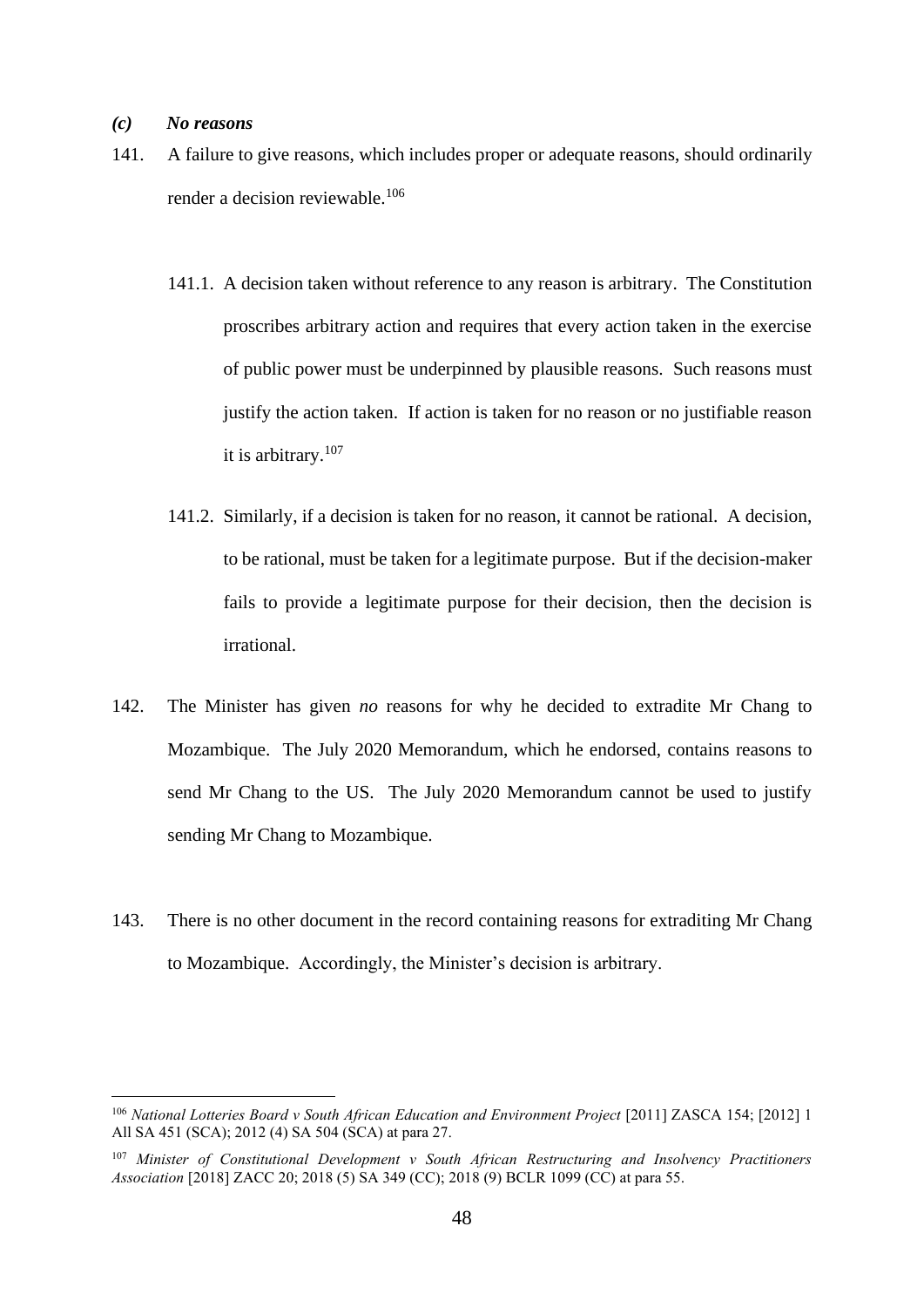144. The Minister attempts to rely on a document, styled "Reasons for Decision", for his reasons to extradite Mr Chang to Mozambique.<sup>108</sup> But this document cannot be invoked by the Minister for two reasons: the document was filed late, and the reasons were constructed ex post facto.

#### *(i) Lateness*

145. The document was filed out of time. This document, to the extent that it formed part of the record, was due on Monday, 30 August  $2021$ .<sup>109</sup> It was only filed on Thursday, 2 September 2021. The Minister has now applied for condonation for this late filing in his answering affidavit.<sup>110</sup> This belated condonation effort fails the test set by the Constitutional Court, where the Court stressed (in a case refusing the Minister of Justice and Constitutional Development condonation) that: "*It is now trite that condonation cannot be had for the mere asking. A party seeking condonation must make out a case entitling it to the court's indulgence. It must show sufficient cause. This requires a party to give a full explanation for the non-compliance with the rules or court's directions. Of great significance, the explanation must be reasonable enough to excuse the default*."<sup>111</sup>

146. It should be refused for four reasons.

<sup>108</sup> Record at 09-366.

<sup>109</sup> Record at 04-12.

<sup>110</sup> Minister's Part B AA at para 53.

<sup>111</sup> In *Derrick Grootboom v National Prosecuting Authority and Minister of Justice* [2013] ZACC 37, at para 23, citing *Von Abo v President of the Republic of South Africa* [2009] ZACC 15; 2009 (5) SA 345 (CC); 2009 (10) BCLR 1052 (CC) at para 20 and *Van Wyk v Unitas Hospital (Open Democratic Advice Centre as Amicus Curiae)* [2007] ZACC 24; 2008 (2) SA 472 (CC); 2008 (4) BCLR 442 (CC) at para 22.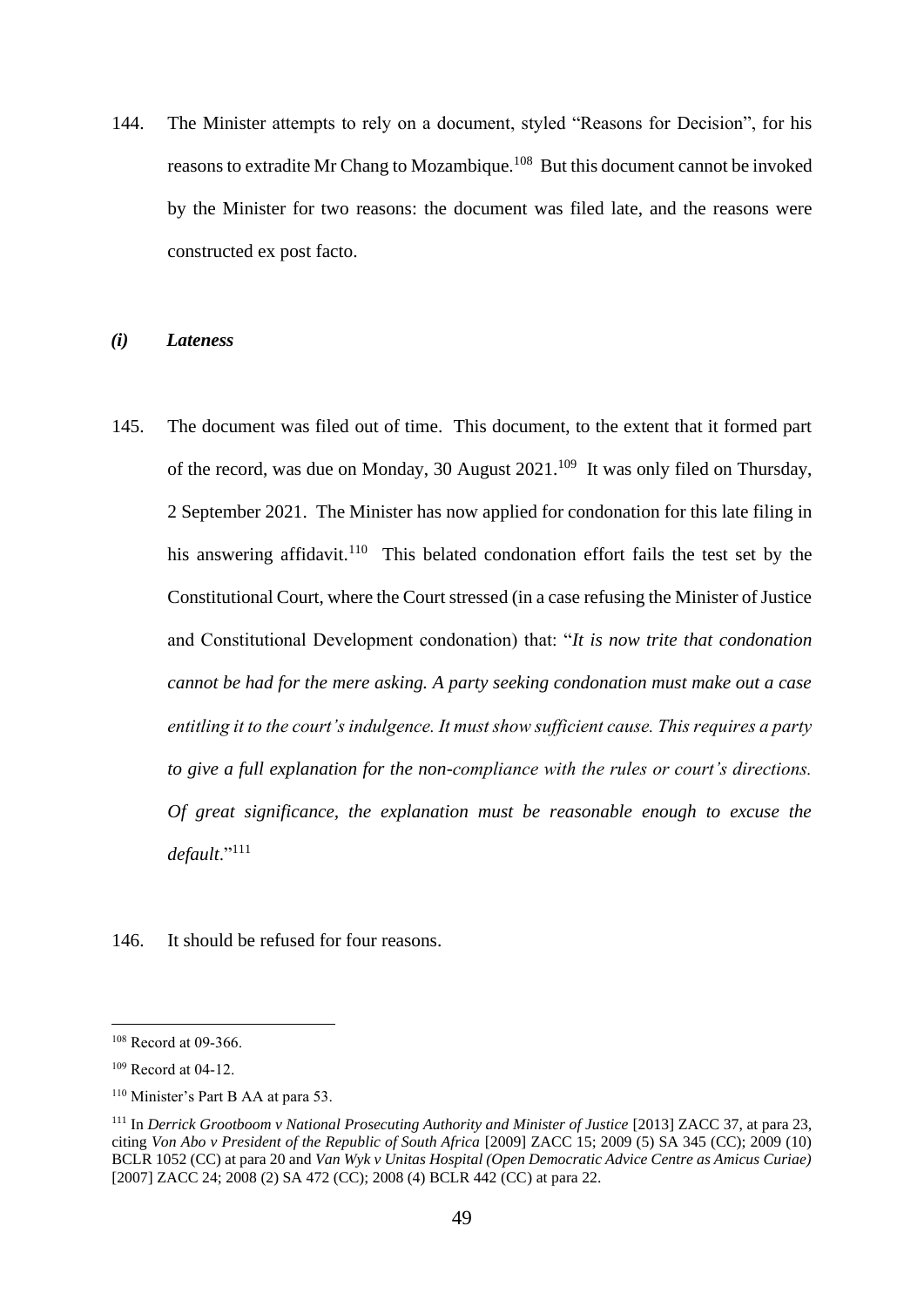- 147. First, the late filing caused FMO significant prejudice. FMO received the record at half past the eleventh hour on 30 August 2021. FMO instructed its legal team to respond urgently to the voluminous record. When the legal team believed it was close to finalising FMO's response, with its senior counsel having been especially reserved – after discussions of timing around when the junior's first draft would be available for settling – to work on finalising the draft for filing by 2 September 2021, the Minister deigned it convenient for him to deliver this document. FMO was then put under immense pressure to consider and respond to the document. It could have had three days to respond; it was given less than one.
- 148. In the context of this case, that is a significant loss of time that FMO could not otherwise recover. FMO was effectively ambushed with this document on the day its supplementary affidavit was due. The supplementary affidavit was the FMO's opportunity to state its case fully considering the record of the decision. For the Minister to change the record in such a significant fashion without notice undermined FMO's efforts to draft a proper supplementary affidavit. It meant that the FMO, in light of these "reasons", had to revisit grounds of review and supplement further—all within a matter of hours.
- 149. Moreover, FMO could not have applied for an extension of its deadline. This matter is urgent. Mozambique and Mr Chang will want the matter to proceed on the timelines agreed upon and made an order of this Court – every party agreed before the Judge, and he too made it plain in his engagements with counsel – that the case had to be determined urgently and on a tight timetable.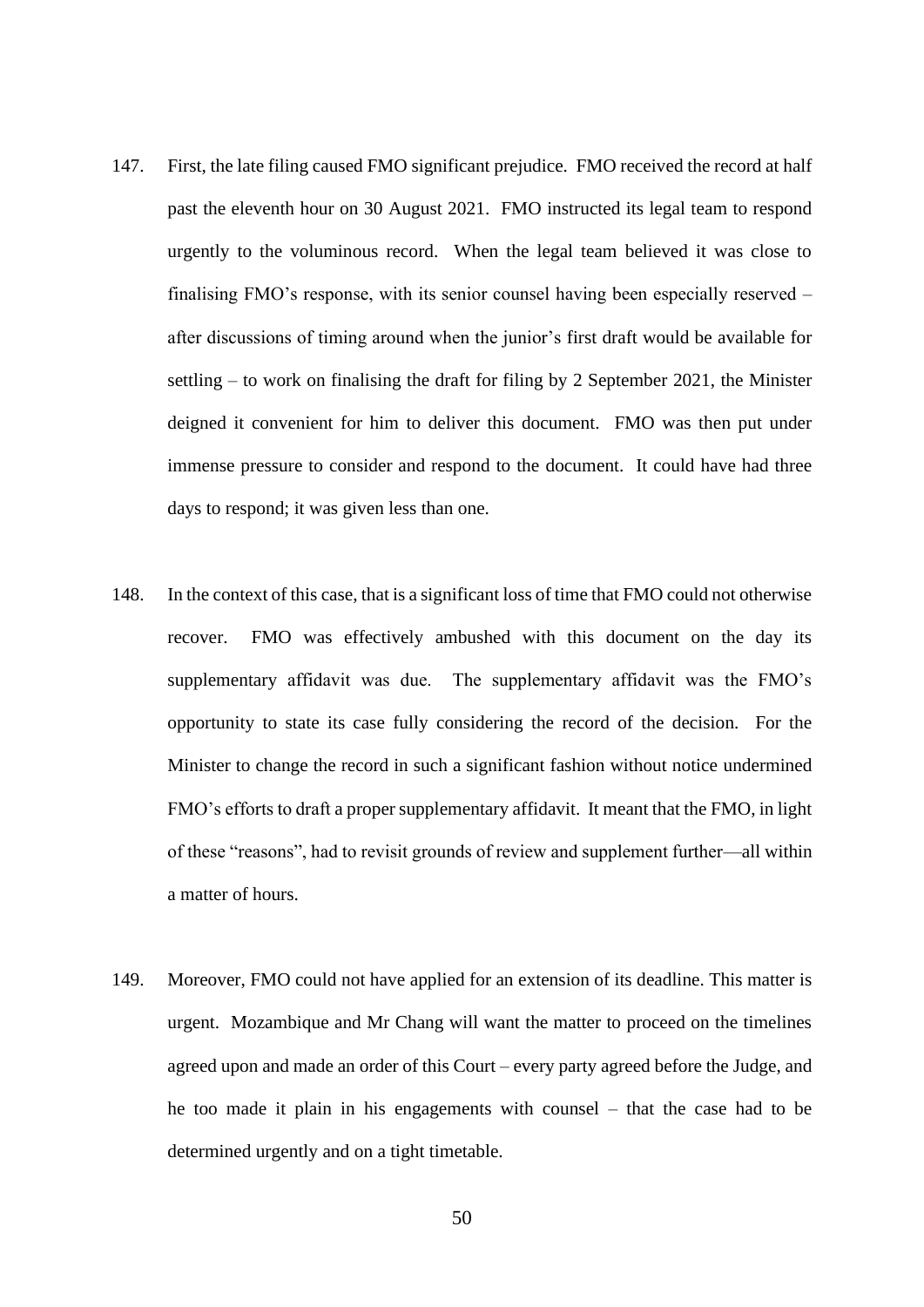- 150. Second, there is no explanation for delay. The Minister vaguely and pithily refers to "urgency". But this is not an explanation. The Minister also says that he could not return the signed document "due to logistical challenges as a result of other work commitments". The details of these challenges and commitments are never explained. To be clear, the Minister is not saying that he could only sign the document on 2 September 2021 because he was too busy; he is saying that he was so busy he could not send a document that he had already signed on 31 August 2021 until 2 September 2021. This smacks of disingenuousness. The Minister wants this Court to believe that he could not send (by email or otherwise) a document—which he had already signed—to his lawyers for *three days*. 112
- 151. Third, the Minister must be held to a high standard when it comes to adhering to the procedures of this Court. As the Constitutional Court held in an analogous context:

"To demand this of government is not to stymie it by forcing upon it a senseless formality. It is to insist on due process, from which there is no reason to exempt government. On the contrary, there is a higher duty on the state to respect the law, to fulfil procedural requirements and to tread respectfully when dealing with rights. Government is not an indigent or bewildered litigant, adrift on a sea of litigious uncertainty, to whom the courts must extend a procedurecircumventing lifeline. It is the Constitution's primary agent. It must do right, and it must do it properly." 113

<sup>112</sup> Minister's Part B AA at para 50; Record at 06-194.

<sup>113</sup> *MEC for Health, Eastern Cape v Kirland Investments (Pty) Ltd* [2014] ZACC 6; 2014 (5) BCLR 547 (CC); 2014 (3) SA 481 (CC) at para 82.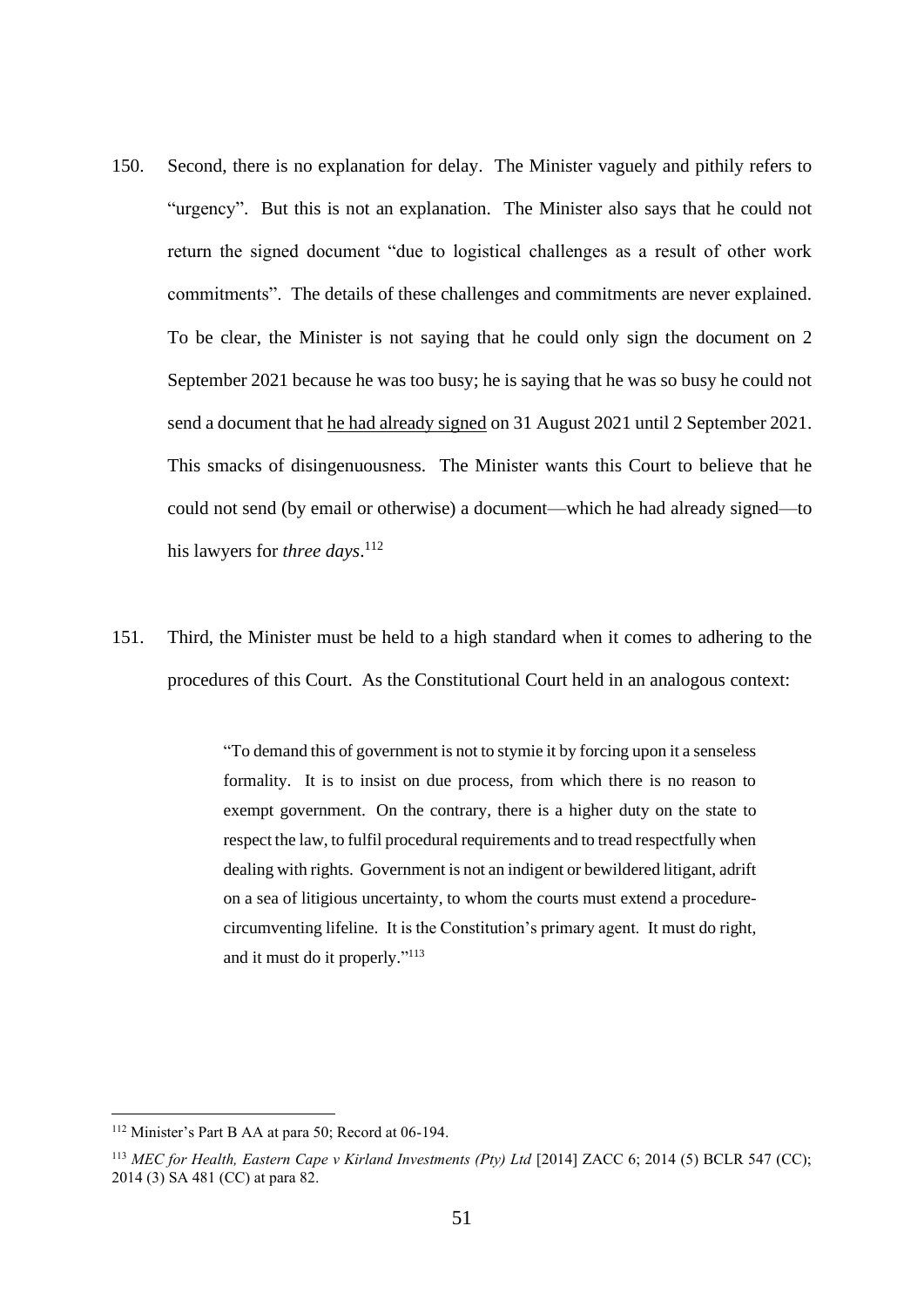152. In this regard, the Constitutional Court in an analogous situation in *Derrick Grootboom*<sup>114</sup> stressed that:

> "There is another important dimension to be considered. The respondents are not ordinary litigants. They constitute an essential part of government. In fact, together with the office of the State Attorney, the respondents sit at the heart of the administration of justice. As organs of state, the Constitution obliges them to "assist and protect the courts to ensure the independence, impartiality, dignity, accessibility and effectiveness of the courts."

153. Fourth, the Minister has argued that given the importance of the document (to his case), it should be considered by this Court. But that is precisely the point. The Minister's reasons are crucial to this case. That document, if it contains his reasons, should have been the priority for filing. Instead, it was sent to FMO late, without notice, for no reason, and within hours of FMO's deadline for its supplementary affidavit. The importance of the document, if any, only speaks against condonation in these circumstances. That is all the more so since it has all the hallmarks of a post hoc rationalisation, which our courts have repeatedly held is "*impermissible*". We turn to that next.

#### *(ii) Post hoc rationalisation*

154. The second reason to discount this document is that the reasons it purports to record are constructed ex post facto.

<sup>114</sup> Supra at para 30.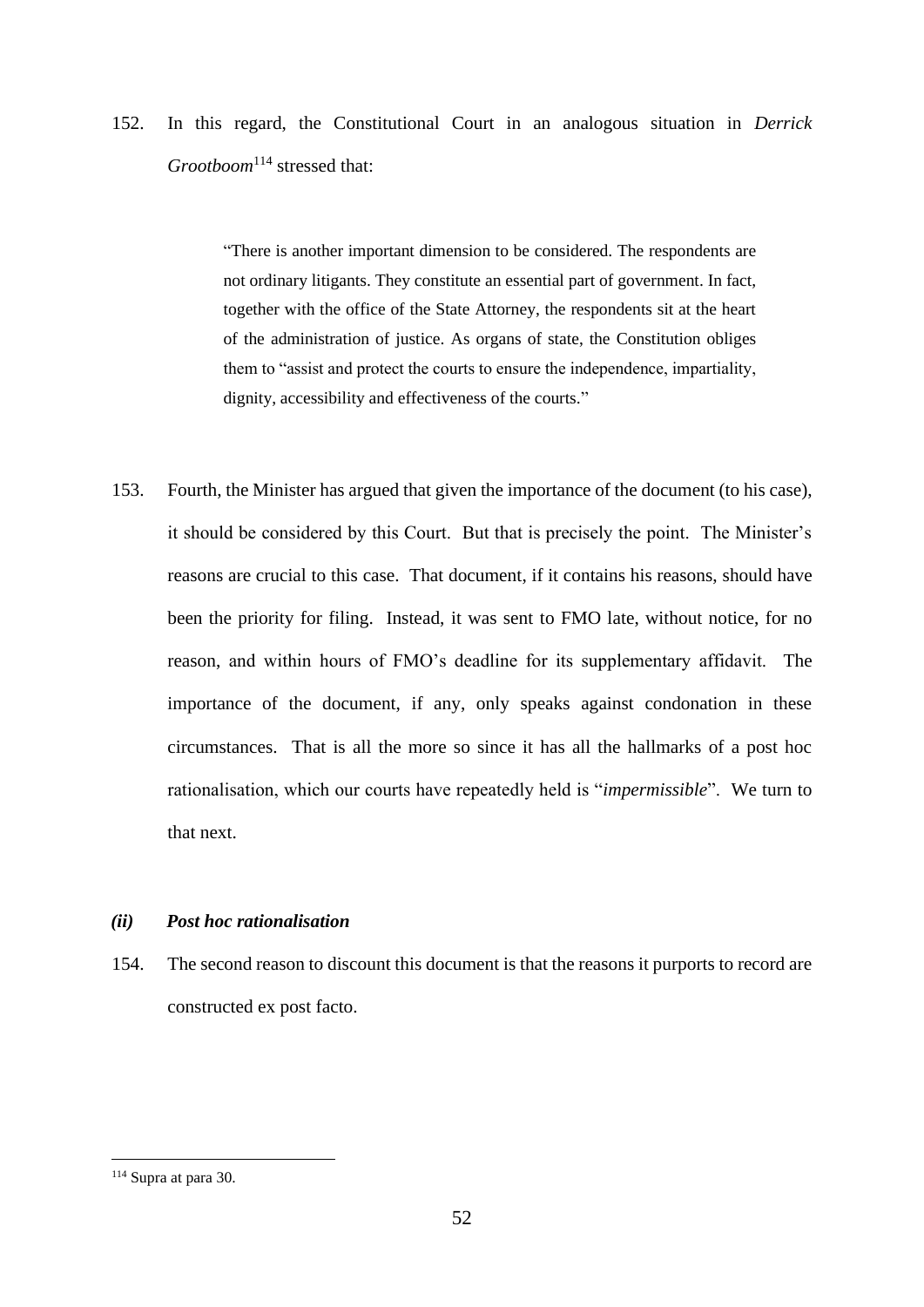155. Our courts have consistently set their faces against a decision-maker, in a review, providing *post hoc* rationalisations – it is an impermissible practice, and this has been said by High Courts,<sup>115</sup> the Full Court in this Division in rejecting Mr Abrahams' (the former NDPP) reasons for allowing Ms Jiba to stay on at the NPA, <sup>116</sup> and the Supreme Court of Appeal in rejecting the NPA's efforts revisionist efforts to justify withdrawal

<sup>116</sup> See the Full Court (per Mothle J and Thlapi J) in *Freedom Under Law (RF) NPC v National Director of Public Prosecutions* [2017] ZAGPPHC 791; 2018 (1) SACR 436 (GP) at paras 46-7:

"As FUL correctly contends, these defences have no merit. In the first instance, in a review application the decision maker is bound by the reasons it advanced for its decision and is barred from relying on additional reasons. In the matter of *National Lotteries*, Cachalia JA writing for the SCA upheld the English Law principle that a decision that is invalid for want of adequate reasons cannot be validated by different reasons given later. The Learned Appeal Court Judge wrote :

'The duty to give reasons for an administrative decision is a central element of the constitutional duty to act fairly and the failure to give reasons, which includes proper or adequate reasons, should ordinary render the disputed decision reviewable. In England, the Courts have said that such a decision would ordinarily be void and cannot be validated by different reasons given afterwards - even if they show the original decision may have been justified.

For in truth the latter reasons are not the true reasons for the decision, but rather an ex post facto realisation of a bad decision.'

The after-the-fact efforts to provide a lengthy explanation in the affidavit in an attempt to justify the decision, results in new reasons being advanced, which were not stated in the record. Abrahams and Mokgatlhe are confined to the reasons stated in the record and nothing further."

<sup>115</sup> *Commissioner, South African Police Service v Maimela* 2003 (5) SA 480 (T) at 486F-H. See too *Mobile Telephone Networks (Pty) Ltd v Chairperson of the Independent Communications Authority of South, In Re: Vodacom (Pty) Ltd v Chairperson of the Independent Communications Authority of South Africa* [2014] ZAGPJHC 51; [2014] 3 All SA 171 (GJ) (31 March 2014). And see Cleaver J in *Jicama 17 (Pty) Ltd v West Coast District Municipality* 2006 (1) SA 116 (C) at para 11, who cited with approval the following dictum in *R v Westminster City Council*:

<sup>&</sup>quot;… The cases emphasise that the purpose of reasons is to inform the parties why they have won or lost and enable them to assess whether they have any ground for challenging an adverse decision. **To permit wholesale amendment or reversal of the stated reasons is inimical to this purpose. Moreover, not only does it encourage a sloppy approach by the decisionmaker, but it gives rise to potential practical difficulties. In the present case it was not, but in many cases it might be, suggested that the alleged true reasons were in fact second thoughts designed to remedy an otherwise fatal error exposed by the judicial review proceedings**. That would lead to applications to cross-examine and possibly for further discovery, both of which are, while permissible in judicial review proceedings, generally regarded as inappropriate. Hearings would be made longer and more expensive."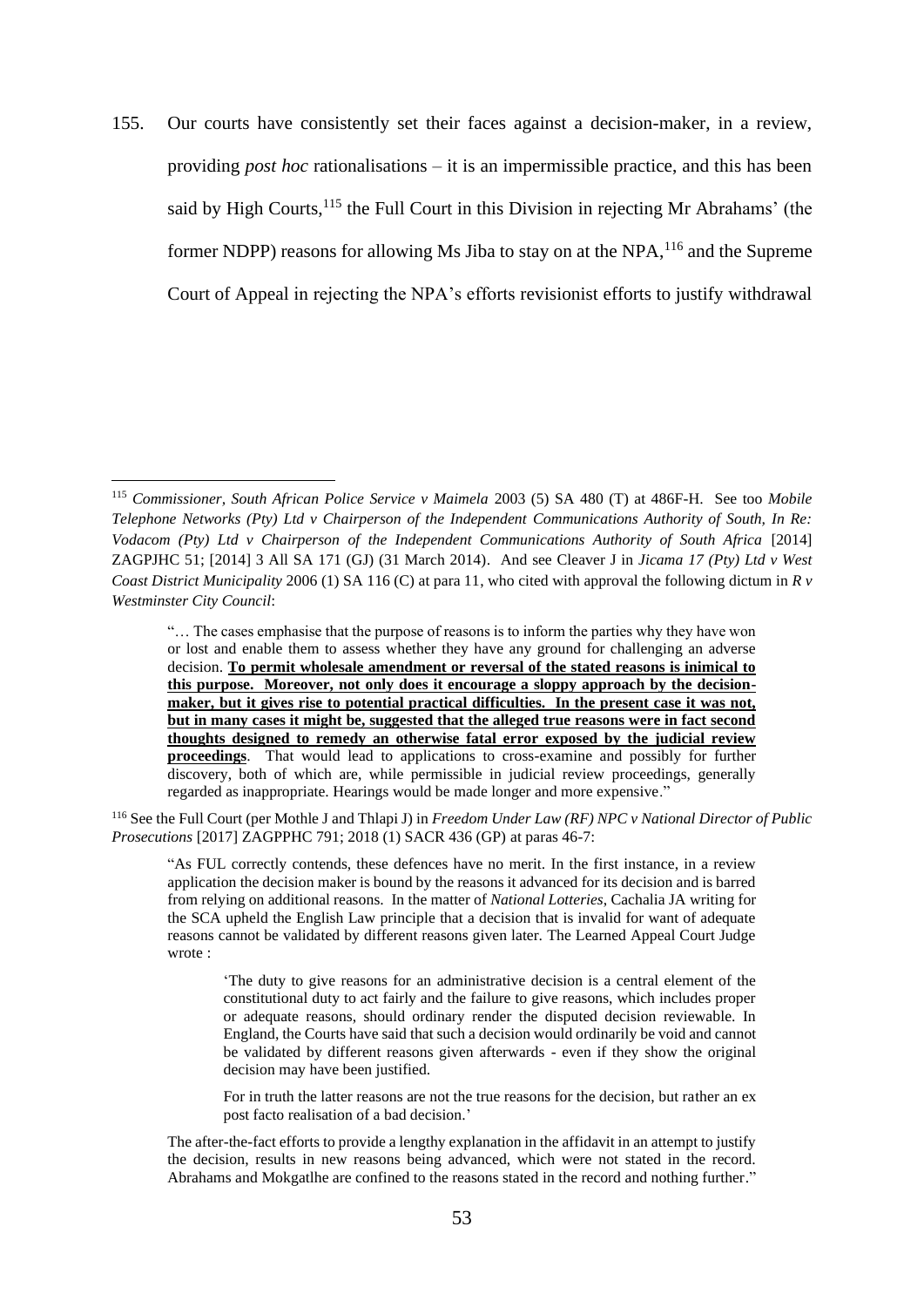of charges against Mr Zuma.<sup>117</sup> The Constitutional Court has also twice so held,<sup>118</sup> most recently affirming that: "*It is true that reasons formulated after a decision has been made cannot be relied upon to render a decision rational, reasonable and lawful*".<sup>119</sup>

156. Our courts are not alone in this regard. Helpfully, the United States Supreme Court has recently affirmed this rule in respect of efforts by President Trump's officials to "improve" their decisions by giving reasons after the fact. It has explained its rationale in two cases. First, in *Department of Commerce v New York*, the Court held that in order to permit meaningful judicial review, an agency must disclose the basis of its action.<sup>120</sup> In reviewing agency action, a court's focus is on evaluating the agency's *contemporaneous explanation* in light of the existing administrative record.<sup>121</sup>

157. On the facts before the Court, the administrative body had provided—

<sup>121</sup> Id.

<sup>117</sup> See *Zuma v Democratic Alliance Zuma v Democratic Alliancee* [2017] ZASCA 146; [2017] 4 All SA 726 (SCA); 2018 (1) SA 200 (SCA); 2018 (1) SACR 123 (SCA) (13 October 2017) at para 24:

<sup>&</sup>quot;On 6 April 2009 Mr Mpshe announced publicly that he had made the decision to discontinue the prosecution of Mr Zuma and issued a detailed media statement providing the reasons for the decision. **It is against those reasons, and those reasons alone, that the legality of Mr Mpshe's decision to terminate the prosecution is to be determined**".

<sup>&</sup>lt;sup>118</sup> See first, *Minister of Defense and Military Veterans v Motau* 2014 (5) SA 69 (CC) at paragraph 55 (footnote 85):

<sup>&</sup>quot;I believe that the reasons cited by the Minister in her correspondence to General Motau and Ms Mokoena were sufficient to demonstrate good cause, I do not consider it necessary to deal with the further reasons cited by the Minister for her decision in her papers in this Court and the High Court. **In any event, I have reservations about whether it would be permissible for her to rely on these reasons as they were not relied on or disclosed when she took her decision (see in this regard Cachalia JA's judgment in National Lotteries Board [ . . .] at paras 27-8**)."

<sup>&</sup>lt;sup>119</sup> *National Energy Regulator of South Africa v PG Group (Pty) Limited* [2019] ZACC 28; 2019 (10) BCLR 1185 (CC); 2020 (1) SA 450 (CC) at para 39 – emphasis added. The Constitutional Court cited the Supreme Court of Appeal's decision in *National Lotteries Board v South African Education and Environment Project* (788/10) [2011] ZASCA 154; [2012] 1 All SA 451 (SCA); 2012 (4) SA 504 (SCA).

<sup>120</sup> *Department of Commerce v New York* 588 U. S. 23 (2019).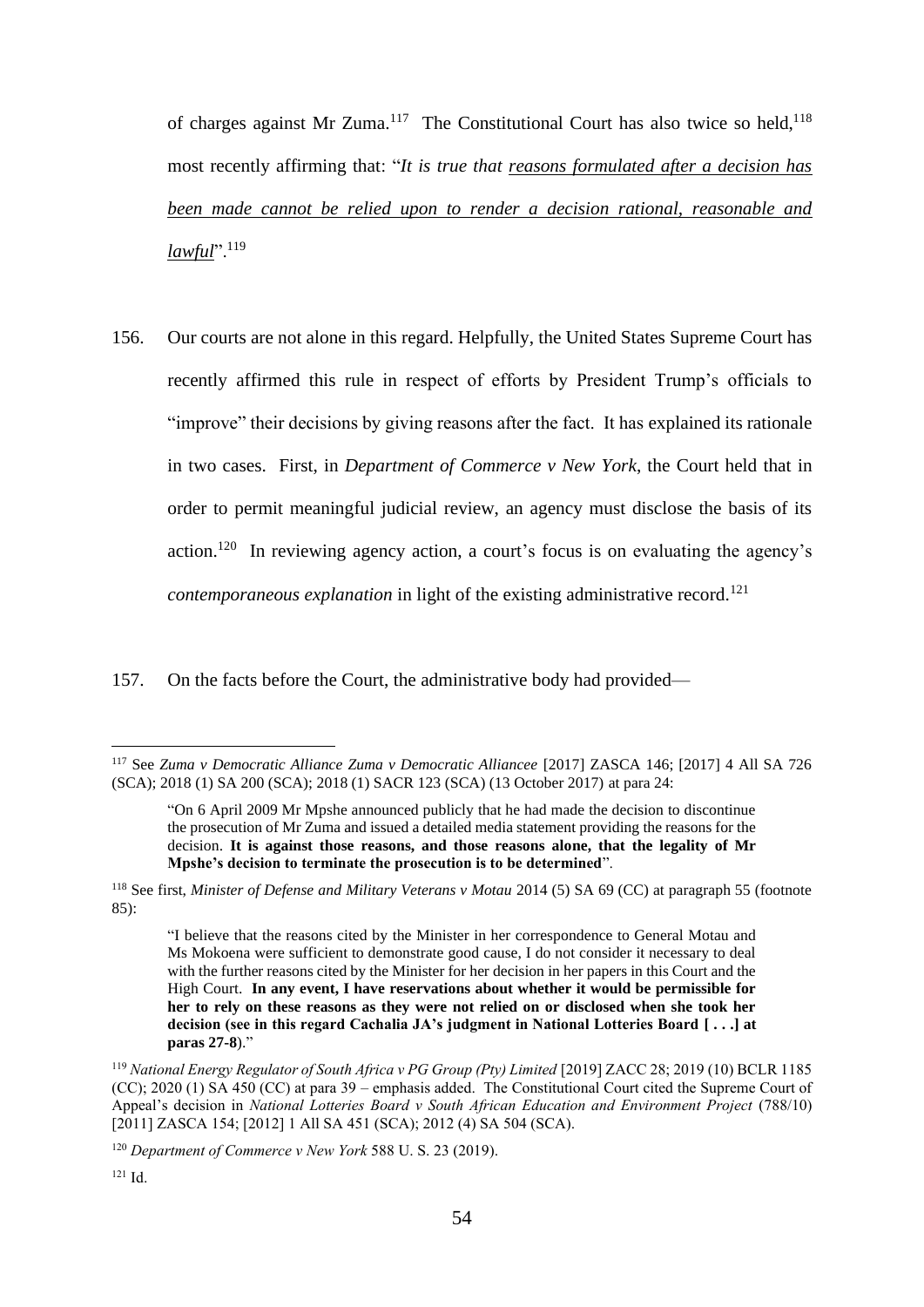"an explanation for agency action that is incongruent with what the record reveals about the agency's priorities and decision-making process [ . . .] we cannot ignore the disconnect between the decision made and the explanation given. Our review is deferential, but we are 'not required to exhibit a naiveté from which ordinary citizens are free.""<sup>122</sup>

158. Because the stated reasons for the decision were incongruent with the decision itself, the Court set aside the decision. It held:

"The reasoned explanation requirement of administrative law, after all, is meant to ensure that agencies offer genuine justifications for important decisions, reasons that can be scrutinized by courts and the interested public. Accepting contrived reasons would defeat the purpose of the enterprise. If judicial review is to be more than an empty ritual, it must demand something better than the explanation offered for the action taken in this case." 123

- 159. The US Supreme Court came to similar conclusions in *University of California*.<sup>124</sup> In that matter, much like this one, the decision-maker urged the Court to consider an additional memorandum that had been drafted after the decision was taken. The Court refused to do so because the reasons were a post hoc rationalisation. The Court held:<sup>125</sup>
	- 159.1. It is a foundational principle of administrative law that judicial review of agency action is limited to the grounds that the agency invoked when it took the action.

<sup>122</sup> Id at 28.

<sup>123</sup> Id.

<sup>&</sup>lt;sup>124</sup> Department of Homeland Security v Regents of the University of California 591 U.S. 13 (2020)

<sup>125</sup> Id at 13-17.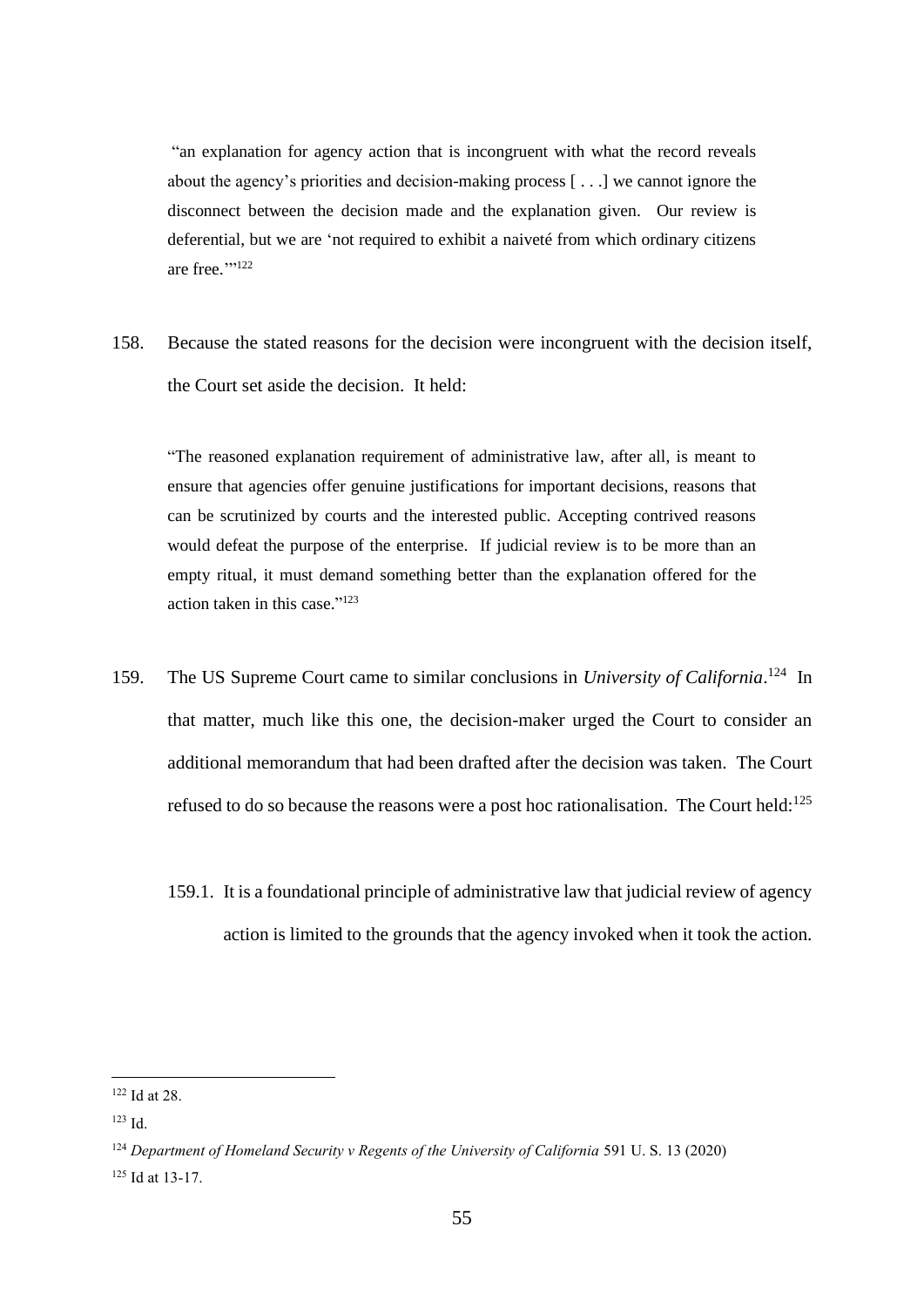- 159.2. Considering only contemporaneous explanations for agency action instils confidence that the reasons given are not simply convenient litigating positions.
- 159.3. Permitting agencies to invoke belated justifications can upset the orderly functioning of the process of review, forcing both litigants and courts to chase a moving target.
- 159.4. Any reasons provided after a decision is taken must be viewed critically to ensure that the decision is not upheld on the basis of impermissible post hoc rationalisation.
- 159.5. The new reasons provided by the administrator differed so much from the original reasons that they could only be a post hoc rationalisation.
- 160. The Court concluded with:

"Justice Holmes famously wrote that "[m]en must turn square corners when they deal with the Government." But it is also true, particularly when so much is at stake, that "the Government should turn square corners in dealing with the people." The basic rule here is clear: An agency must defend its actions based on the reasons it gave when it acted. This is not the case for cutting corners to allow [the decision-maker] to rely upon reasons absent from its original decision."<sup>126</sup>

- 161. The Minister, accordingly, cannot rely on ex post facto reasons in this litigation. The Minister's reasons were formulated ex post facto for six reasons.
- 162. First, the *timing* of the reasons. The Minister decided to extradite Mr Chang to Mozambique on 17 August 2021. The reasons are dated two weeks after: 30 August

<sup>126</sup> Id at 17.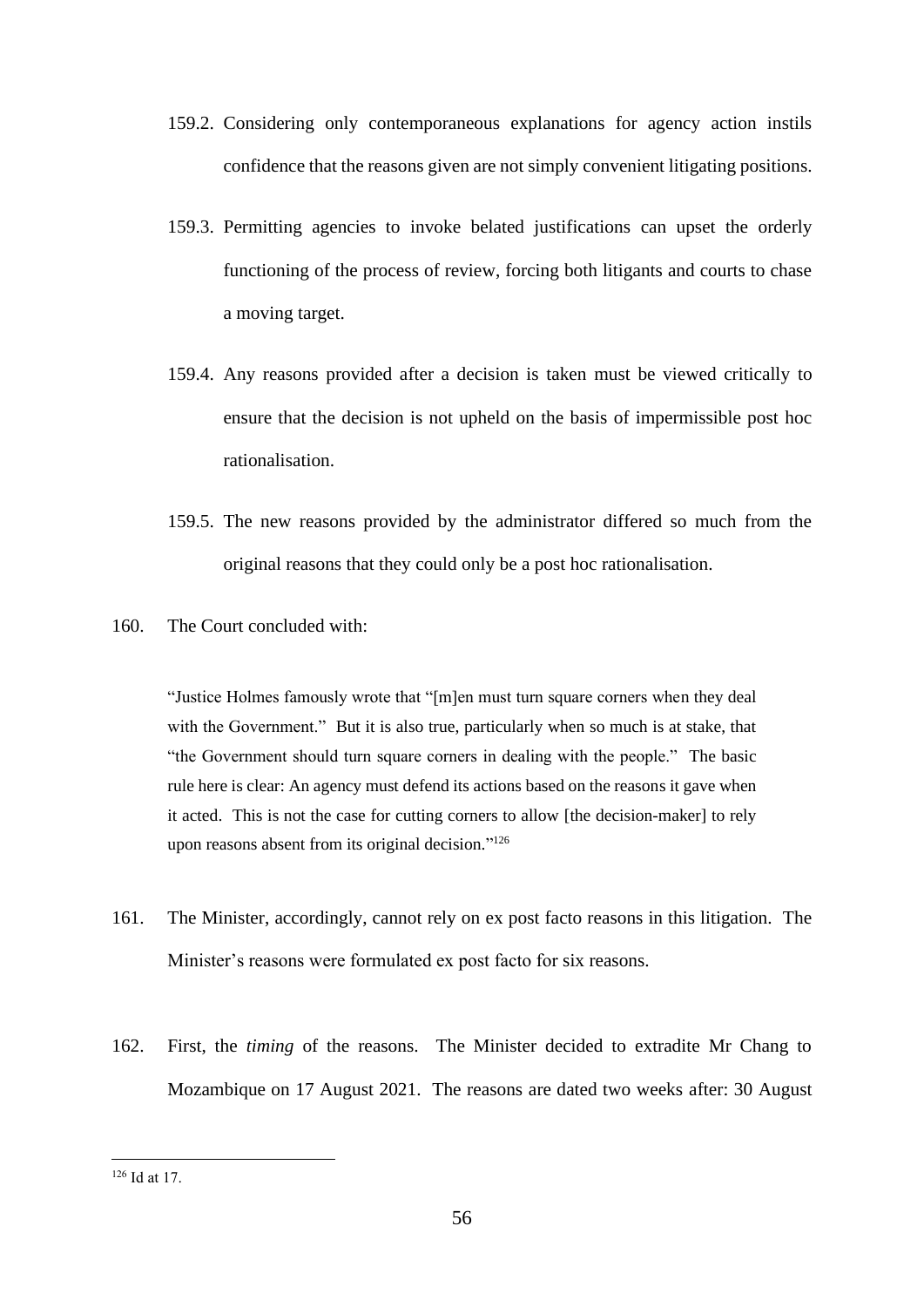2021. The reasons were formulated after the decision was taken, after the decision was communicated to parties, after the Minister was informed by the FMO that intends to review his decision, after the Minister saw FMO's founding and replying papers in Part A, after the Minister answered in Part A, after this Court's order in Part A, and after he filed the balance of the record of his decision. Because the reasons came after all these events, there is a high risk that the Minister tailored his reasons considering FMO's challenge. It is revealing: the Minister uses the heading of this litigation in his reasons, even citing all relevant parties, confirming for the Court that these reasons were created post hoc directly to deal with this litigation.

- 163. Second, the *context* of the reasons given the rest of the record. The reasons directly contradict the reasoning and conclusion of the July 2020 Memorandum. The July 2020 Memorandum is the only other document containing possible reasons for extraditing Mr Chang to Mozambique. After the memorandum, the Minister does nothing in relation to Mr Chang. Then, suddenly when these proceedings are launched, a set of reasons appear. The impression—not rebutted by the Minister—is that he only formulated his reasons when he saw the challenge brought by FMO. Until then, the Minister had every reason not to extradite Mr Chang to Mozambique, approved those reasons by his own signature, decided to do so anyway, and is now attempting to retrofit reasons to justify his capricious behaviour.
- 164. Third, the Minister has changed his reasoning and reasons throughout this litigation. He is constantly shifting the goalposts for FMO. The implication is that the Minister, when he drafted his "reasons" of 30 August 2021, similarly was changing and retrofitting his reasons.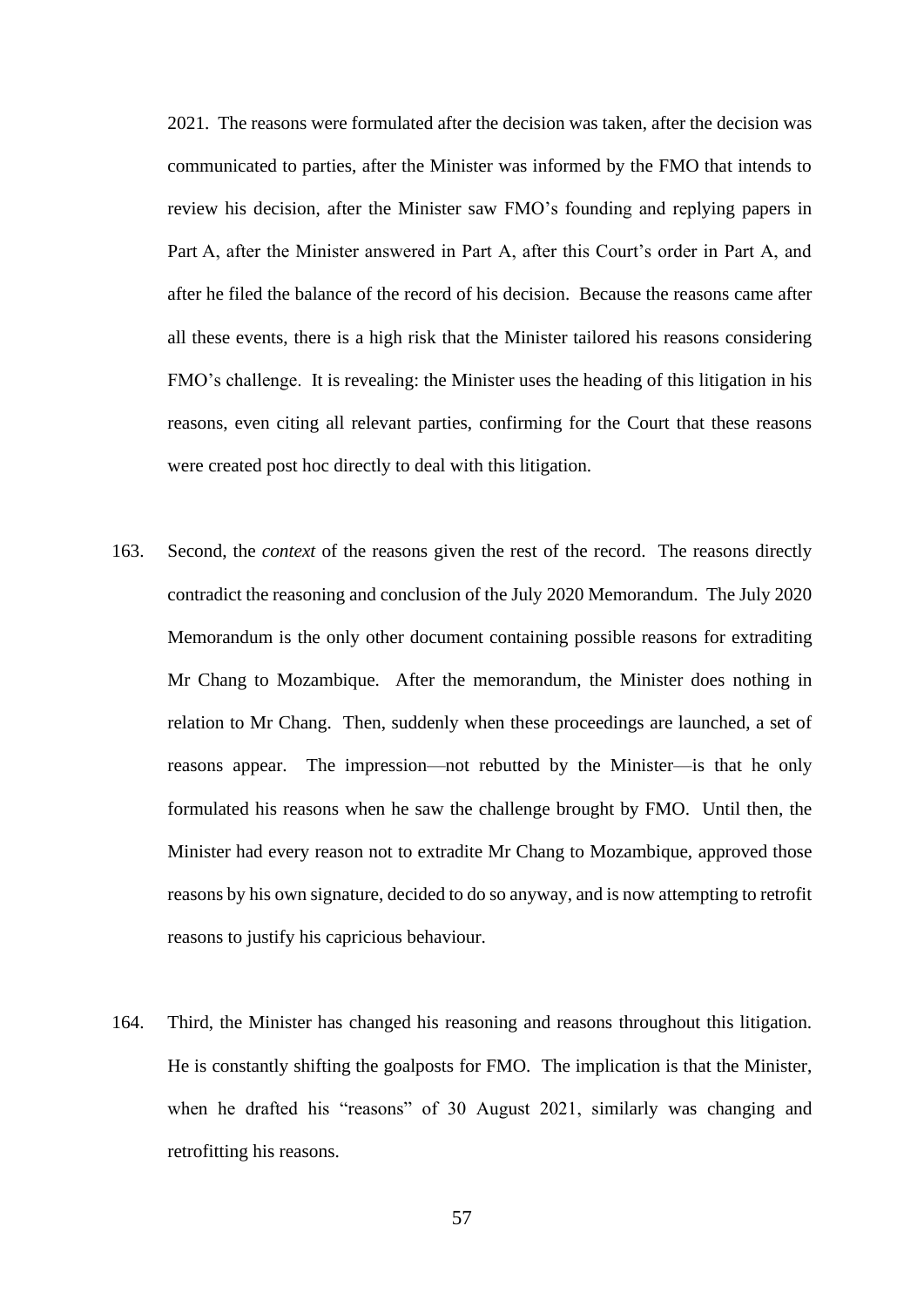- 164.1. In his answering affidavit in Part A, the Minister says that "there is no evidence that the USA government will forever not be able to prosecute Mr Chang if he is extradited to Mozambique".<sup>127</sup> This has always been false: Mozambique does not extradite its own citizens. Now, in his 30 August 2021 reasons and in his answering affidavit, the Minister has quietly dropped this reason, as though it would go unnoticed. He says "that if Mr Chang is surrendered to Mozambique, he may not be sent to the [US]" – this change is not explained.
- 164.2. In his answering affidavit in Part A, the Minister makes no mention of the July 2020 Memorandum or the various legal opinions he procured. Now, after seeing FMO's reply in Part A and FMO's supplementary founding affidavit, the Minister says that he considered various legal opinions and the memorandum before making his decision.
- 164.3. In his answering affidavit in Part A, the Minister repeatedly alleges that there is "no evidence" that Mozambique will not prosecute Mr Chang, thereby loudly disclaiming FMO's claim that Mr Chang had immunity. Now, his argument is adjusted. He only submits that his acceptance that Mr Chang will stand trial was rational. He accepts now, as he must, that there is evidence that Mr Chang is still immune – he never explains the change in his position.
- 164.4. In his answering affidavit in Part A, and his reasons of 30 August 2021, the Minister said that Mr Chang no longer has any immunity against prosecution. But now, in his answering affidavit in Part B, the Minister says that Chang has

<sup>&</sup>lt;sup>127</sup> Minister's Part A AA at paragraph 65; Record at 06-41.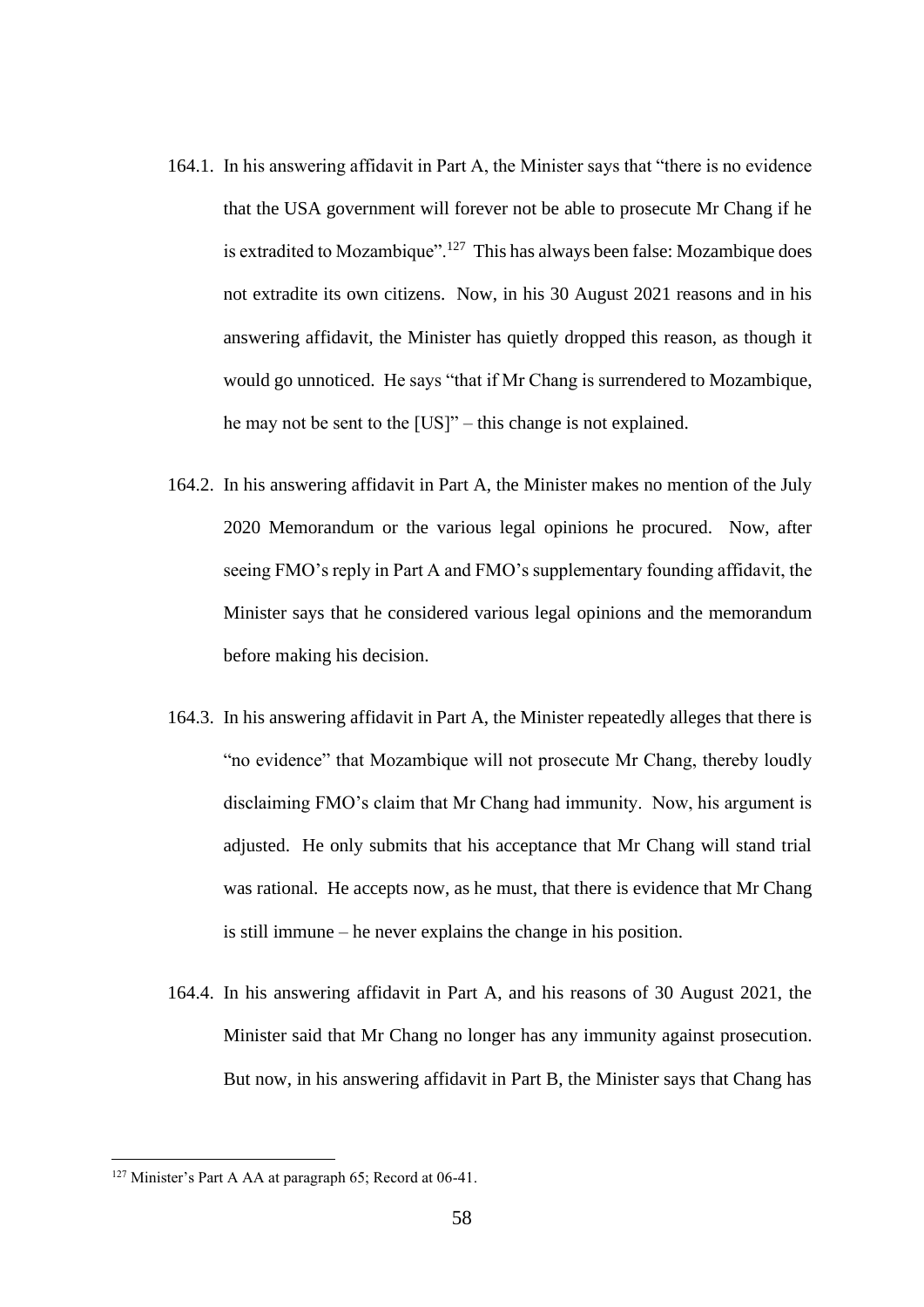immunity from prosecution for conduct committed during his office related to his mandate.<sup>128</sup> We are not told why he changed his position.

- 164.5. In his reasons of 30 August 2021, the Minister mentions that Mr Chang is under an international warrant of arrest. This reason can only have been prompted by FMO's application and specifically what was said in its supplementary founding affidavit. Nowhere in the record, including the memorandum, is the international warrant mentioned or impugned.<sup>129</sup>
- 165. Fourth, the delay in formulating the reasons is never explained. The Minister does not explain why he did not write a single reason down before making his decision. He baldly alleges that the reasons were present in his mind when he took the decision. But there is not a scrap of paper backing up this allegation. For instance, the previous Minister hand-wrote his reasons on the memorandum given to him. But this Minister does not invoke any reason, like urgency, for why he did not write down *anything*  before he took this crucial decision.
- 166. On the contrary, it is to beggar belief that the Minister never wrote down any reasons for his decision for over a year after receiving a comprehensive memorandum advising him to do the opposite to what he decided. In the absence of an explanation for how he could move from the July 2020 Memorandum (signing approval of extradition to the US) to his different reasons on 30 August 2021 (retrofitting his decision to approve extradition to Mozambique) the ineluctable conclusion is that his new "reasons" are clearly an ex post facto effort at justifying the impugned decision.

<sup>128</sup> Minister's Part B AA at para 31.1; Record at 06-189.

<sup>129</sup> Minister's "Reasons" at para 5.4.7; Record at 09-372.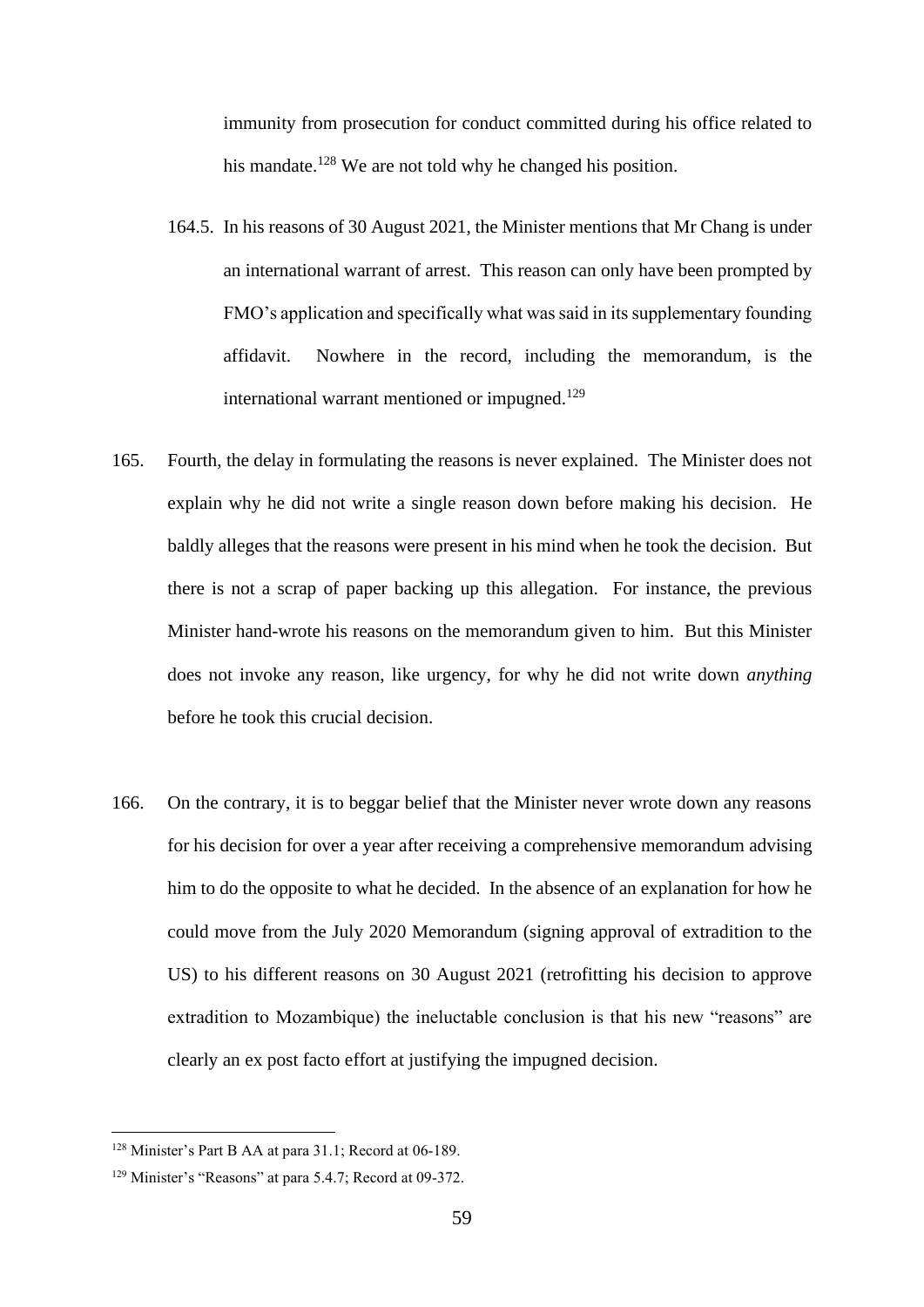- 167. Fifth, the reasons are extraneous to the record. The reasons reference legal opinions that are not part of the record. The reasons contain considerations that are clearly extraneous to the record since they are reasons that are the very opposite of the reasons (signed and approved by the Minister) in the July 2020 Memorandum.
- 168. Finally, allowing the Minister to provide reasons in this fashion would undermine the purpose of the rule 53 record. In *Turnbull-Jackson* the Constitutional Court held:

"Undeniably, a rule 53 record is an invaluable tool in the review process. It may help: shed light on what happened and why; *give the lie to unfounded ex post facto (after the fact) justification of the decision under review*; in the substantiation of as yet not fully substantiated grounds of review; in giving support to the decision maker's stance; and in the performance of the reviewing court's function." (emphasis added).<sup>130</sup>

169. In *HSF*, the Court also held:

"The filing of the full record furthers an applicant's right of access to court by ensuring both that the court has the relevant information before it and that there is equality of arms between the person challenging a decision and the decision-maker. *Equality of arms requires that parties to the review proceedings must each have a reasonable opportunity of presenting their case under conditions that do not place them at a substantial disadvantage vis-à-vis their opponents*. (emphasis added).<sup>131</sup>

170. The ability to expose post hoc rationalisation, and the equality of arms, would be completely undermined if decision-makers were allowed to behave as the Minister has.

<sup>130</sup> *Helen Suzman Foundation v Judicial Service Commission* [2018] ZACC 8; 2018 (4) SA 1 (CC); 2018 (7) BCLR 763 (CC) at para 15.

<sup>131</sup> *Turnbull-Jackson v Hibiscus Coast Municipality* [2014] ZACC 24; 2014 (6) SA 592 (CC); 2014 (11) BCLR 1310 (CC) at para 37.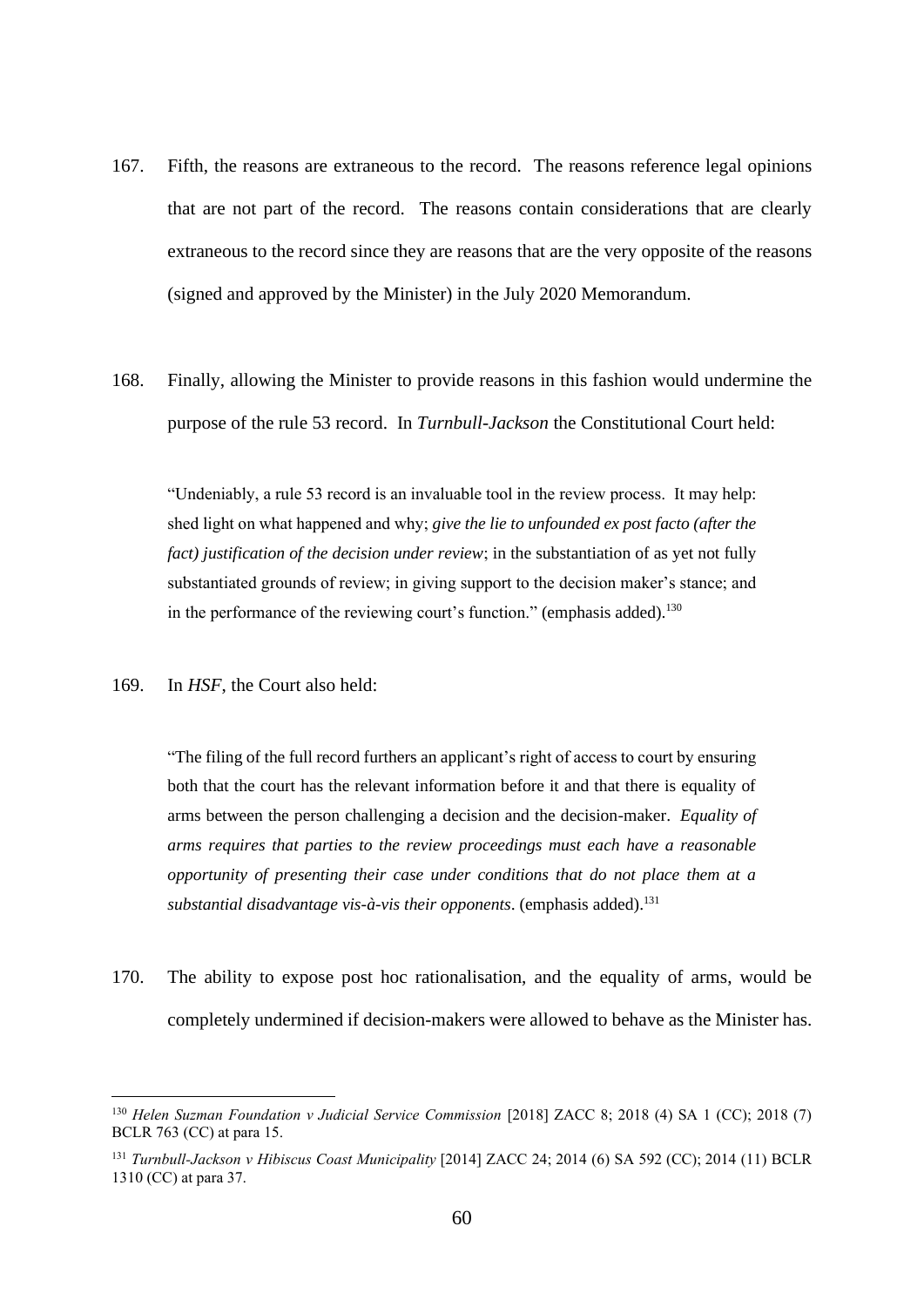Decision-makers would refrain from writing down any reasons for their decisions. Then, if their decisions are taken on review, they would write down their "reasons" after seeing the applicant's founding affidavit, which would not be their real reasons at all. At that point, their reasoning will – like the Minister's reasons in this case – respond to the allegations in the founding papers. Their reasoning will inevitably be shaped by what the applicant alleges. If the applicant objects, the administrator will just say that the reasons existed at the time; he just never wrote them down.

171. For these reasons, the document purporting to contain the Minister's decision cannot be considered by this Court.

#### *(d) Irrational notwithstanding the reasons*

- 172. As explained above, the Constitutional Court has held that the reasons for a decision must *justify* the decision.<sup>132</sup> Jafta J, for the majority, held that "[e]very action or decision taken in the exercise of public power must be supported by plausible reasons. Those reasons must show that power was exercised to achieve a legitimate government purpose, for which that specific power was conferred."<sup>133</sup>
- 173. Even if this Court considered the Minister's reasons of 30 August 2021, his decision would still be irrational. The Minister's reasons do not justify his decision. They do not rationally explain his decision to send Mr Chang to Mozambique given the evidence before him. This is for four reasons.

<sup>132</sup> *SARIPA* at para 55.

<sup>133</sup> Id at para 54.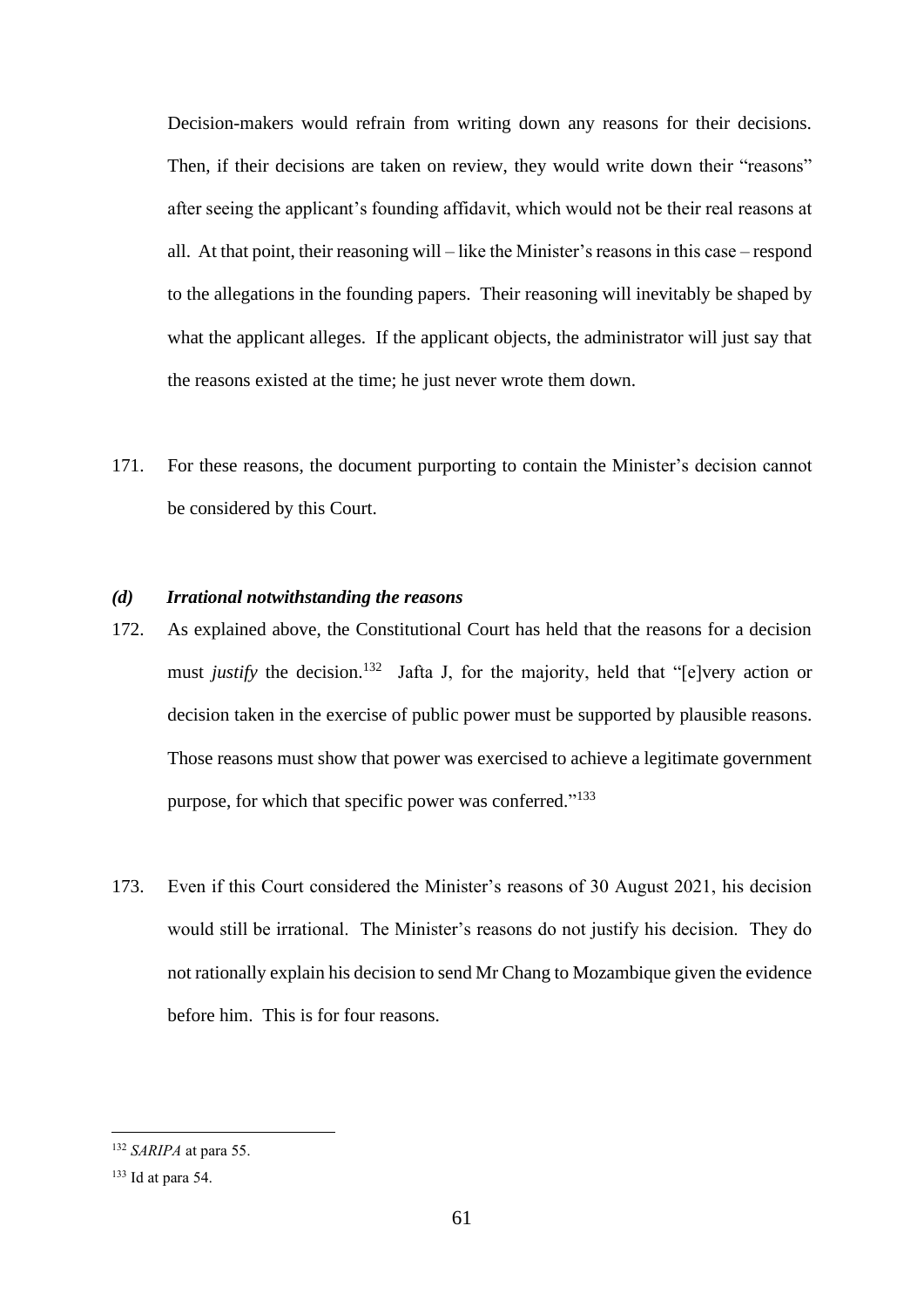174. First, the Minister's reasons come to the opposite conclusion of the July 2020 Memorandum. In *Earthlife*, the Minister of Energy decided to act contrary to internal advice given to her by a state law advisor.<sup>134</sup> The Minister of Energy did so because she thought that the law advisor "was wrong". But, as in this case, "[t]here [was] no indication in the record however that the Minister sought or obtained any alternative legal advice and her decision [. . .] is not explained in any documents forming part of the record".<sup>135</sup> The Court concluded:

"It follows that the Minister's decision [. . .] was, at the very least, irrational. At best the Minister appears to have either failed to apply her mind [. . .] or at worst to have deliberately bypassed [the Constitution's] provisions for an ulterior and unlawful purpose." 136

175. The Minister in this matter curiously intimates that the advice he got was wrong. But he signed and approved that advice in July 2020. His ex post facto "reasons" before this Court provide no indication as to why he had a change of heart. He does not engage with the reasoning of the July 2020 Memorandum and the legal opinions he procured. He does not explain that he secured advice later to rebuff the July 2020 Memorandum. All he says is that he has "considered" the advice given to him. But this (a) is incorrect since he *approved* the advice given to him and (b) insufficient to explain why he departs from the compelling, comprehensive advice.

<sup>134</sup> *Earthlife Africa Johannesburg v Minister of Energy* [2017] ZAWCHC 50; [2017] 3 All SA 187 (WCC); 2017 (5) SA 227 (WCC).

 $135$  Id at para 115.

<sup>136</sup> Id at para 116.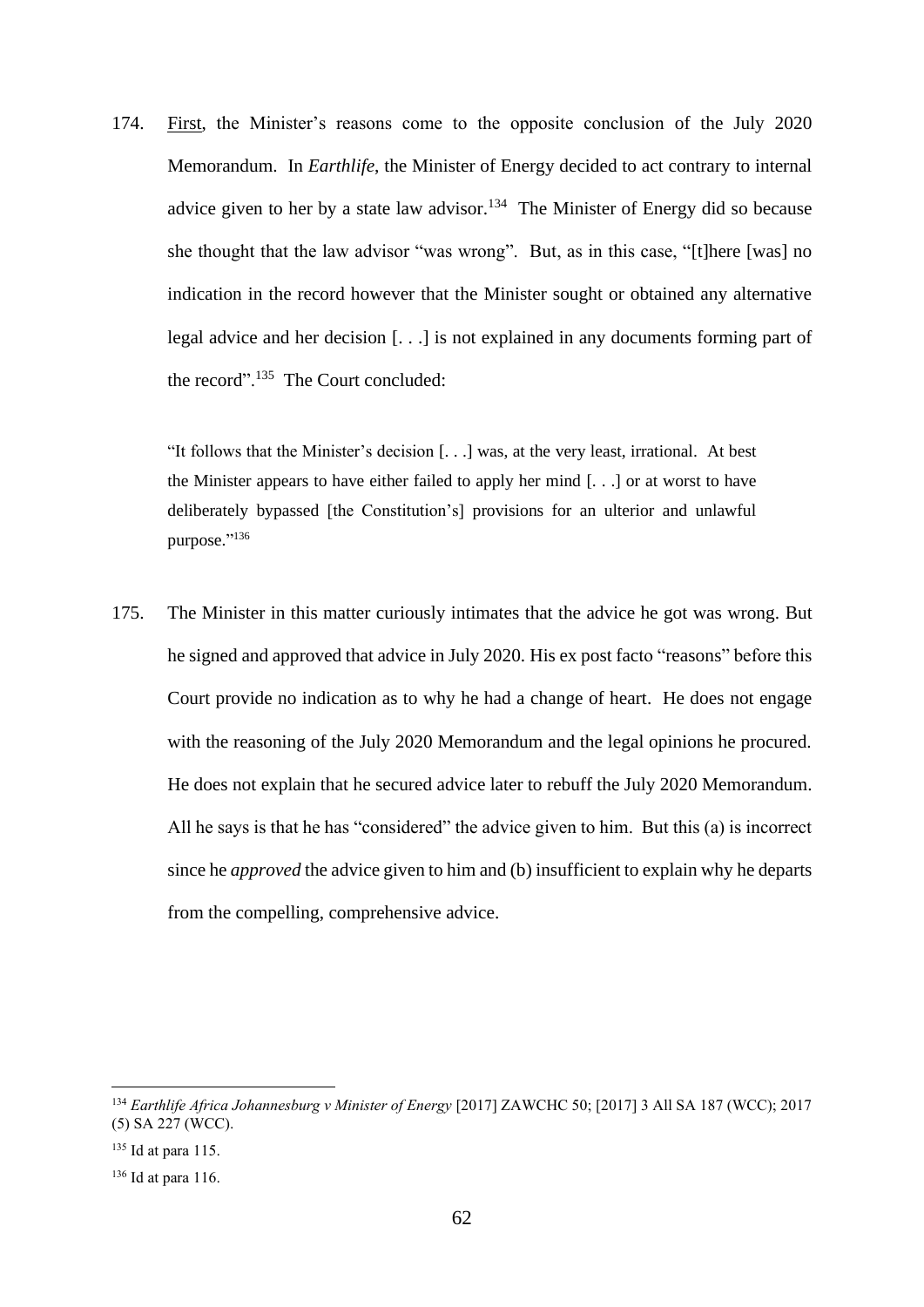- 176. Second, the Minister fails to address the crucial issue of immunity. The Minister simply says that Mr Chang has no immunity in Mozambique. For the reasons given above, there is no basis for this statement. Apart from five legal opinions telling him the exact opposite, all the Minister had before him on the issue of immunity was Mozambique's falsities and misleading statements – as confirmed by independent legal advice. This is no rational basis on which to conclude that Mr Chang has no immunity in Mozambique.
- 177. In any event, as explained above, the Minister has now changed his tune, again. In signing the July 2020 memorandum, he accepted that immunity was a threat to safely returning Mr Chang to Mozambique. In his 30 August reasons he reversed himself, contending that immunity was not a bar to returning Mr Chang to Mozambique. But now he has contorted himself once more in answer: he is driven to accept in his answering affidavit that Mr Chang is immune from prosecution for conduct relating to Mr Chang's mandate. The critical point is that the Minister's reasons do not say this, and they also do not say that Mr Chang's crimes were so unrelated to Mr Chang's mandate that this limited immunity is irrelevant. Accordingly, even on the Minister's version as now contained in his answering affidavit, his original reasoning on immunity does not justify his decision to send Mr Chang to Mozambique.
- 178. Third, the Minister justifies his decision to send Mr Chang to Mozambique, even though Mozambique's request came after the US's, because the difference is a matter of "mere days".<sup>137</sup>

<sup>137</sup> Record at 09-372.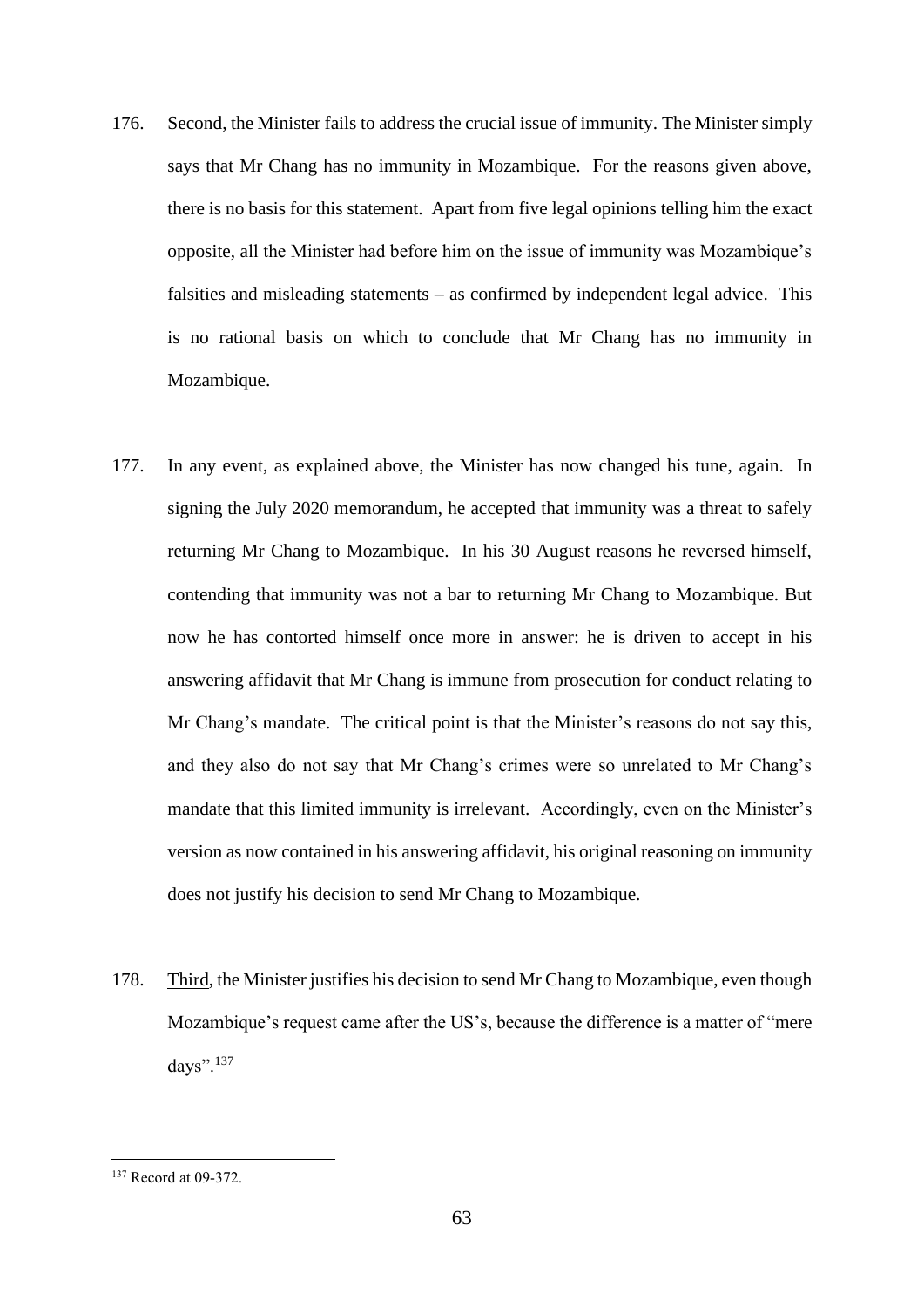- 179. But this reason is patently wrong. It was not a difference of mere days. It was a difference of years until Mozambique properly requested the extradition of Mr Chang. When Mozambique made its request on 11 February 2019, Mr Chang was immune from prosecution. He had not been indicted. This hardly constitutes a proper extradition request, as this Court recognised.<sup>138</sup>
- 180. It was only in November 2020, when Mozambique forwarded a provisional indictment to the Minister, that the request was (somewhat) complete. All the while, the US had submitted its complete request in January 2019. Chang had already been indicted in December 2018—almost two years prior.
- 181. The Minister failed to consider this substantive time difference. This is a ground for setting aside his decision. Article 15 of the US-SA Extradition Treaty provides:
	- (1) Where requests are received from two or more States for the extradition of the same person, either for the same offence or for different offences, the executive authority of the Requested State shall determine to which of those States, if any, the person is to be extradited and shall notify the Requesting State of its decision.
	- (2) In determining to which State the person is to be extradited, the Requested State shall consider all relevant factors, including but not limited to:
		- (a) whether the requests were made pursuant to an extradition treaty;
		- (b) the relative seriousness of the offences, should those requests relate to different offences;
		- (c) the time and place of commission of each offence;
		- (d) the respective dates on which the requests were received from the respective States;
		- (e) the interests of the respective States;
		- (f) the nationality of the victim; and

<sup>138</sup> *Chang I* at para 80.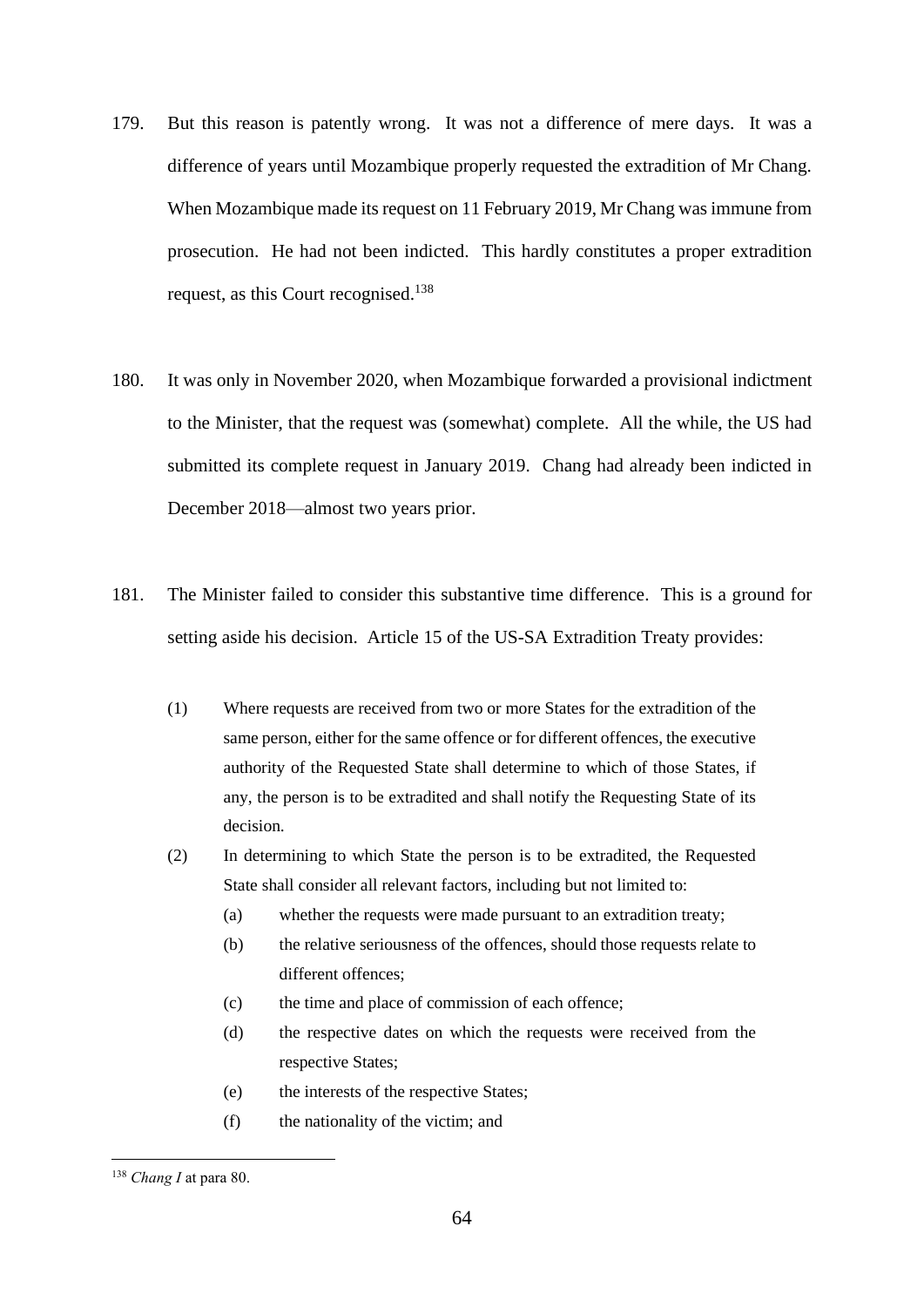- (g) the possibility of any subsequent extradition between the respective States.
- 182. Article 11 of the SADC Protocol provides:
	- (1) Where requests are received from two or more States for the extradition of the same person either for the same offence or for different offences, the Requested State shall determine to which of those States the person is to be extradited and shall notify those States of its decision.
	- (2) In determining to which State a person is to be extradited, the Requested State shall have regard to all the relevant circumstances, and, in particular, to:
		- (a) if the requests relate to different offences, the relative seriousness of those offences;
		- (b) the time and place of commission of each offence;
		- (c) the respective dates of the requests;
		- (d) the nationality of the person to be extradited;
		- (e) the ordinary place of residence of the person to be extradited;
		- (f) whether the requests were made pursuant to this Protocol;
		- (g) the interests of the respective States; and
		- (h) the nationality of the victim.
- 183. There are four points about these two articles.
	- 183.1. First, they are substantively similar. Both provide that the requested state has a discretion in deciding between two competing requests. Both provide that the requesting state must ("shall") consider certain factors in deciding between competing requests.
	- 183.2. Second, the factors that are first listed in the respective articles relate to a situation where the extradition requests concern different offences. But whether the extradition requests concern the same offence, the **first factor** to be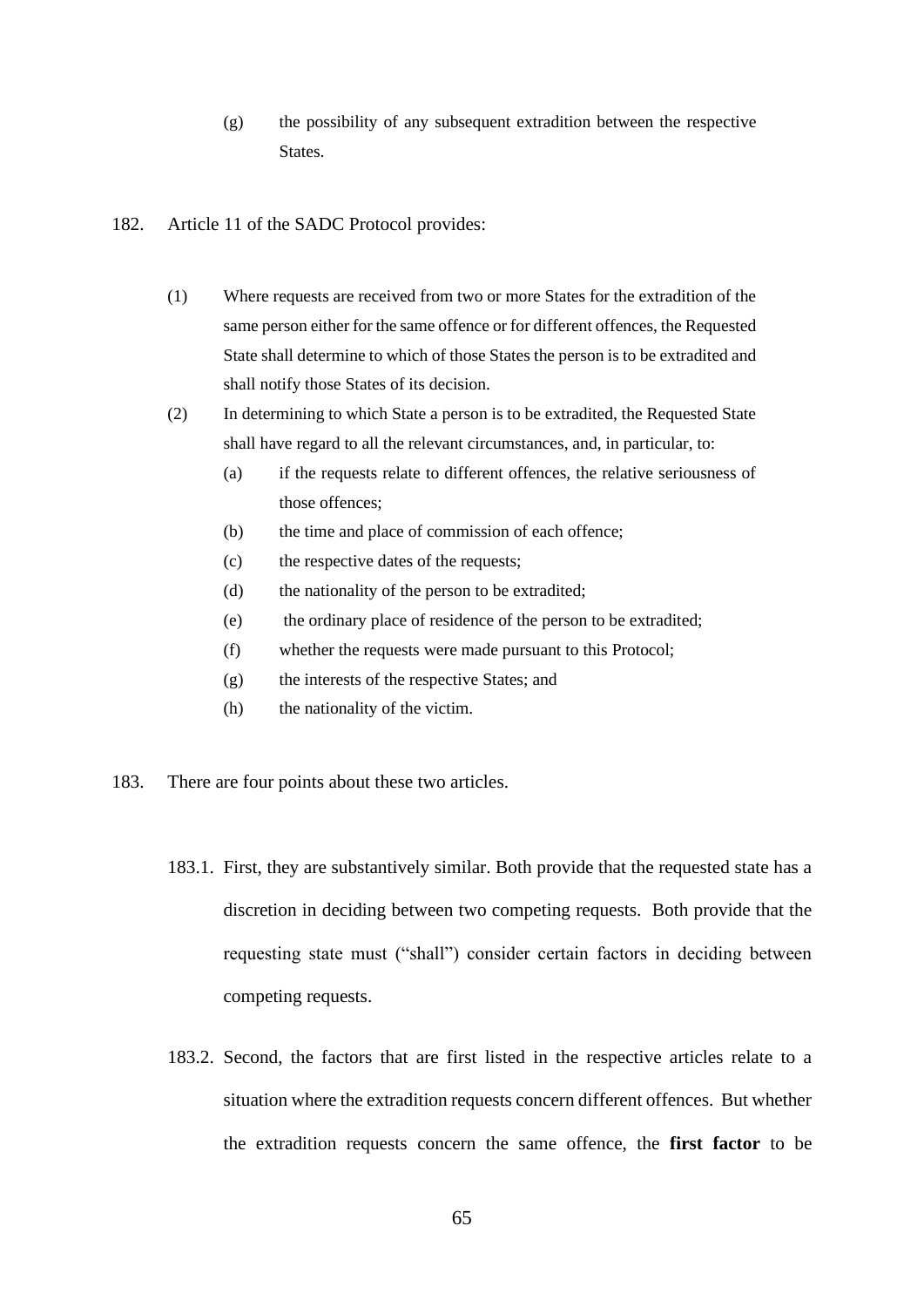considered is the respective dates of the requests. This factor is listed before any other factor relevant to two requests concerning the same offence.

- 183.3. Third, the doctrine of first in time first in law is entrenched in South African law. The maxim is expressed as *qui prior ext tempore potior est jure.* In the context of competing claims, "the priority of the competing claims [has] to be decided [. . .] according to the *qui prior est tempore potior est iure* principle *unless the respondent had raised special circumstances that would tilt the balance of fairness in his favour*".<sup>139</sup>
- 183.4. Where a party exercises its legal rights before another, or has rights that predate the other's, the first party is generally afforded their remedy over the later party. The doctrine encourages expedition and rewards those who are decisive in exercising and acquiring their rights.
- 183.5. In the context of extradition, the doctrine's rationale is critical. It ensures that extraditions can happen speedily, ensuring that accountability is not thwarted. If the doctrine was ignored, requested states can hold off on extradition to state A in the hope of another state (state B) making a request. And state B can hold off requesting extradition of its own nationals to see if there is a competing request by state  $A$  – and then when or if state A makes the request, quickly put in a competing request to thwart or delay the process. So requesting states would not be incentivized to make their request efficiently, allowing fugitives to go unpunished or resulting in arrested fugitives languishing in custody.

<sup>139</sup> Per Brand JA in *Wahloo Sand Bk v Trustees, Hambly Parker Trust* (2002) (2) SA 776 (SCA) at 779A-B and 784F–G. See *Krauze v Van Wyk* 1986 (1) SA 158 (A).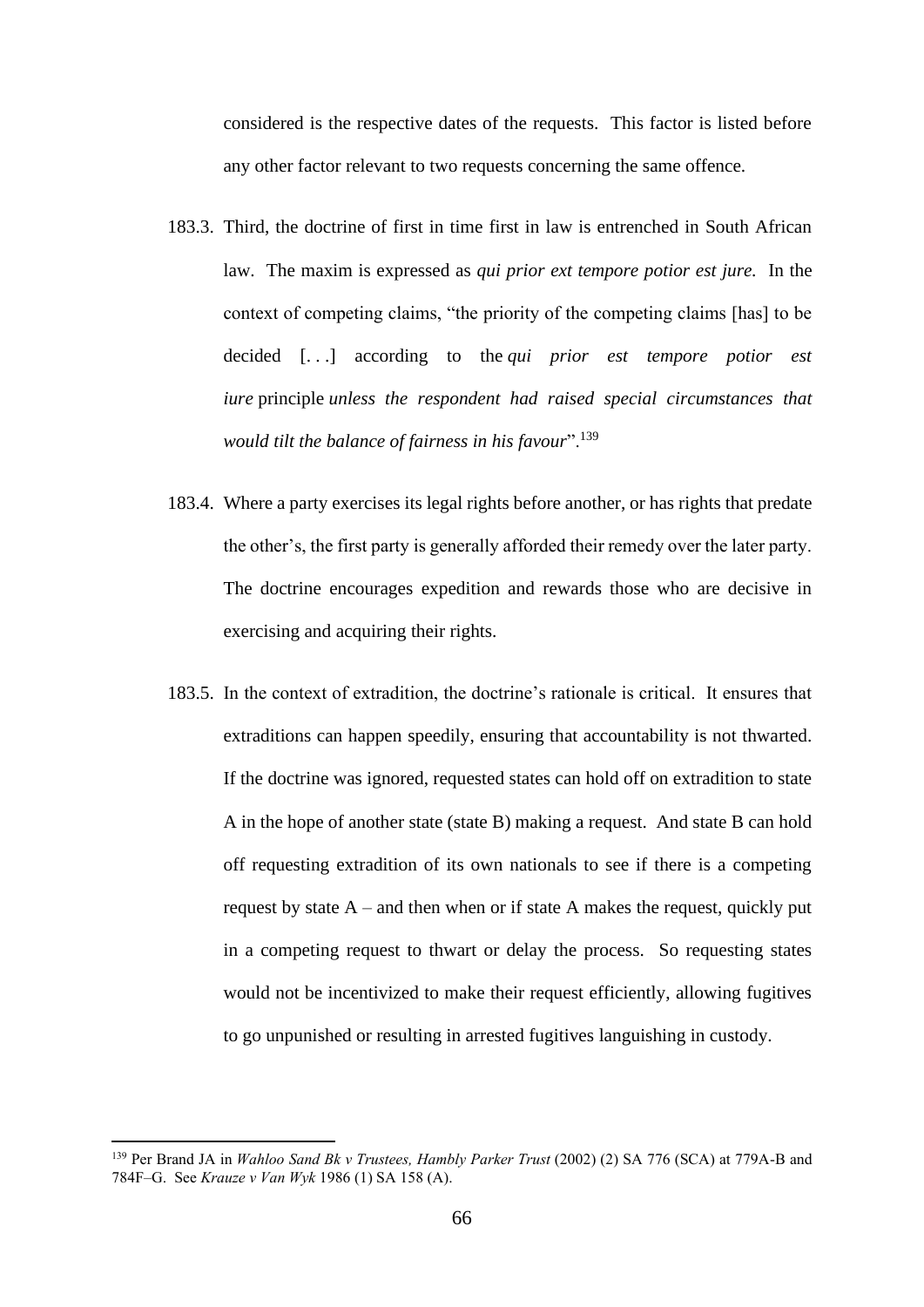- 183.6. Fourth, if a requested state failed to consider this factor, or failed to consider it appropriately, then it would be breaching international law. Accordingly, when the Minister failed to consider it properly, then he caused South Africa to breach its international duties, rendering his decision unlawful.
- 184. Fourth, the Minister and Mozambique are of the view that since a New York court found that it lacked jurisdiction to try Mr Boustani, one of Mr Chang's co-accused in the US, it might find the same for trying Mr Chang. More specifically, in his reasons, the Minister says: "I have *no evidence* before me that the same will not happen if Mr Chang were surrendered to the United States".<sup>140</sup> This is patently false:
	- 184.1. First, the Magistrate, as they were obliged to do, found that the US has jurisdiction over Mr Chang's crimes. Before the Magistrate could commit Mr Chang, they needed to be satisfied that Mr Chang was sought for a crime committed in the jurisdiction of the US. $<sup>141</sup>$  Otherwise, Mr Chang would not be</sup> liable for extradition as required in section 3(1) of the Extradition Act. Accordingly, (a) the Minister had evidence before him that the crime was within the US's jurisdiction and (b) in any event could not revisit the Magistrate's decision.
	- 184.2. Second, the US, in its submissions, assured the Minister that the US has jurisdiction over Mr Chang's crimes. The Minister seems happy to accept Mozambique's assurances of Mr Chang's immunity; his comfort inexplicably

<sup>140</sup> Record at 09-371.

<sup>&</sup>lt;sup>141</sup> Section 10(1) read with section 3(1) of the Extradition Act. See more recently the judgment of Rogers J in *Director of Public Prosecutions, Western Cape v Kouwenhoven; Kouwenhoven v Director of Public Prosecutions, Western Cape and Others* [2020] ZAWCHC 185; [2021] 1 All SA 843 (WCC); 2021 (1) SACR 579 (WCC).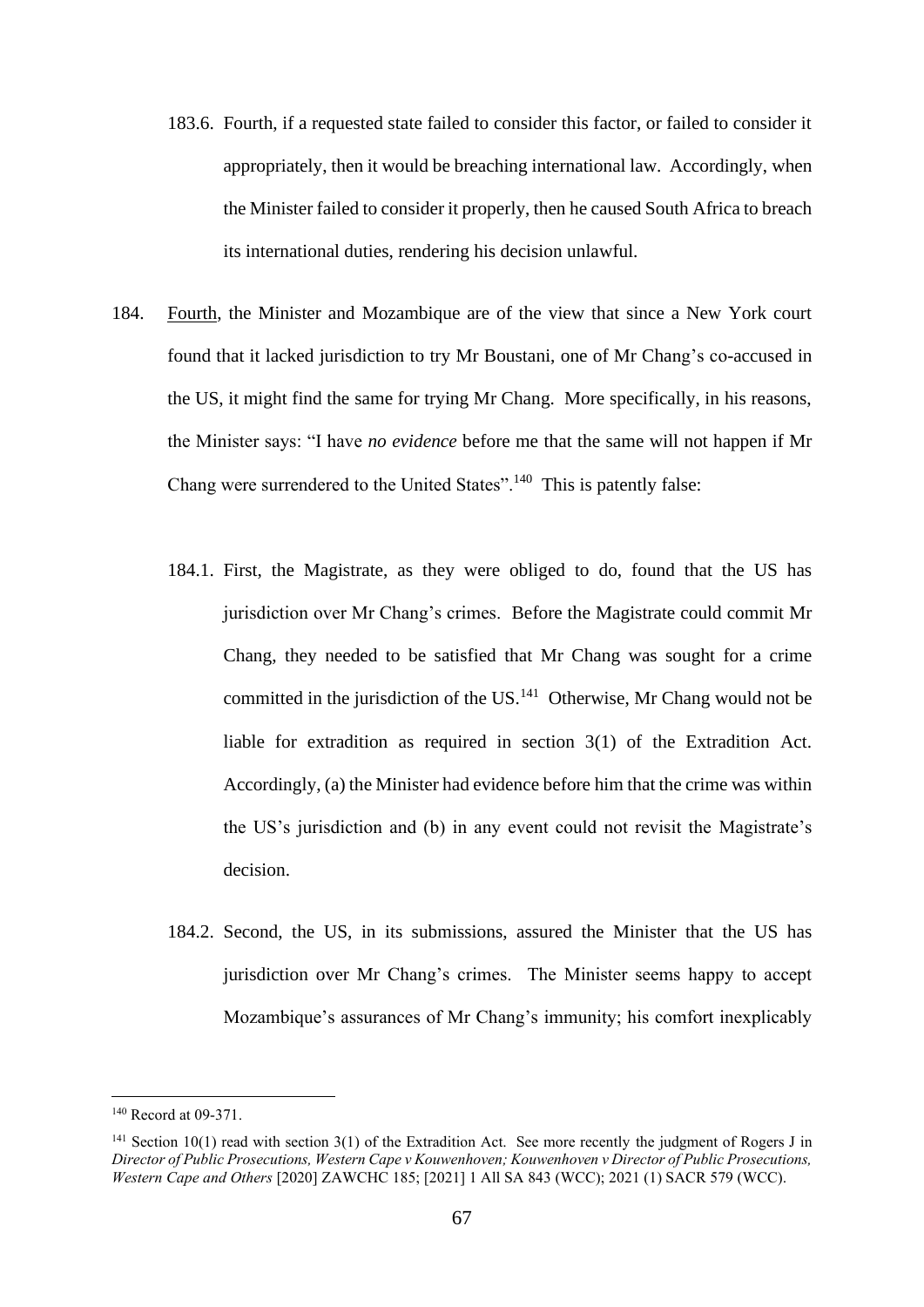does not extend to the assurance by the US. Moreover, the Minister was happy to invite rounds and rounds of opinions from Mozambique and counsel on immunity in Mozambique; but the Minister hardly raised a finger to inquire about jurisdiction in the US.

- 184.3. In the July 2020 Memorandum, the Department's official explained that the US had secured the conviction of Mr Pierce, and that Mr Chang could then be tried in the US.
- 184.4. In that same memorandum, the first legal opinion advises that even if Mr Chang is acquitted for lack of jurisdiction, this does not mean that Mozambique cannot try Mr Chang.
- 185. Accordingly, the Minister had evidence showing that Mr Chang can be tried in the US. He studiously chose to ignore it. His reason not to send Mr Chang to the US because of Mr Boustani is, accordingly, not a real reason.
- 186. These four reasons, taken together, demonstrate how the Minister's reasons fail to justify his decision. His reasons ultimately are a summary of Mozambique's submissions. They are terse and do not engage with the important issues of immunity raised in the memorandum. Accordingly, even if the reasons are considered, they not only do not assist the Minister, but they also introduce further reasons to review his decision.

# *(e) Irrational process*

187. As explained above, rationality depends on the means adopted by a functionary to achieve a legitimate purpose. The means is not only the decision itself, but also the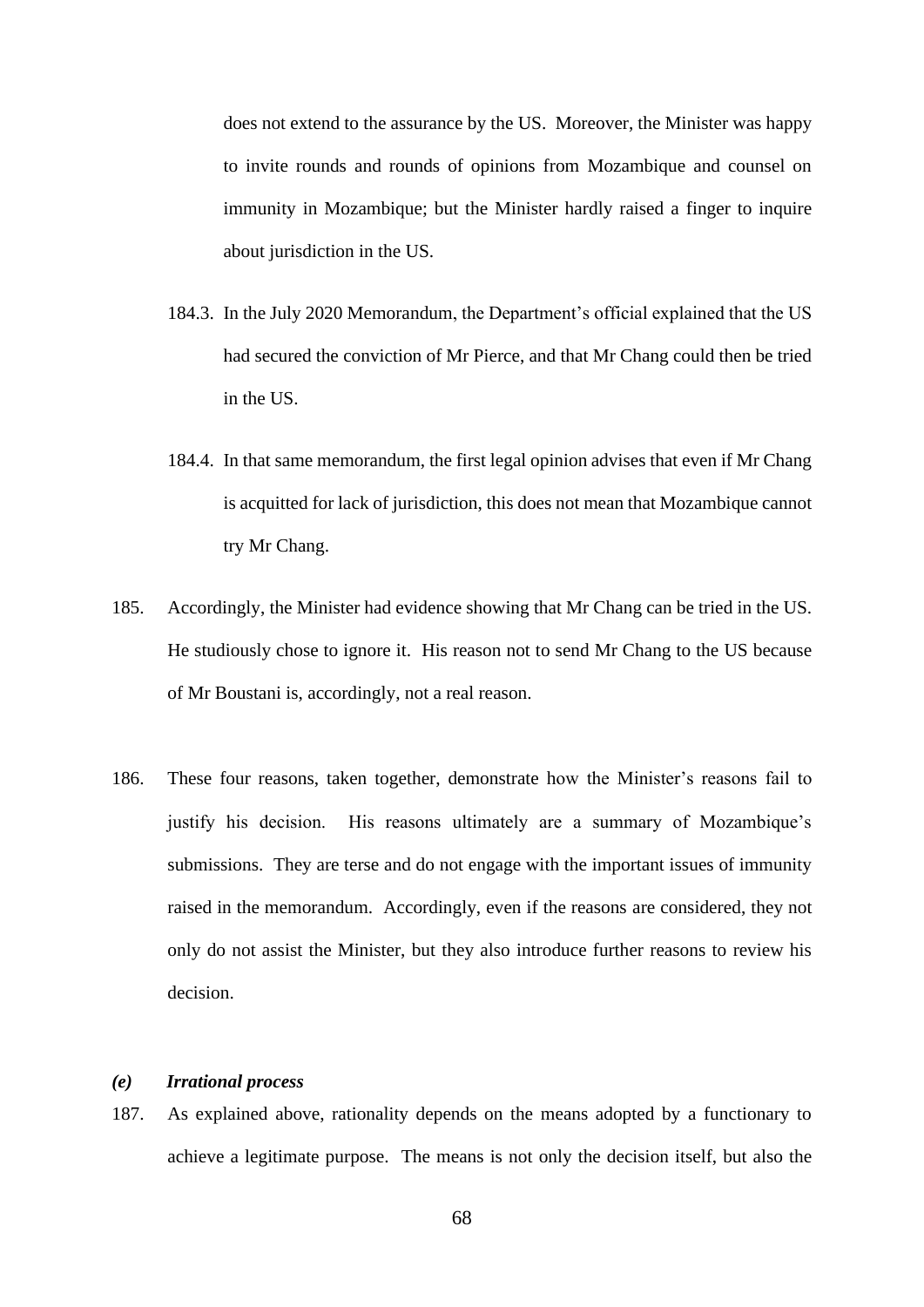process the functionary adopts in reaching their decision. If the process is not linked rationally to the purpose of the power, then the decision is irrational.

- 188. The process adopted by the Minister was irrational. The Minister began his process by inviting submissions and briefing counsel on where to extradite Mr Chang. This was within months of the judgment (and included an "urgent opinion"). The Minister, after receiving all this advice, then did nothing for over a year. Meanwhile, Mr Chang languished in jail.
- 189. There is no explanation at all, or any evidence of activity during, this long period of silence. The Minister then suddenly decides to act contrary to all the evidence before him. He does so without considering any further materials or procuring advice contrary to that given to him. In these circumstances, the failure to account for this inordinate delay and inactivity renders the Minister's decision procedurally irrational.
- 190. The Minister's process was also not transparent. As the Constitutional Court has held, "one of the basic values and principles governing public administration is transparency. And the Constitution demands that transparency must be fostered by providing the public with timely, accessible and accurate information."<sup>142</sup> Though the requirement of transparency has only been considered in the procurement process, given that South

<sup>142</sup> *Brümmer v Minister for Social Development* 2009 (6) SA 323 (CC) para 63. The SCA in *South African National Roads Agency Limited v Toll Collect Consortium* [2013] 4 All SA 393 (SCA) has held at para 18:

<sup>&</sup>quot;[w]hen the Constitution, in section 217, requires that the procurement of goods and services by organs of State shall be transparent, its purpose is to ensure that the tender process is not abused to favour those who have influence within the institutions of the State or those whose interests the relevant officials and office bearers in organs of State wish to advance. It requires that public procurement take place in public view and not by way of back door deals, the peddling of influence or other forms of corruption."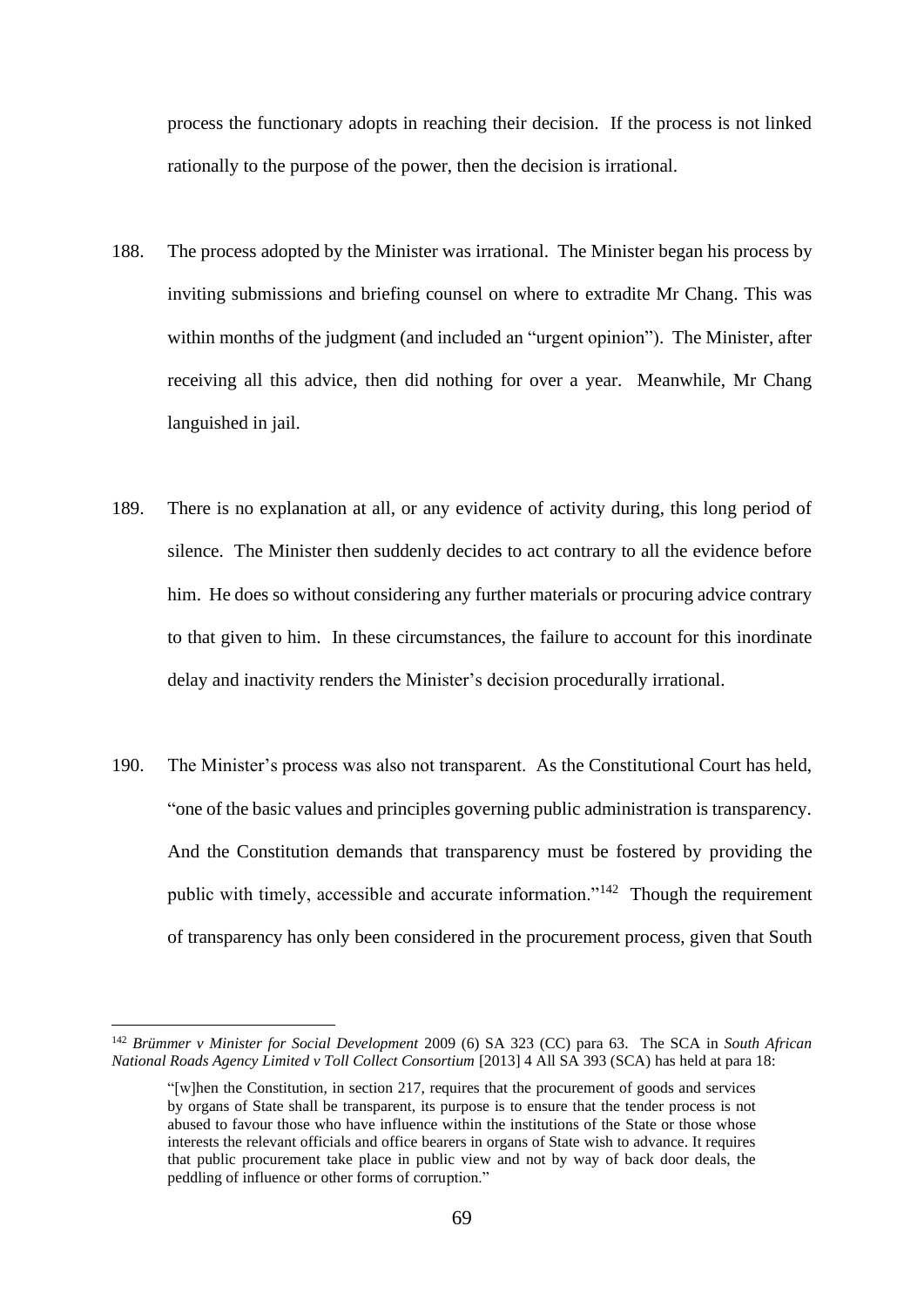Africa is founded on a government ensuring openness,  $143$  it cannot be rational for a decision-maker to adopt a secretive, opaque process to exercise his public powers. The Minister in this case has been far from transparent, ensuring that his decision has not been taken in the public view. In turn, the object of transparency, to prevent "back door deals, the peddling of influence or other forms of corruption", was undermined by the Minister's process.<sup>144</sup>

# **IV REMEDY**

- 191. The Minister's decision, as in *Chang I*, must be declared inconsistent with the Constitution, invalidated, and set aside.
- 192. This time, justice and equity demand that this Court substitute the Minister's decision with one sending Mr Chang to Mozambique.
- 193. This Court will only grant substitution in exceptional circumstances. When deciding whether justice and equity demand substitution, a court will consider various factors. As the Constitutional Court has held:

"To my mind, given the doctrine of separation of powers, in conducting this enquiry there are certain factors that should inevitably hold greater weight. The first is whether a court is in as good a position as the administrator to make the decision. The second is whether the decision of an administrator is a foregone conclusion. These two factors must be considered cumulatively. Thereafter, a court should still consider other relevant factors. These may include delay, bias or the incompetence of an

<sup>&</sup>lt;sup>143</sup> Section 1(d) of the Constitution. See also Chaskalson CJ's account of the principle of open, transparent and responsive government in response to a challenge to the dispensing fee by pharmacies at paras 110ff in *Minister of Health v New Clicks South Africa (Pty) Ltd* 2006 (2) SA 311 (CC), and Sachs J at paras 625 and 626.

<sup>&</sup>lt;sup>144</sup> South African National Roads Agency Limited v Toll Collect Consortium at para 18.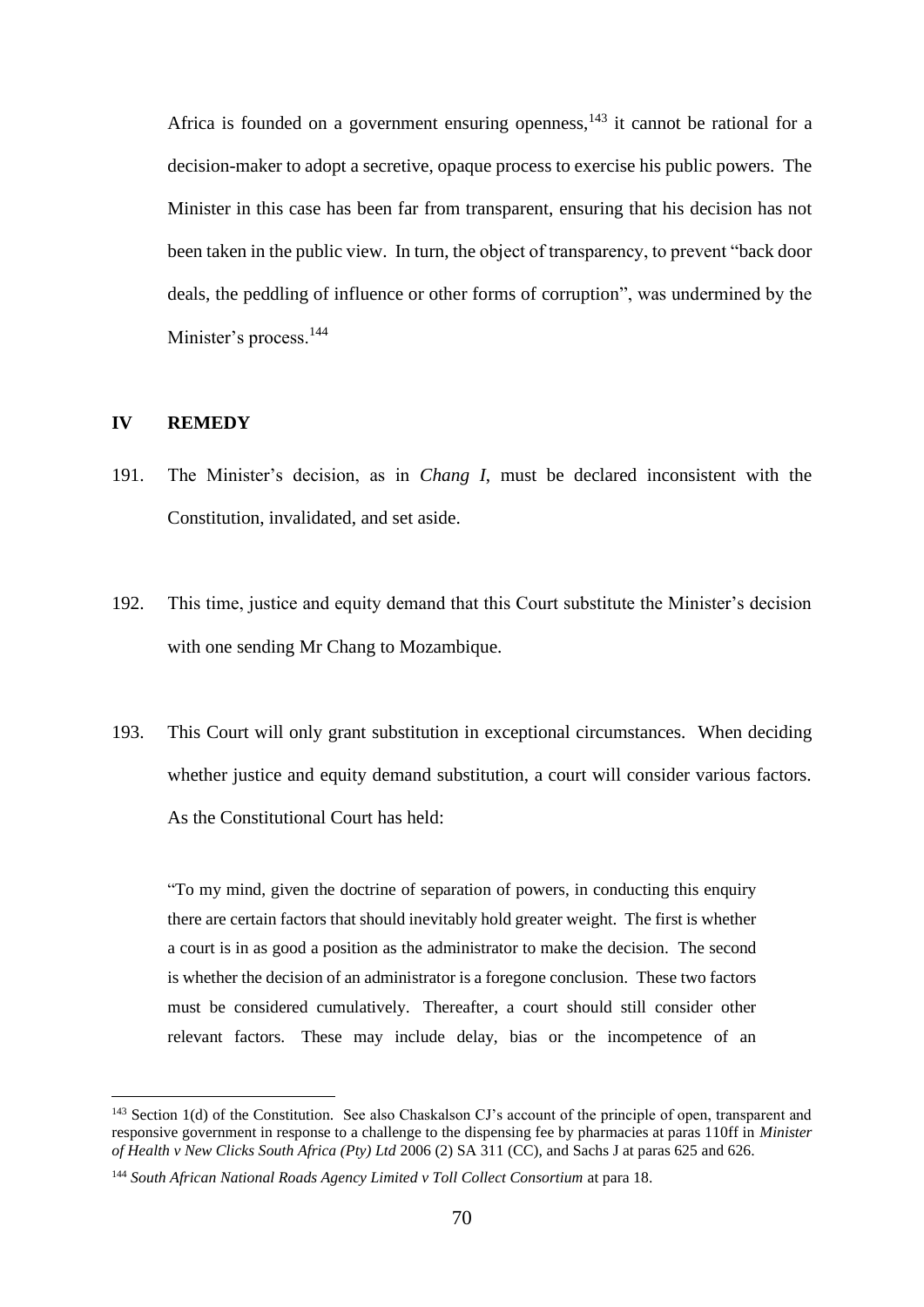administrator. The ultimate consideration is whether a substitution order is just and equitable. This will involve a consideration of fairness to all implicated parties. It is prudent to emphasise that the exceptional circumstances enquiry requires an examination of each matter on a case-by-case basis that accounts for all relevant facts and circumstances." 145

194. Each of these factors, applied to this case, speaks to substitution.

## 195. *As good a position*: with respect to this factor, the Constitutional Court in *Trencon* held:

"A court will not be in as good a position as the administrator where the application of the administrator's expertise is still required and a court does not have all the pertinent information before it. This would depend on the facts of each case. Generally, a court ought to evaluate the stage at which the administrator's process was situated when the impugned administrative action was taken. For example, the further along in the process, the greater the likelihood of the administrator having already exercised its specialised knowledge. In these circumstances, a court may very well be in the same position as the administrator to make a decision. In other instances, some matters may concern decisions that are judicial in nature; in those instances – if the court has all the relevant information before it – it may very well be in as good a position as the administrator to make the decision." 146

196. On these facts, the extradition decision-making process has run its course—twice. The Court has before it all the evidence that was before the Minister. There are no new facts. There is nothing about this Court's institutional nature and competence that prevents it from making the decision. The Court is well-versed with this matter, given that this is a sequel to *Chang I*.

<sup>&</sup>lt;sup>145</sup> Trencon Construction (Pty) Limited v Industrial Development Corporation of South Africa Limited [2015] ZACC 22; 2015 (5) SA 245 (CC); 2015 (10) BCLR 1199 (CC) at para 47.

<sup>146</sup> Id at para 48.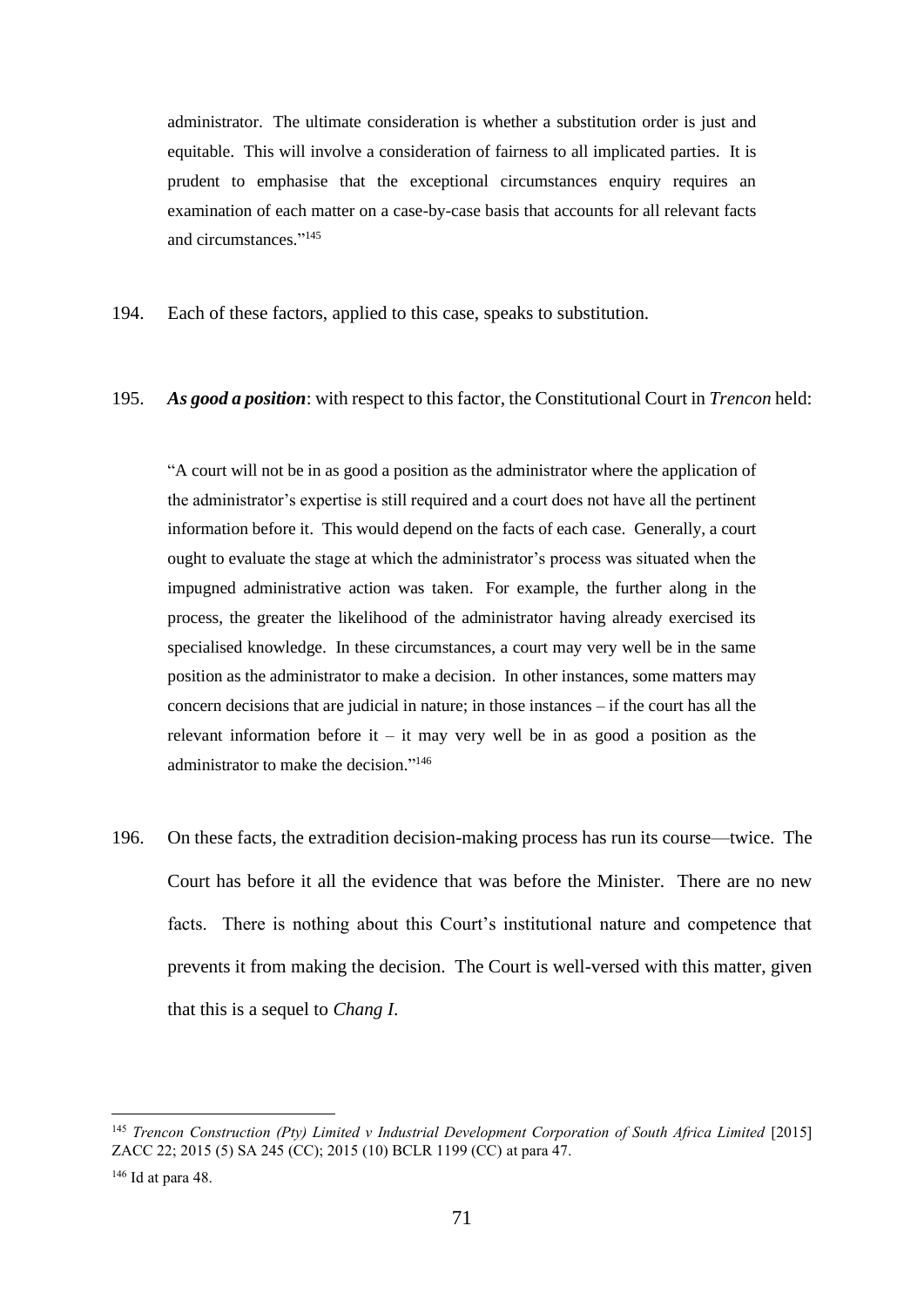- 197. The Minister says that his decision is polycentric and "policy-laden". But his reasons do not support that. The Minister does not invoke complex, sensitive reasons of diplomacy or policy to make his decision. The Minister's decision is a question of considering what is set out in the July 2020 Memorandum. Moreover, once we accept—as we must—that Mr Chang is immune from prosecution in Mozambique, it can only follow that the US request should be acceded to. The Minister does not use some special expertise—which this Court does not have—in determining this question (on the contrary, in respect of the impugned decision, its reasoning, and the process by which he arrived at it, the Minister has not manifested the necessary expertise in this case).
- 198. *Foregone conclusion*: A foregone conclusion exists where there is only one proper outcome of the exercise of an administrator's discretion and it would merely be a waste of time to order the administrator to reconsider the matter. In instances where the decision of an administrator is not polycentric and is guided by particular rules or by legislation, it may still be possible for a court to conclude that the decision is a foregone conclusion.<sup>147</sup>
- 199. The July 2020 Memorandum reveals that the choice between the US and Mozambique is a foregone conclusion. On the one hand there is a request made in bad faith by a country where the sought person enjoys immunity; on the other hand, there is a good faith request by a state in which the sought person enjoys no immunity at all. In the words of in the words of Froneman J, this is a "no-brainer".<sup>148</sup>

<sup>147</sup> Id at para 49.

<sup>&</sup>lt;sup>148</sup> Compare the decision discussed in *Holomisa v Holomisa* [2018] ZACC 40; 2019 (2) BCLR 247 (CC) at para 24.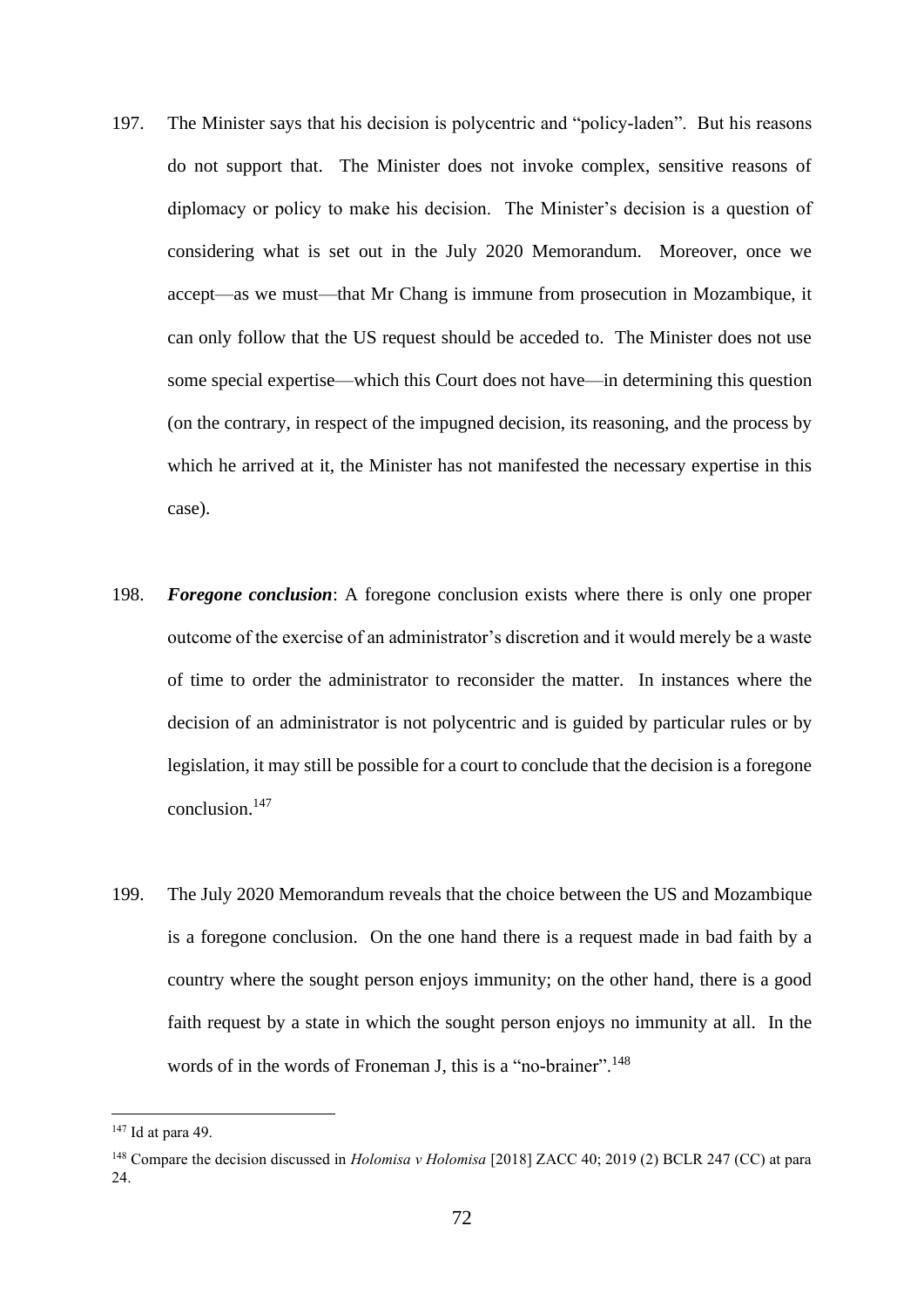- 200. The decision depends on the application of a simple, straightforward rule: if Mr Chang enjoys immunity in Mozambique, then he cannot be surrendered there. Mr Chang has immunity in Mozambique. So, it is foregone that he cannot be surrendered there. In turn, he must be surrendered to the US. And we know from the Minister's approval of this memorandum, that he agrees. That approval by him stands and has legal consequences on its own. With his later impugned decision being set aside, and no explanation by the Minister for his change of mind that led to the impugned decision, the only true reasons before this Court are those contained in the July memorandum, and which bear the Minister's signature – they point to extradition to the USA.
- 201. *Delay*: the Minister has not explained the delay in making his decision. This Court cannot know if remittal will imply another two years of detention for Mr Chang without trial. The unexplained delay, and the prejudice to Mr Chang, strongly speak to this Court ordering substitution.
- 202. *Incompetence and bias*: If the administrator is found to have been biased or grossly incompetent, it may be unfair to ask a party to resubmit itself to the administrator's jurisdiction.
- 203. The Minister has revealed incompetence and potentially bias in his answering affidavit. The Minister was on notice to look out for immunity after this Court's judgment in *Chang I*. He failed to do so. He was advised in the clearest terms—and he accepted this advice—that Mr Chang is immune in Mozambique. He then later decided to ignore this advice, for no reason. His reasons of 30 August 2021 do not engage with the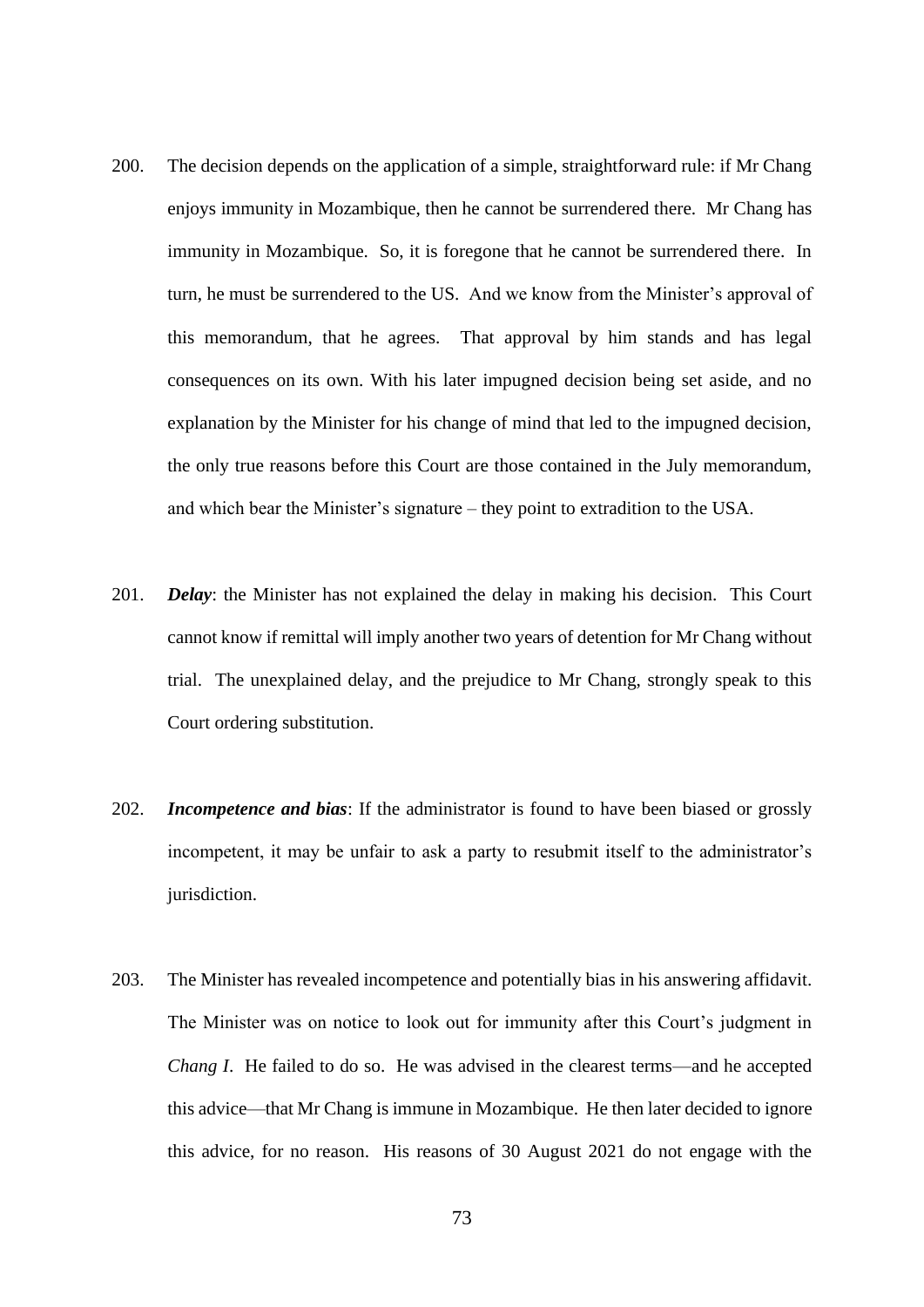material concerns raised by his advisors and lawyers about Mr Chang's immunity. In light of this, there is reason to think that if the matter is remitted to the Minister, he will once again make an unlawful, irrational decision.

204. There is, moreover, reason to believe that the Minister is biased and acting in bad faith. The reason is inferred from the Minister's staunch, inexplicable opposition to this matter. In *Cash Paymaster Services*, the Court held:

"The perception of bias may quite possibly be enhanced by another factor which appeared to the Court to be somewhat unusual. Unlike what normally occurs in review matters of this nature, the tribunal (the Board) has in this case offered extremely strenuous opposition to the review proceedings. I have great difficulty in understanding why.

It is almost standard practice that an independent tribunal such as the Tender Board would in review proceedings comply with the requirements of Rule 53 of the Uniform Rules of Court by making available the record of its proceedings and its reasons and such other documentation as the Court may need to adjudicate upon the matter and, if necessary, to file an affidavit setting out the circumstances under which the decision was arrived at. It seems, however, unusual to me that an independent tribunal such as the Tender Board should file such comprehensive and lengthy papers and offer such stringent opposition by employing senior counsel and the like to argue their case. More often than not independent tribunals, having done their duty in terms of the provisions of Rule 53, take the attitude that they abide the decision of the Court and leave the other matters to the interested parties to dispute before the Court …… Regrettably this attitude of the Board in this case may well be to some extent support for a suggestion that they are not entirely independent and disinterested."<sup>149</sup>

205. These findings apply with equal force here. The Minister does not and should not have any interest in where Mr Chang is extradited. He is an independent decision-maker,

<sup>&</sup>lt;sup>149</sup> Cash Paymaster Services (Pty) Ltd v Eastern Cape Province 1999 (1) SA 324 (CKH) at 353F - 353I, endorsed in *Tantoush v Refugee Appeal Board* [2007] ZAGPHC 191; 2008 (1) SA 232 (T) at para 87.